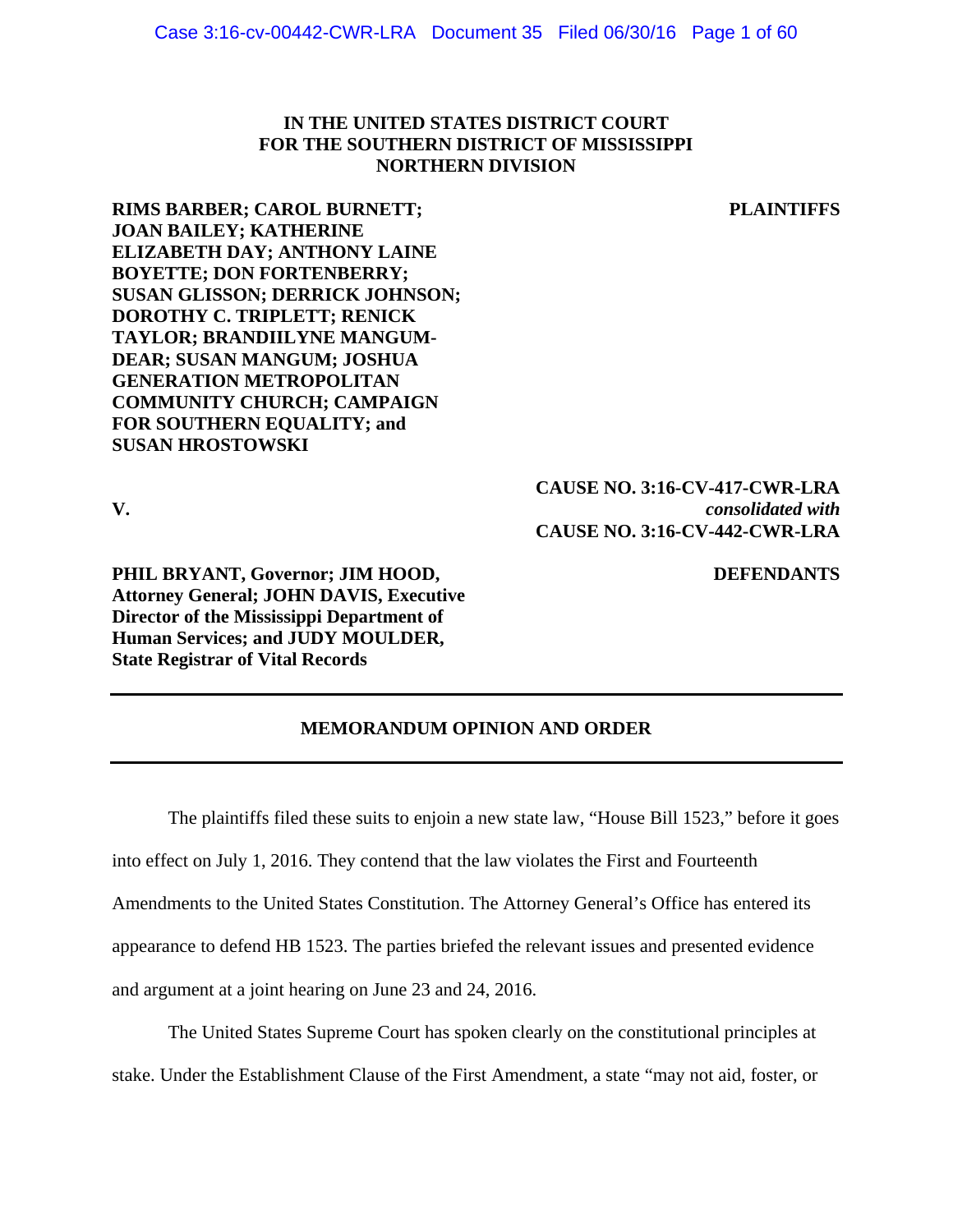## Case 3:16-cv-00442-CWR-LRA Document 35 Filed 06/30/16 Page 2 of 60

promote one religion or religious theory against another." *Epperson v. Arkansas*, 393 U.S. 97, 104 (1968). "When the government acts with the ostensible and predominant purpose of advancing religion, it violates that central Establishment Clause value of official religious neutrality, there being no neutrality when the government's ostensible object is to take sides." *McCreary Cnty., Kentucky v. ACLU of Kentucky*, 545 U.S. 844, 860 (2005) (citation omitted). Under the Equal Protection Clause of the Fourteenth Amendment, meanwhile, a state may not deprive lesbian and gay citizens of "the protection of general laws and policies that prohibit arbitrary discrimination in governmental and private settings." *Romer v. Evans*, 517 U.S. 620, 630 (1996).

 HB 1523 grants special rights to citizens who hold one of three "sincerely held religious beliefs or moral convictions" reflecting disapproval of lesbian, gay, transgender, and unmarried persons. Miss. Laws 2016, HB 1523 § 2 (eff. July 1, 2016). That violates both the guarantee of religious neutrality and the promise of equal protection of the laws.

The Establishment Clause is violated because persons who hold contrary religious beliefs are unprotected – the State has put its thumb on the scale to favor some religious beliefs over others. Showing such favor tells "nonadherents that they are outsiders, not full members of the political community, and . . . adherents that they are insiders, favored members of the political community." *Santa Fe Indep. Sch. Dist. v. Doe*, 530 U.S. 290, 309-10 (2000) (quotation marks and citation omitted). And the Equal Protection Clause is violated by HB 1523's authorization of arbitrary discrimination against lesbian, gay, transgender, and unmarried persons.

 "It is not within our constitutional tradition to enact laws of this sort." *Romer*, 517 U.S. at 633. The plaintiffs' motions are granted and HB 1523 is preliminarily enjoined.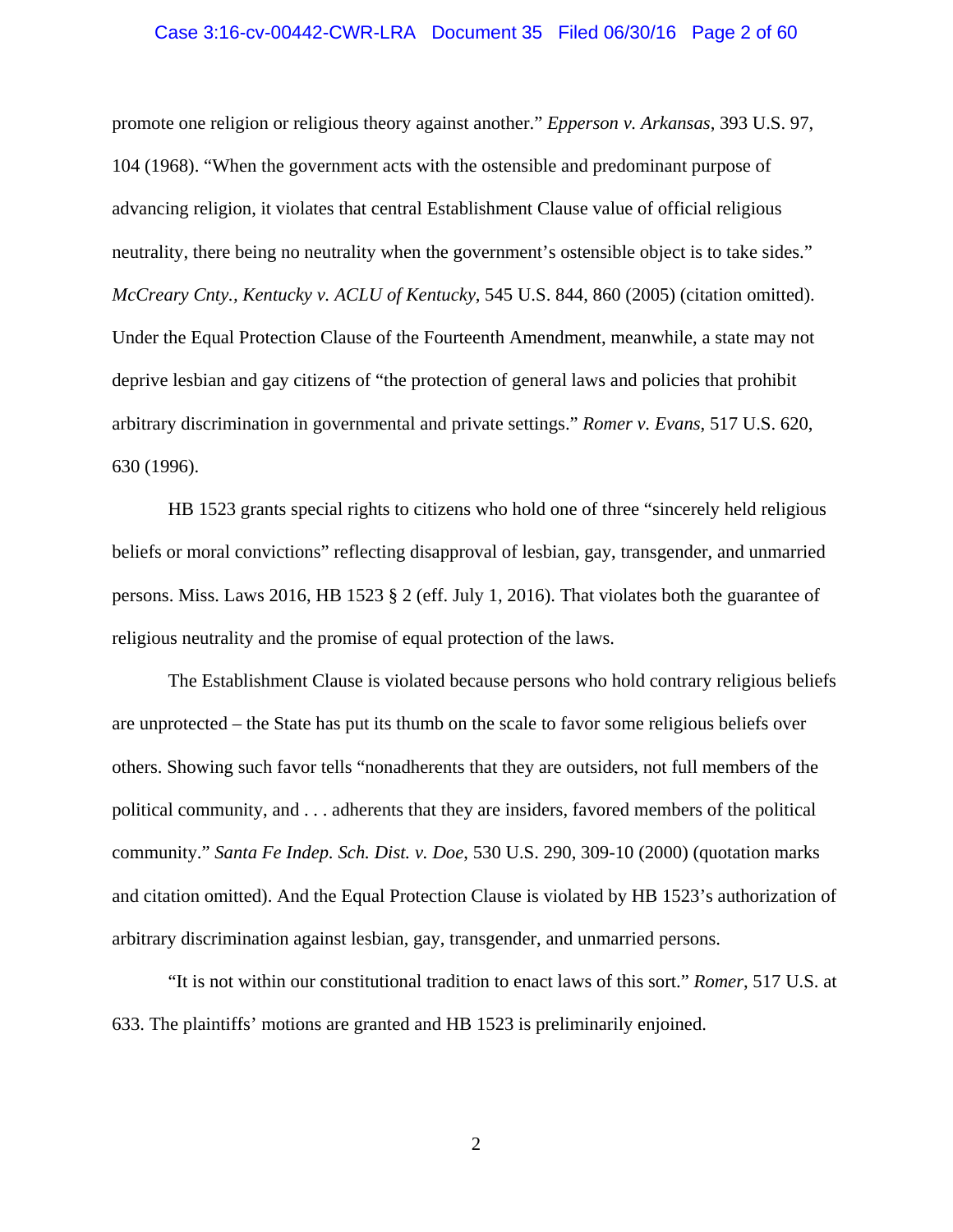## **I. The Parties**

## **A. Plaintiffs**

 The plaintiffs in this matter are 13 individuals and two organizations – Joshua Generation Metropolitan Community Church (JGMCC) and the Campaign for Southern Equality (CSE).

 All of the individual plaintiffs are residents, citizens, and taxpayers of Mississippi who disagree with the beliefs protected by HB 1523. They fall into three broad and sometimes overlapping categories: (1) clergy and other religious officials whose religious beliefs are not reflected in HB 1523; (2) members of groups targeted by HB 1523; and (3) other citizens who, based on their religious or moral convictions, do not hold the beliefs HB 1523 protects.

 The first group includes Rev. Dr. Rims Barber, Rev. Carol Burnett, Rev. Don Fortenberry, Brandiilyne Mangum-Dear, Susan Mangum, and Rev. Dr. Susan Hrostowski. Rev. Dr. Barber is an ordained minister in the Presbyterian church. Rev. Burnett is an ordained United Methodist minister. Rev. Fortenberry is an ordained United Methodist minister and the retired chaplain of Millsaps College. Mangum-Dear is the pastor at JGMCC, while Mangum is the director of worship at that church. Rev. Dr. Hrostowski is the vicar of St. Elizabeth's Episcopal Church in Collins, Mississippi, as well as an employee of the University of Southern Mississippi.

 Katherine Elizabeth Day, Anthony (Tony) Laine Boyette, Dr. Susan Glisson, and Renick Taylor comprise the second group of plaintiffs.<sup>1</sup> Day is a transgender woman; Boyette is a transgender man. Dr. Glisson, an employee of the University of Mississippi, is unmarried and in a long-term sexual romantic relationship with an unmarried man. Taylor is a gay man who is engaged to his male partner. The couple plans to marry in the summer of 2017.

 The third group of individual plaintiffs includes Joan Bailey, Derrick Johnson, and Dorothy Triplett. Bailey is a retired therapist whose practice was primarily devoted to lesbians.

<sup>&</sup>lt;sup>1</sup> Mangum-Dear, Mangum, and Rev. Dr. Hrostowski also fall into this group.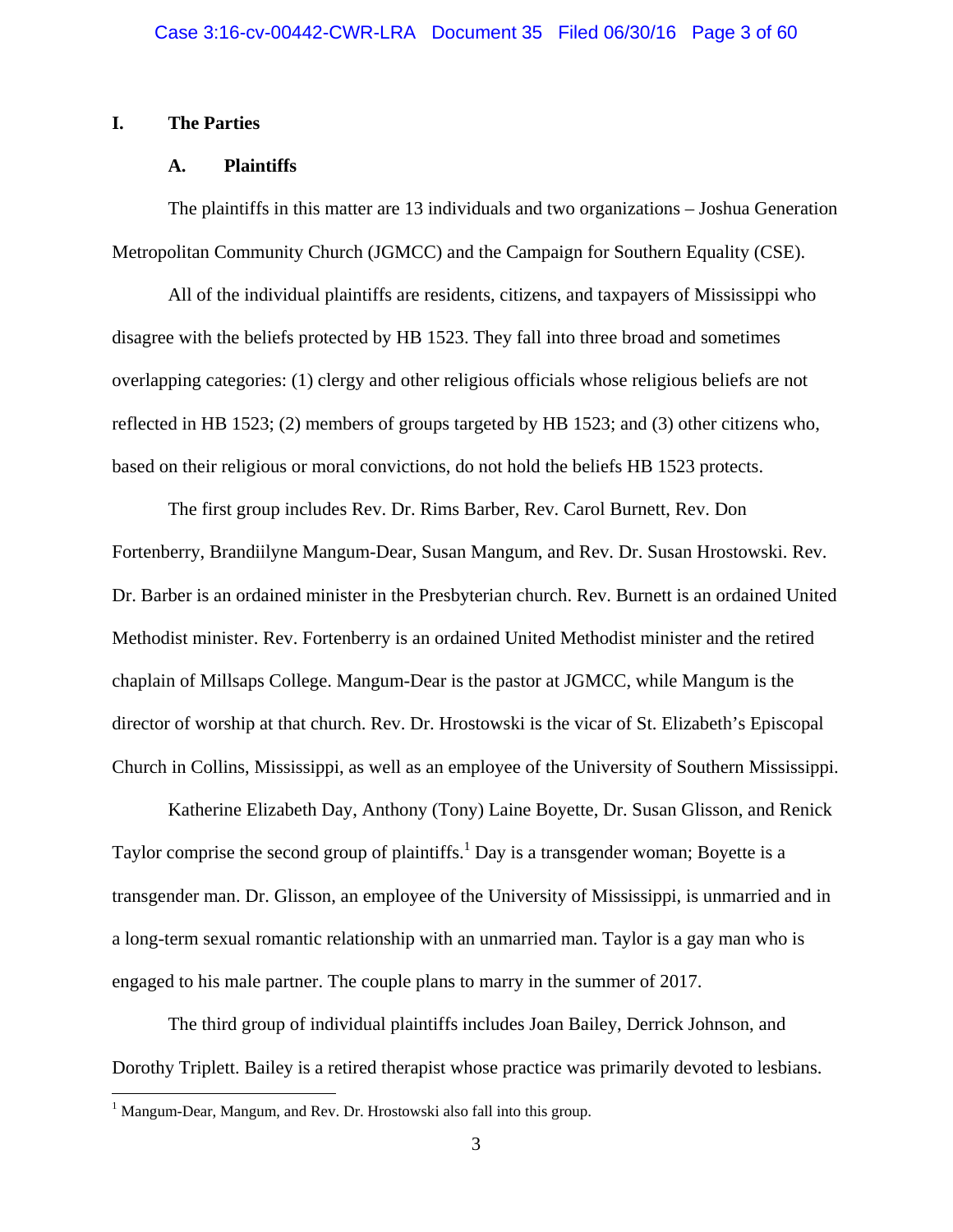#### Case 3:16-cv-00442-CWR-LRA Document 35 Filed 06/30/16 Page 4 of 60

Johnson is the Executive Director of the Mississippi State Conference of the NAACP, and Triplett is a retired government employee and a longtime activist.

 JGMCC is a ministry in Forrest County, Mississippi, whose members fall into all three categories. It "welcomes all people regardless of age, race, sexual orientation, gender identity, or social status." Docket No. 1, ¶ 16, in Cause No. 3:16-CV-417 [hereinafter *Barber*]. In particular, the church sponsors "a community service ministry that promotes LGBT+ equality." *Id.*  Approximately 90% of its members in Forrest County identify as LGBT. Transcript of Hearing on Motion for Preliminary Injunction at 168, Barber v. Bryant, No. 3:16-CV-417 (S.D. Miss. June 23, 2016) [hereinafter Tr. of June 23]. There are over 400 Metropolitan Community Churches worldwide. *Id.*

 CSE is a non-profit organization that works "across the South to promote the full humanity and equality of lesbian, gay, bisexual, and transgender people in American life." Docket No. 2-2, at 2, in Cause No. 3:16-CV-442 [hereinafter *CSE IV*]. It is based in North Carolina but has worked in Mississippi since 2012. *Id.* CSE claims to advocate for Mississippians in all three categories of plaintiffs. *Id.* at 4.

## **B. Defendants**

 Governor Phil Bryant is sued in his official capacity as the chief executive of the State of Mississippi. State law charges him with the responsibility to "see that the laws are faithfully executed." Miss. Code Ann. § 7-1-5(c).

 Attorney General Jim Hood is also sued in his official capacity. Among his powers and duties, he is required to "intervene and argue the constitutionality of any statute when notified of a challenge." *Id.* § 7-5-1; *see In the Interest of R.G.*, 632 So. 2d 953, 955 (Miss. 1994).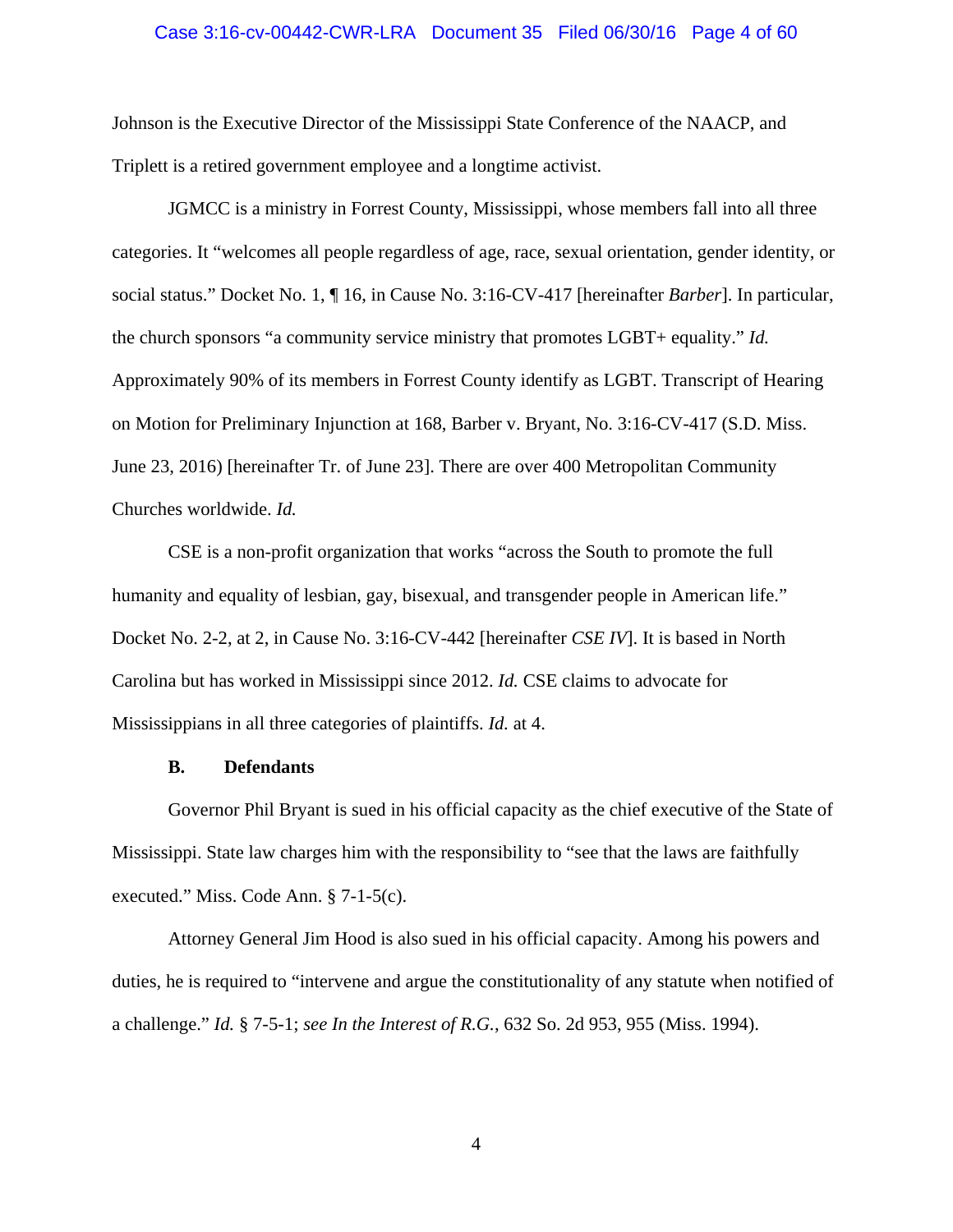### Case 3:16-cv-00442-CWR-LRA Document 35 Filed 06/30/16 Page 5 of 60

 John Davis is the Executive Director of the Mississippi Department of Human Services. Under Mississippi Code  $\S$  43-1-2(5), he is tasked with implementing state laws protecting children. One of the offices under his purview, the Division of Family and Children's Services, is "responsible for the development, execution and provisions of services" regarding foster care, adoption, licensure, and other social services. Miss. Code Ann.  $\S$  43-1-51.<sup>2</sup>

 Judy Moulder is the Mississippi State Registrar of Vital Records. She is responsible for "carry[ing] into effect the provisions of law relating to registration of marriages." *Id.* § 51-57-43. HB 1523 requires Moulder to collect and record recusal notices from persons authorized to issue marriage licenses who wish to *not* issue marriage licenses to certain couples due to a belief enumerated in HB 1523. HB 1523 § 3(8)(a).

#### **II. Factual and Procedural History**

#### **A. Same-Sex Marriage**

 $\overline{a}$ 

 Because HB 1523 is a direct response to the Supreme Court's 2015 same-sex marriage ruling, it is necessary to discuss the background of that ruling.

 This country had long debated whether lesbian and gay couples could join the institution of civil marriage. *See, e.g.*, Andrew Sullivan, *Here Comes the Groom*, The New Republic, Aug. 27, 1989. The debate played itself out on the local, state, and national levels via constitutional amendments, legislative enactments, ballot initiatives, and propositions.

 In its most optimistic retelling, "[i]ndividuals on both sides of the issue passionately, but respectfully, attempted to persuade their fellow citizens to accept their views." *Obergefell v. Hodges*, 135 S. Ct. 2584, 2627 (2015) (Scalia, J., dissenting). *But see* David Carter, Stonewall: The Riots that Sparked the Gay Revolution 109-10, 183-84 (2004) (describing the 1966

 $2^2$  During the 2016 legislative session, Mississippi's lawmakers created the Department of Child Protective Services, a standalone agency independent of the Department of Human Services. *See* 2016 Miss. Laws, SB 2179. The new department was created upon passage, but the bill allows a transition period of up to two years. *Id.*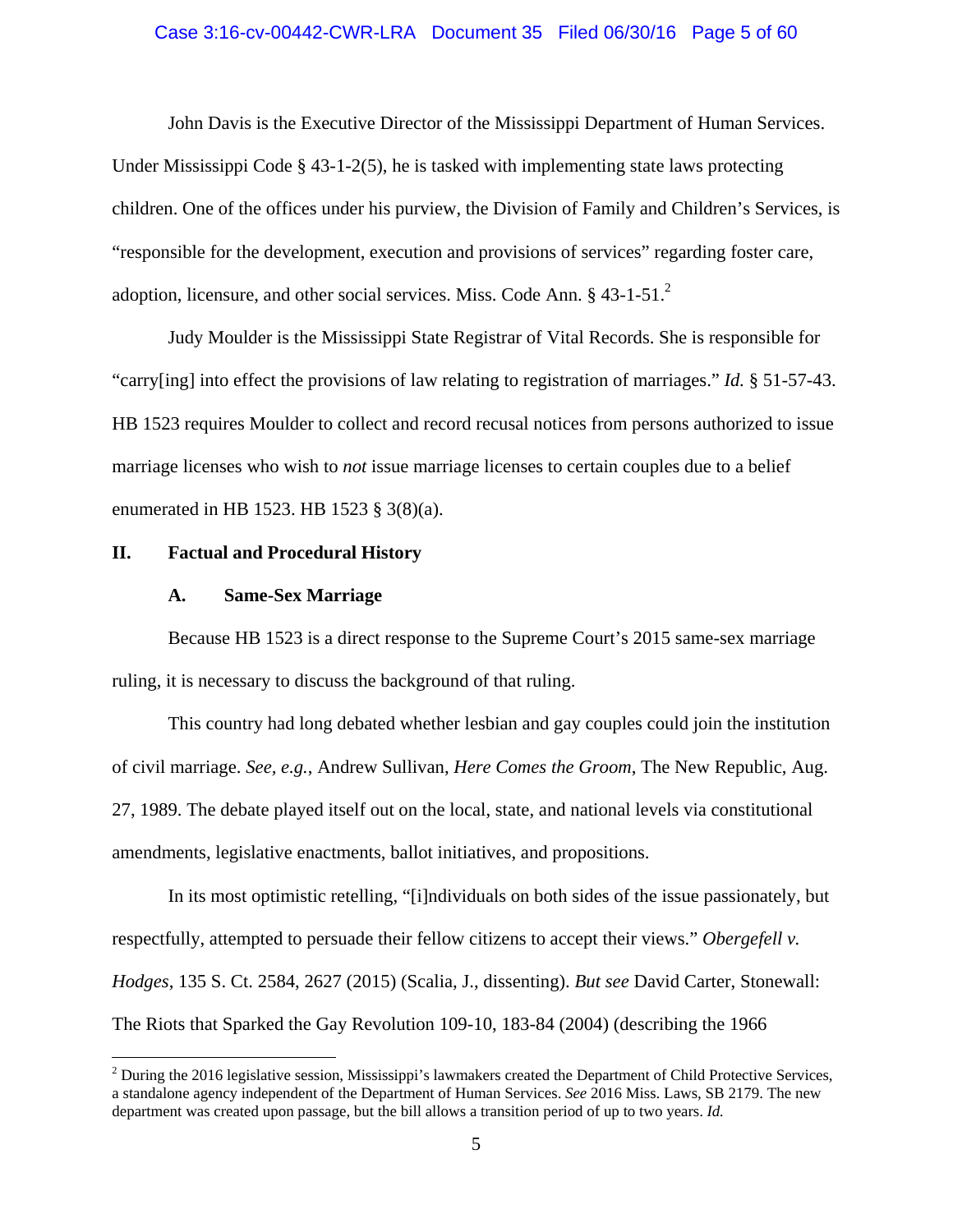## Case 3:16-cv-00442-CWR-LRA Document 35 Filed 06/30/16 Page 6 of 60

Compton's Cafeteria riots by transgender citizens in San Francisco, and the famous 1969 Stonewall riots in New York City). Less charitably, but also true, is the reality that every time lesbian and gay citizens moved one step closer to legal equality, voters and their representatives passed new laws to preserve the status quo.

 In the 1990s, for example, Hawaii's same-sex marriage lawsuit inspired the federal Defense of Marriage Act (DOMA) and a wave of state-level "mini-DOMAs." *Campaign for Southern Equality v. Bryant*, 64 F. Supp. 3d 906, 915 (S.D. Miss. 2014) [hereinafter *CSE I*]. Mississippi's politicians joined the movement by issuing an executive order and passing a law banning same-sex marriage. *Id.* It was not until 2013 that DOMA was struck down in part. *United States v. Windsor*, 133 S. Ct. 2675 (2013). Mississippi's mini-DOMA lasted until 2015. *CSE I*, 64 F. Supp. 3d at 906.

 In the early 2000s, *Lawrence v. Texas* and *Goodridge v. Department of Public Health*, cases that found in favor of lesbian and gay privacy and marriage rights, respectively, resulted in a wave of state constitutional amendments banning same-sex marriage. *CSE I*, 64 F. Supp. 3d at 915. Mississippians approved such a constitutional amendment by the largest margin in the nation. *Id.*; *see* Michael Foust, *'Gay Marriage' a Loser: Amendments Pass in all 11 States*, Baptist Press, Nov. 3, 2004.

 The lawfulness of same-sex marriage was finally resolved in 2015. The Supreme Court ruled in *Obergefell v. Hodges* that same-sex couples must be allowed to join in civil marriage "on the same terms and conditions as opposite-sex couples." 135 S. Ct. at 2605. The decision applies to every governmental agency and agent in the country. "The majority of the United States Supreme Court dictates the law of the land, and lower courts are bound to follow it."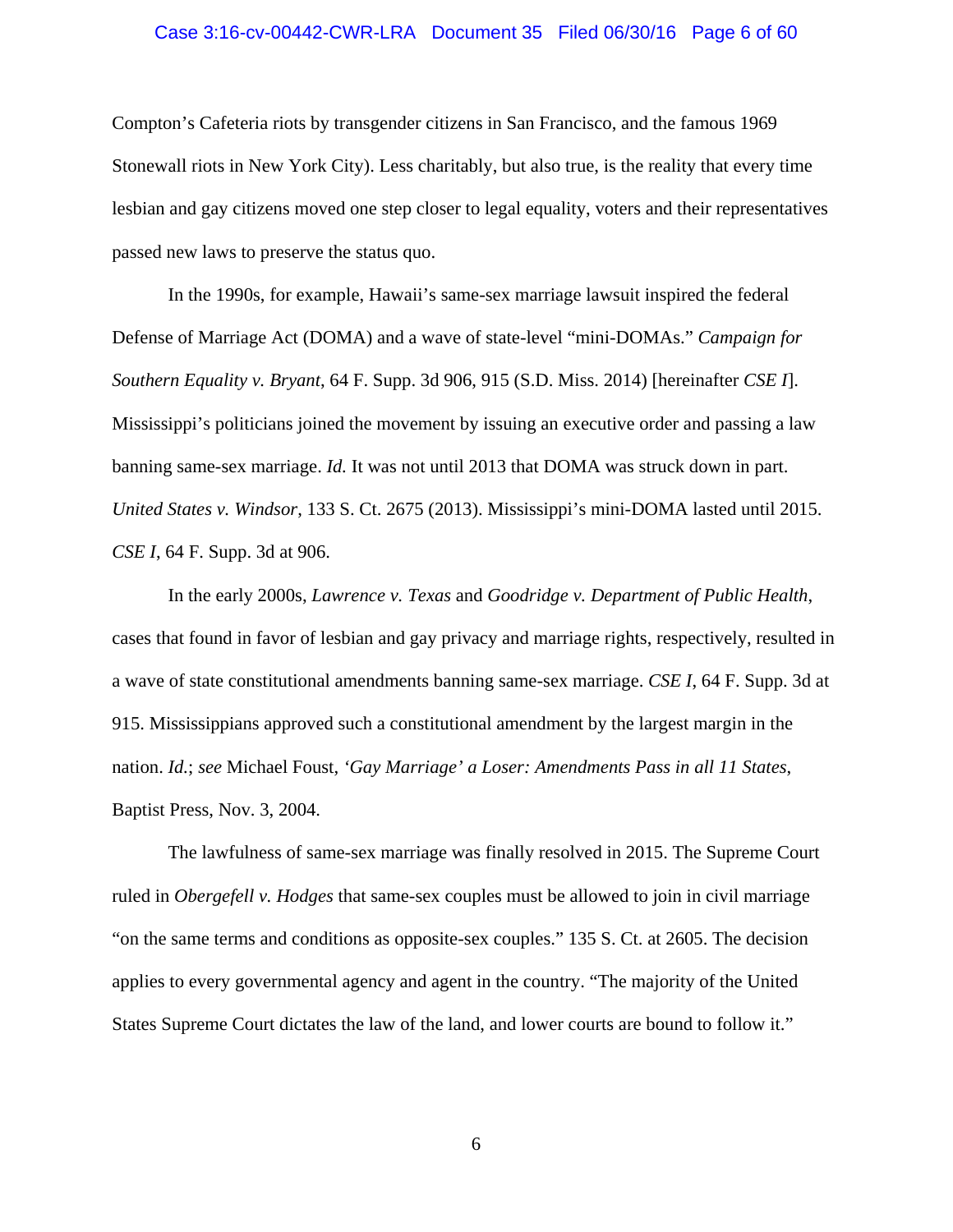*Campaign for Southern Equality v. Mississippi Dep't of Human Servs.*, --- F.3d ---, 2016 WL

1306202, at \*14 (S.D. Miss. Mar. 31, 2016) [hereinafter *CSE III*].

Many celebrated the ruling as overdue. Others felt like change was happening too

quickly.<sup>3</sup> And some citizens were concerned enough to advocate new laws "to insulate state

officials from legal risk if they do not obey the decision based on a religious objection."4 Lyle

Denniston, *A Plea to Resist the Court on Same-Sex Marriage*, SCOTUSblog, July 9, 2015.

The Supreme Court's decision *had* taken pains to reaffirm religious rights. Its

commitment to the free exercise of religion is important and must be quoted in full.

Finally, it must be emphasized that religions, and those who adhere to religious doctrines, may continue to advocate with utmost, sincere conviction that, by divine precepts, same-sex marriage should not be condoned. The First Amendment ensures that religious organizations and persons are given proper protection as they seek to teach the principles that are so fulfilling and so central to their lives and faiths, and to their own deep aspirations to continue the family structure they have long revered. . . . In turn, those who believe allowing samesex marriage is proper or indeed essential, whether as a matter of religious conviction or secular belief, may engage those who disagree with their view in an open and searching debate. The Constitution, however, does not permit the State to bar same-sex couples from marriage on the same terms as accorded to couples of the opposite sex.

*Obergefell*, 135 S. Ct. at 2607.

 "As the *Obergefell* majority makes clear, the First Amendment must protect the rights of [religious] individuals, even when they are agents of government, to *voice* their personal objections – this, too, is an essential part of the conversation – but the doctrine of equal dignity prohibits them from *acting on* those objections, particularly in their official capacities, in a way that demeans or subordinates LGBT individuals . . . ." Laurence H. Tribe, *Equal Dignity:* 

<sup>1</sup>  $3$  It is fair to say that same-sex marriage rights went "from unthinkable to the law of the land in just a couple of decades." Nate Silver, *Change Doesn't Usually Come This Fast*, FiveThirtyEight, June 26, 2015. 4

<sup>&</sup>lt;sup>4</sup> Sadly, this was predicted years ago. In 1999, four members of Congress expressed concern that religious freedom legislation "would not simply act as a shield to protect religious liberty, but could also be used by some as a sword to attack the rights of many Americans, including unmarried couples, single parents, lesbians and gays." H.R. Rep. No. 106-219, at 41 (1999), *available at* 1999 WL 462644.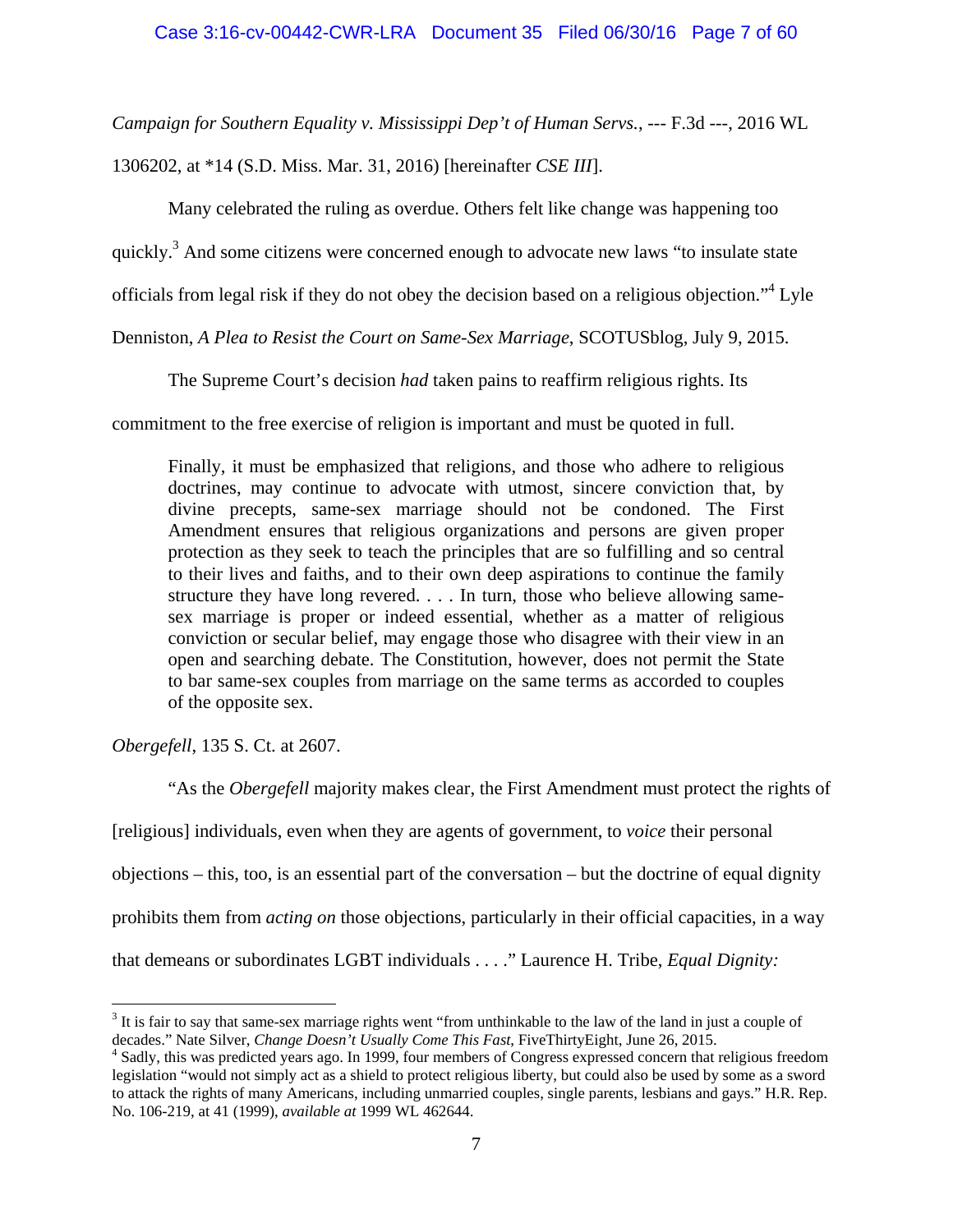## Case 3:16-cv-00442-CWR-LRA Document 35 Filed 06/30/16 Page 8 of 60

*Speaking Its Name*, 129 Harv. L. Rev. F. 16 (Nov. 10, 2015). *Obergefell*'s author, Justice Kennedy, had also reaffirmed this principle in *Burwell v. Hobby Lobby Stores*. "[N]o person may be restricted or demeaned by government in exercising his or her religion. Yet neither may that same exercise unduly restrict other persons . . . in protecting their own interests." 134 S. Ct. 2751, 2786-87 (2014) (Kennedy, J., concurring).

 In the immediate wake of *Obergefell*, the Fifth Circuit issued a published opinion declaring that "*Obergefell,* in both its Fourteenth and First Amendment iterations, is the law of the land and, consequently, the law of this circuit and should not be taken lightly by actors within the jurisdiction of this court." *Campaign for Southern Equality v. Bryant*, 791 F.3d 625, 627 (5th Cir. 2015) [hereinafter *CSE II*]. The court issued the mandate forthwith. *Id.*

A few hours later, with this mandate in hand, this Court issued a Permanent Injunction and a Final Judgment enjoining enforcement of Mississippi's statutory and constitutional samesex marriage ban. The Attorney General's Office soon advised Circuit Clerks to issue marriage licenses "to same-sex couples on the same terms and conditions accorded to couples of the opposite sex." *In re Steve Womack*, 2015 WL 4920123, at \*1 (Miss. A.G. July 17, 2015).

 In physics, every action has its equal and opposite reaction. In politics, every action has its predictable overreaction. Politicians reacted to the Hawaiian proceedings with DOMA and mini-DOMAs. *Lawrence* and *Goodridge* birthed the state constitutional amendments. And now *Obergefell* has led to HB 1523. The next chapter of this back-and-forth has begun.

## **B. House Bill 1523**

 Mississippi's highest elected officials were displeased with *Obergefell*. Governor Bryant stated that *Obergefell* "usurped [states'] right to self-governance and has mandated that states must comply with federal marriage standards—standards that are out of step with the wishes of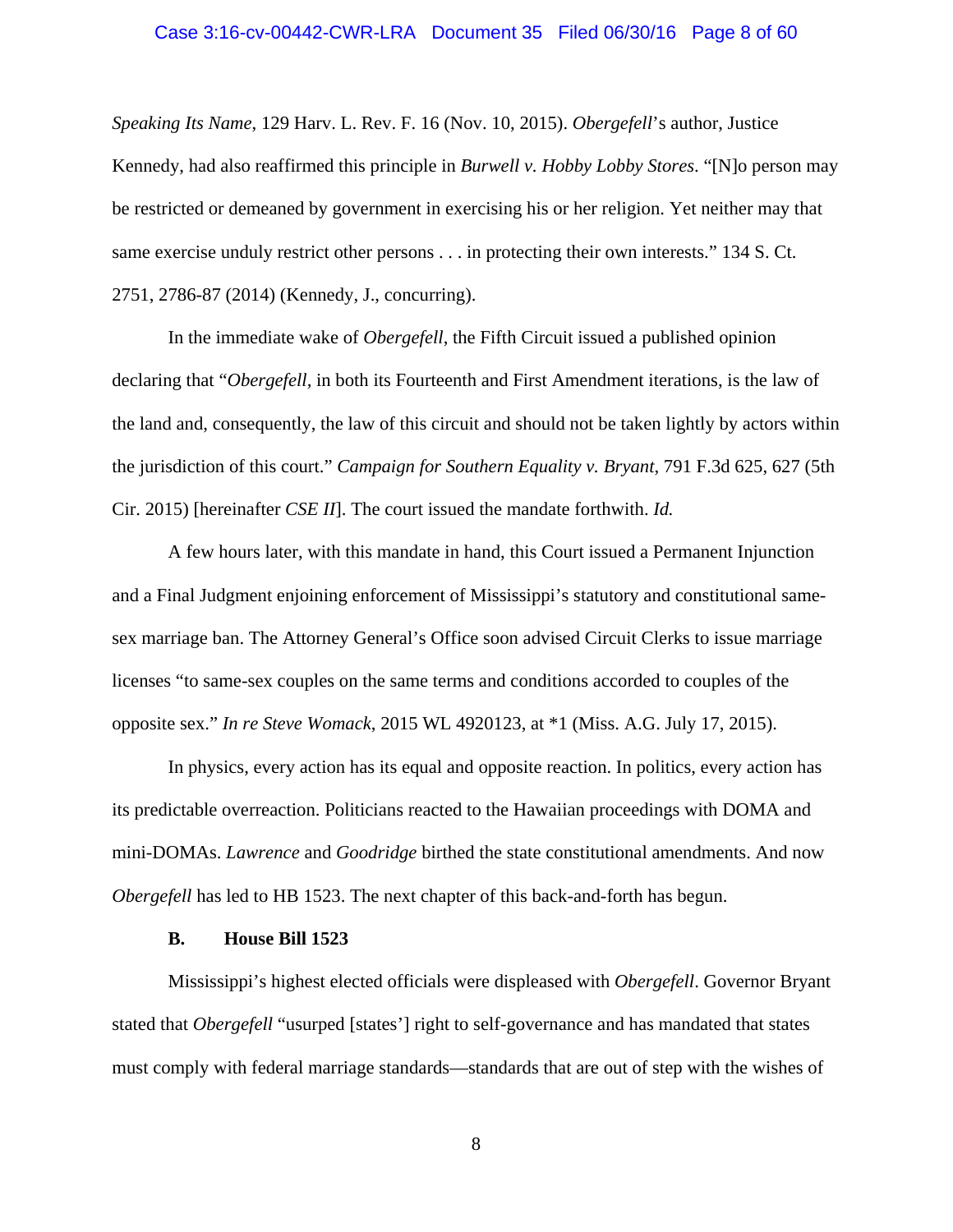## Case 3:16-cv-00442-CWR-LRA Document 35 Filed 06/30/16 Page 9 of 60

many in the United States and that are certainly out of step with the majority of Mississippians."<sup>5</sup>

Governor Phil Bryant, *Governor Bryant Issues Statement on Supreme Court Obergefell* 

*Decision*, June 26, 2015. 6

 $\overline{a}$ 

 Legislative leaders felt similarly. Lieutenant Governor Tate Reeves, who presides over the State Senate, called the decision an "overreach of the federal government." Geoff Pender, *Lawmaker: State Could Stop Marriage Licenses Altogether*, The Clarion-Ledger, June 26, 2015.<sup>7</sup> Speaker of the House Philip Gunn said *Obergefell* was "in direct conflict with God's design for marriage as set forth in the Bible. The threat of this decision to religious liberty is very clear." Id.<sup>8</sup> Representative Andy Gipson, Chairman of the House Judiciary B Committee, pledged to study whether Mississippi should stop issuing marriage licenses altogether. *Id.*<sup>9</sup>

 $<sup>5</sup>$  Governor Bryant's statement is only partially true. While states have mostly been permitted to regulate marriage</sup> within their borders, the Supreme Court has stepped in to ensure that "self-governance" complies with equal protection. *See Loving v. Virginia,* 388 U.S. 1, 12 (1967) ("Marriage is one of the basic civil rights of man, fundamental to our very existence and survival. To deny this fundamental freedom on so unsupportable a basis as the racial classifications embodied in these statutes . . . is surely to deprive all the State's citizens of liberty without due process of law.").

<sup>6</sup> The Governor's remarks sounded familiar. In the mid-1950s, Governor J.P. Coleman said that *Brown v. Board of Education* "represents an unwarranted invasion of the rights and powers of the states." Charles C. Bolton, William F. Winter and the New Mississippi: A Biography 97 (2013). In 1962, before a joint session of the Mississippi Legislature – and to a "hero's reception" – Governor Ross Barnett was lauded for invoking states' rights during the battle to integrate the University of Mississippi. Charles W. Eagles, The Price of Defiance: James Meredith and the Integration of Ole Miss 290-91 (2009) [hereinafter Price of Defiance].

<sup>&</sup>lt;sup>7</sup> The State has objected to the Court's use of newspaper articles. In an Establishment Clause challenge, however, a District Court errs when it takes "insufficient account of the context in which the statute was enacted and the reasons for its passage." *Salazar v. Buono*, 559 U.S. 700, 715 (2010). The Fifth Circuit agrees: "context is critical in assessing neutrality" in this area of the law. *Doe v. Beaumont Indep. Sch. Dist.*, 240 F.3d 462, 473 (5th Cir. 2001).  $8$  Using God as a justification for discrimination is nothing new. It was Governor Barnett who proclaimed that "[t]he Good Lord was the original segregationist. He made us white, and he intended that we stay that way." Price of Defiance at 282. Warping the image of God was not reserved to Mississippi politicians. In testimony before Congress during the debate on the Civil Rights Act of 1964, a Maryland businessman testified before a Senate committee that "God himself was the greatest segregationist of all time as is evident when he placed the Caucasians in Europe, the black people in Africa, the yellow people in the Orient and so forth." Linda C. McClain, *The Civil Rights Act of 1964 and "Legislating Morality": On Conscience, Prejudice, and Whether "Stateways" Can Change "Folkways"*, 95 B.U. L. Rev. 891, 917 (2015). He continued, "Christ himself never lived an integrated life, and . . . when he chose His close associates, they were all white. This doesn't mean that He didn't love all His creatures, but it does indicate that He didn't think we had to have all this togetherness in order to go to heaven." *Id.* <sup>9</sup>

The suggestion was (again) familiar. A few months after the Supreme Court's decision in *Brown*, Mississippians – those who were permitted to vote, that is – "voted two to one approving a constitutional amendment abolishing the state schools system if it integrated." Dennis J. Mitchell, A New History of Mississippi 404 (2014).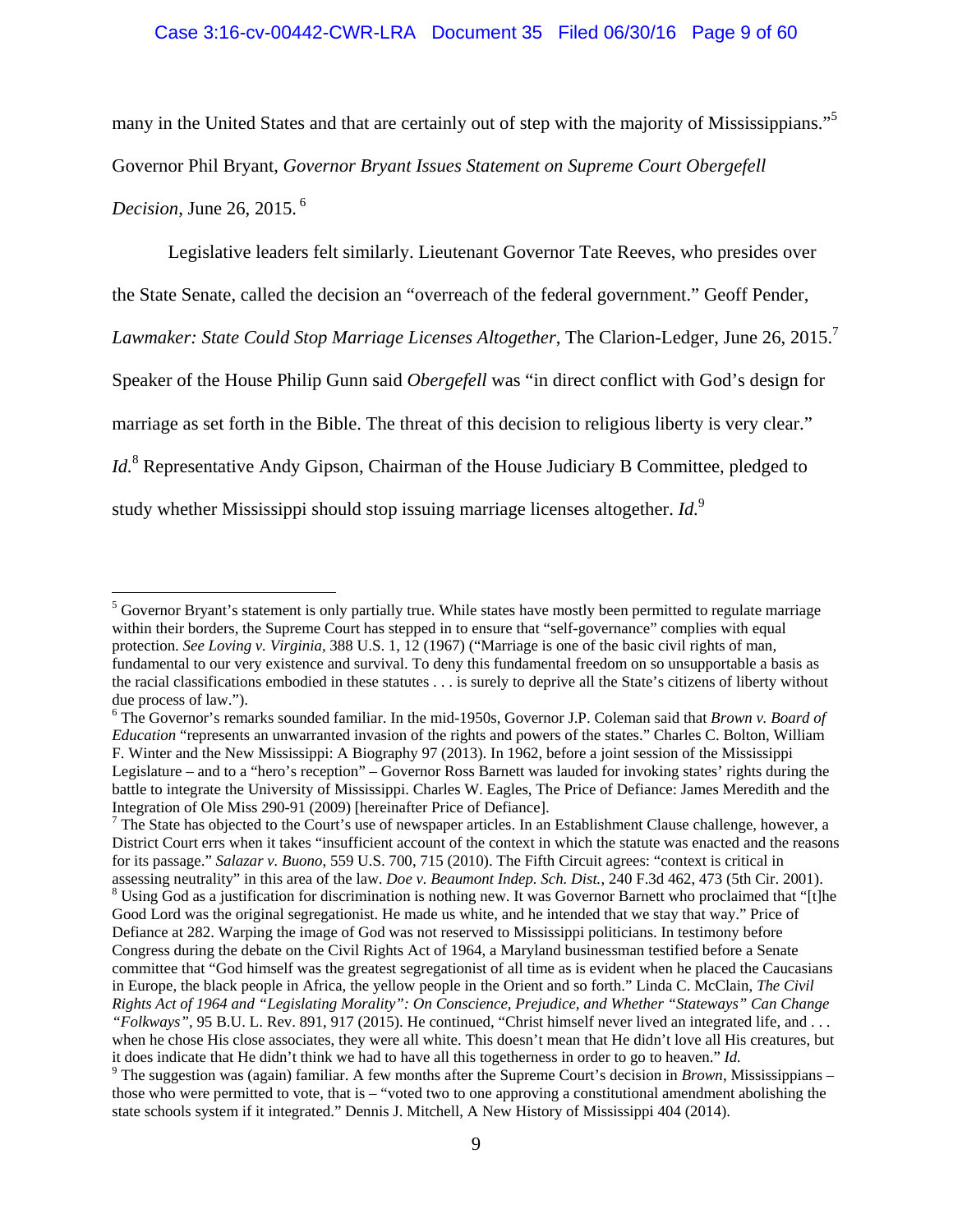### Case 3:16-cv-00442-CWR-LRA Document 35 Filed 06/30/16 Page 10 of 60

 The angst was not limited to the executive and legislative branches. Two Justices of the Mississippi Supreme Court also expressed their disgust with *Obergefell*. In 2014, a lesbian had petitioned that body for the right to divorce her wife in a Mississippi court. *Czekala-Chatham v. State ex rel. Hood*, --- So. 3d ---, 2015 WL 10985118 (Miss. Nov. 5, 2015). While her case was pending, the U.S. Supreme Court handed-down *Obergefell*. Although a majority of the Mississippi Supreme Court concluded that *Obergefell* resolved her case in her favor, Justices Dickinson and Coleman argued that the *Obergefell* Court had legislated from the bench and overstepped its authority. *Id.* at \*3 (Dickinson, J., dissenting). They opined that "state courts are not required to recognize as legitimate legal authority a Supreme Court decision that is in no way a constitutional interpretation," and claimed "a duty to examine those decisions to make sure they indeed are constitutional interpretations, rather than . . . an exercise in judicial will." *Id.* at \*4, \*6.<sup>10</sup> *Obergefell* was "[w]orthy only to be disobeyed," they said. *Id.* at \*5.

 Mississippi's legislators formally responded to *Obergefell* in the next legislative session.<sup>11</sup> Speaker Gunn drafted and introduced HB 1523, the "Protecting Freedom of Conscience from Government Discrimination Act."<sup>12</sup> The bill overwhelmingly passed both chambers, and the Governor signed it into law on April 5, 2016. It goes into effect on July 1.

 HB 1523's meaning is contested. A layperson reading about the bill might conclude that it gives a green light to discrimination and prevents accountability for discriminatory acts.

<sup>10</sup> *But see James v. City of Boise, Idaho*, 136 S. Ct. 685, 686 (2016) (per curiam) ("The Idaho Supreme Court, like any other state or federal court, is bound by this Court's interpretation of federal law. The state court erred in concluding otherwise.").

 $11$  This had happened before in the religious liberty context. In 1994, "[o]n a wave of public sentiment and indignation over the treatment of a Principal . . . who allowed students to begin each school day with a prayer over the intercom, the Mississippi legislature passed the School Prayer Statute at issue here." *Ingebretsen v. Jackson Pub. Sch. Dist.*, 88 F.3d 274, 277 (5th Cir. 1996). The statute was unconstitutional. *Id.* <sup>12</sup> "After the Supreme Court decision in Obergefell (v. Hodges), it became apparent that there would be a head-on

collision between religious convictions about gay marriage and the right to gay marriage created by the decision,' [Speaker] Gunn said." Adam Ganucheau, *Mississippi's 'Religious Freedom' Law Drafted Out of State*, Mississippi Today, May 17, 2016. One commentator concluded that "HB 1523 was hatched" after the issuance of this Court's Permanent Injunction. Sid Salter, *Constitutional Ship has Sailed on Same-Sex Marriage*, The Clarion-Ledger, May 8, 2016. "Clearly, House Bill 1523 seeks to work around the federal *Obergefell* decision at the state level." *Id.*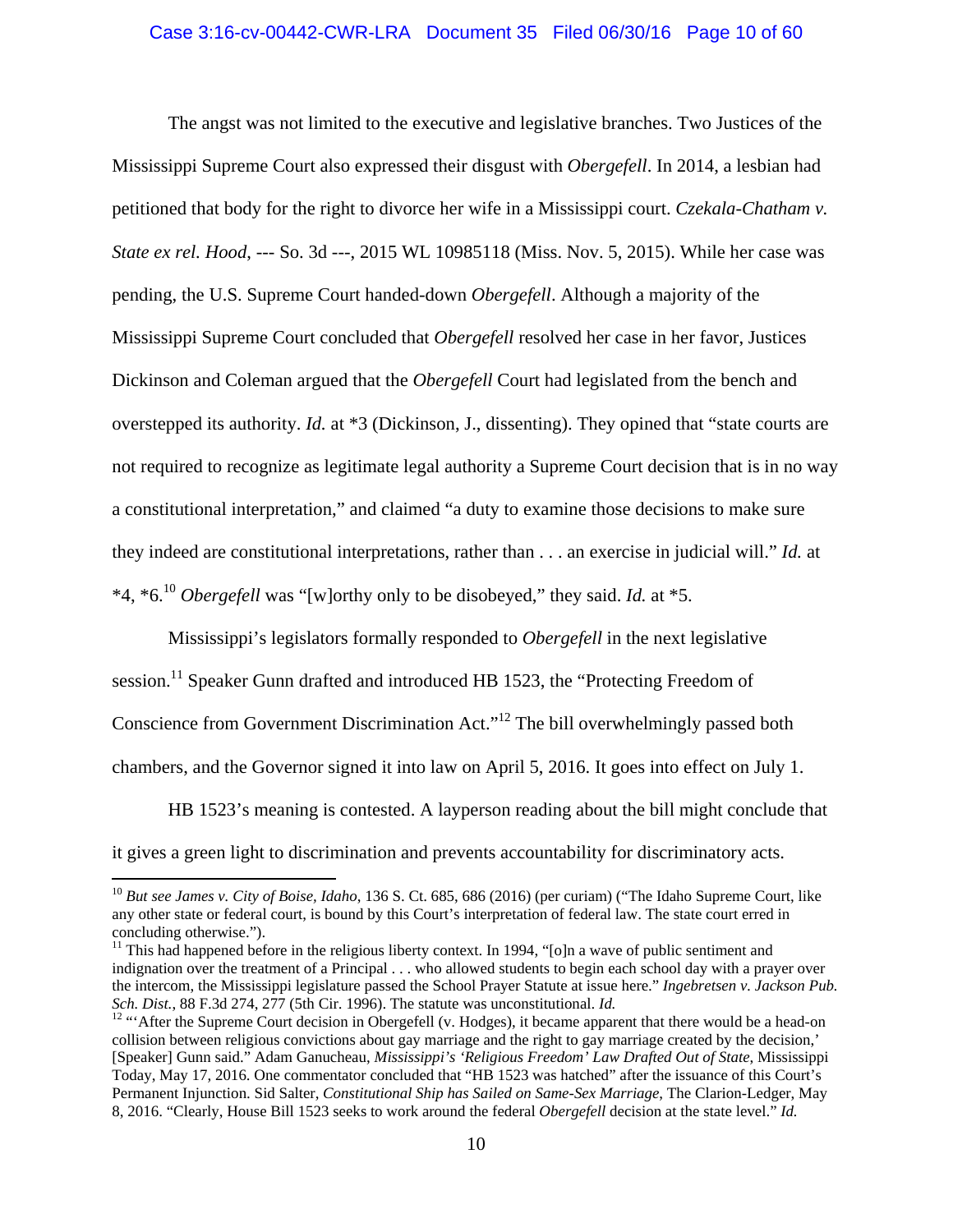Arielle Dreher, *Hundreds Rally to Repeal HB 1523, State Faces Deadline Today Before Lawsuit*, Jackson Free Press, May 2, 2016 (quoting Chad Griffin, President of the Human Rights Campaign, as saying, "it's sweeping and allows almost any individual or organization to justify discrimination against LGBT people, against single mothers and against unwed couples."). Someone else reading the same article might conclude that HB 1523 simply "reinforces" the First Amendment. *Id.* (quoting Speaker Gunn as saying the gay community "can do the same things that they could before"). So any discussion should begin with the plain text of the bill.

 HB 1523 enumerates three "sincerely held religious beliefs or moral convictions" entitled to special legal protection. They are,

(a) Marriage is or should be recognized as the union of one man and one woman;

(b) Sexual relations are properly reserved to such a marriage; and

(c) Male (man) or female (woman) refer to an individual's immutable biological sex as objectively determined by anatomy and genetics at time of birth.

HB 1523 § 2. These will be referred to as the "§ 2" beliefs.

 $\overline{a}$ 

 The bill then says that the State of Mississippi will not "discriminate" against persons who act pursuant to a § 2 belief. *Id.* §§ 3-4.<sup>13</sup> For example, if a small business owner declines to provide goods or services for a same-sex wedding because it would violate his or her § 2 beliefs, HB 1523 allows the business to decline without fear of State "discrimination."

 "Discrimination" is defined broadly. It covers consequences in the realm of taxation, employment, benefits, court proceedings, licenses, financial grants, and so on. In other words, the State of Mississippi will not tax you, penalize you, fire you, deny you a contract, withhold a diploma or license, modify a custody agreement, or retaliate against you, among many other

 $^{13}$  HB 1523 § 9(2)-(3) defines "State government" to include private persons, corporations, and other legal entities.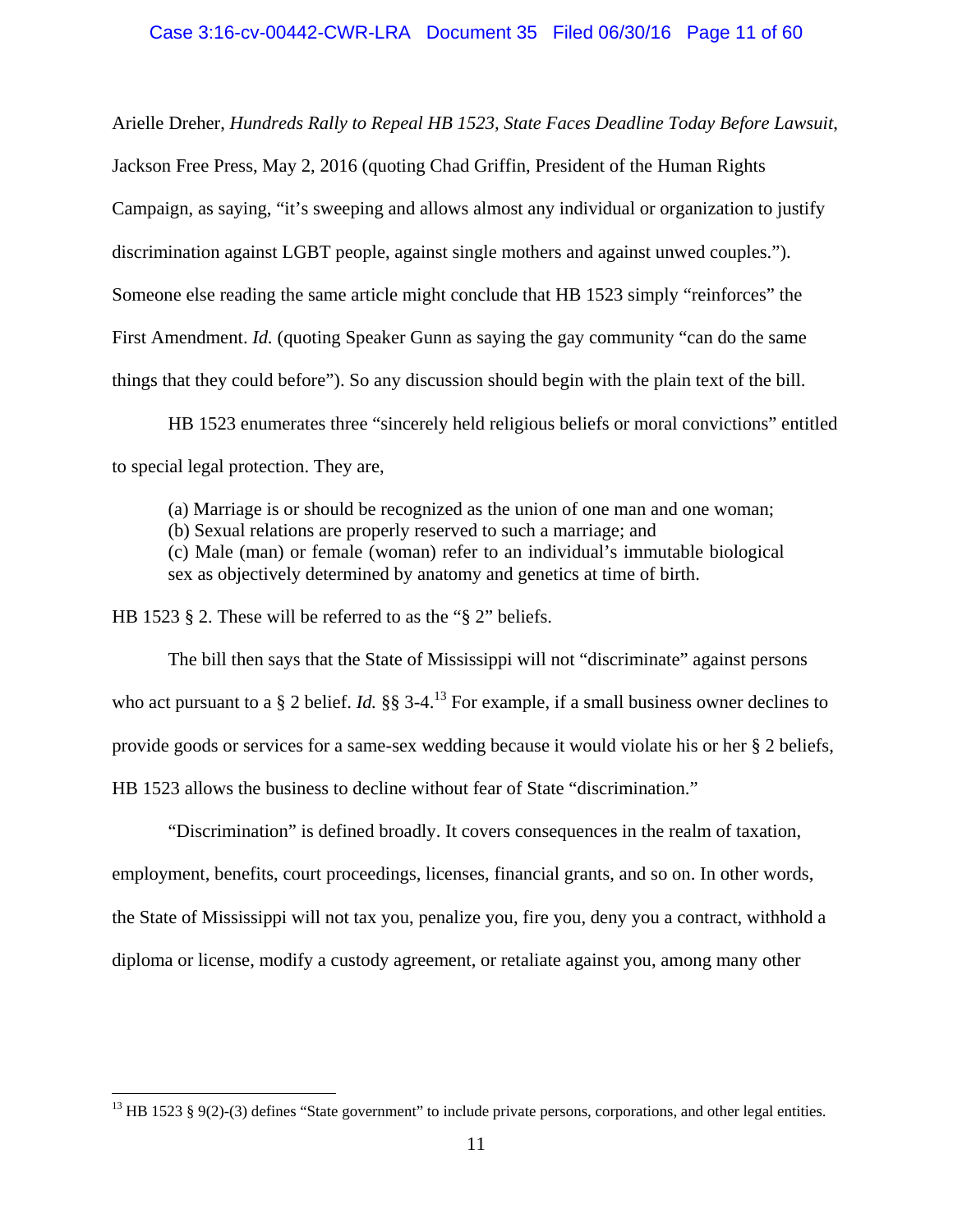### Case 3:16-cv-00442-CWR-LRA Document 35 Filed 06/30/16 Page 12 of 60

enumerated things, for your § 2 beliefs. *Id.*<sup>14</sup> An organization or person who acts on a § 2 belief is essentially immune from State punishment.<sup>15</sup>

 The Governor's signing statement recognized that consequences under federal law are unchanged. States "lack authority to nullify a federal right or cause of action they believe is inconsistent with their local policies." *Haywood v. Drown*, 556 U.S. 729, 736 (2009).

 Parts of the law provide fodder for both its opponents and its proponents. One section of HB 1523 guarantees that the State will not take adverse action against a religious organization that declines to solemnize a wedding because of a § 2 belief. *Id.* § 3. There is nothing new or controversial about that section. Religious organizations already have that right under the Free Exercise Clause of the First Amendment.

 Citizens also enjoy substantial religious rights under existing state law. The Mississippi Constitution ensures that "the free enjoyment of all religious sentiments and the different modes of worship shall be held sacred," and "no preference shall be given by law to any religious sect or mode of worship."<sup>16</sup> Miss. Const., § 18. In addition, a 2014 law called the "Mississippi" Religious Freedom Restoration Act" (RFRA) states that the government "may substantially burden a person's exercise of religion *only* if it demonstrates that application of the burden to the person: (i) Is in furtherance of a compelling governmental interest; and (ii) Is the least restrictive means of furthering that compelling governmental interest." Miss. Code Ann. § 11-61-1(5)(b) (emphasis added). HB 1523 does not change either of these laws.17

 $14$  This is more expansive than other anti-discrimination laws, such as Title VII or Title IX.

<sup>&</sup>lt;sup>15</sup> The broad immunity provision may violate the Mississippi Constitution, which provides that "every person for an injury done him in his lands, goods, person, or reputation, shall have remedy by due course of law, and right and justice shall be administered without sale, denial, or delay." Miss. Const. § 24.

<sup>&</sup>lt;sup>16</sup> Despite the inclusive language just quoted, § 18 of the Mississippi Constitution then says that "[t]he rights hereby secured shall not be construed . . . to exclude the Holy Bible from use in any public school."

<sup>&</sup>lt;sup>17</sup> Mississippi's RFRA is also part of the political back-and-forth on LGBT rights. "State-based RFRAs were passed to preemptively provide religious exemptions to people in advance of a Supreme Court ruling on gay marriage, [Professor Doug] NeJaime said." Alana Semuels, *Should Adoption Agencies Be Allowed to Discriminate Against*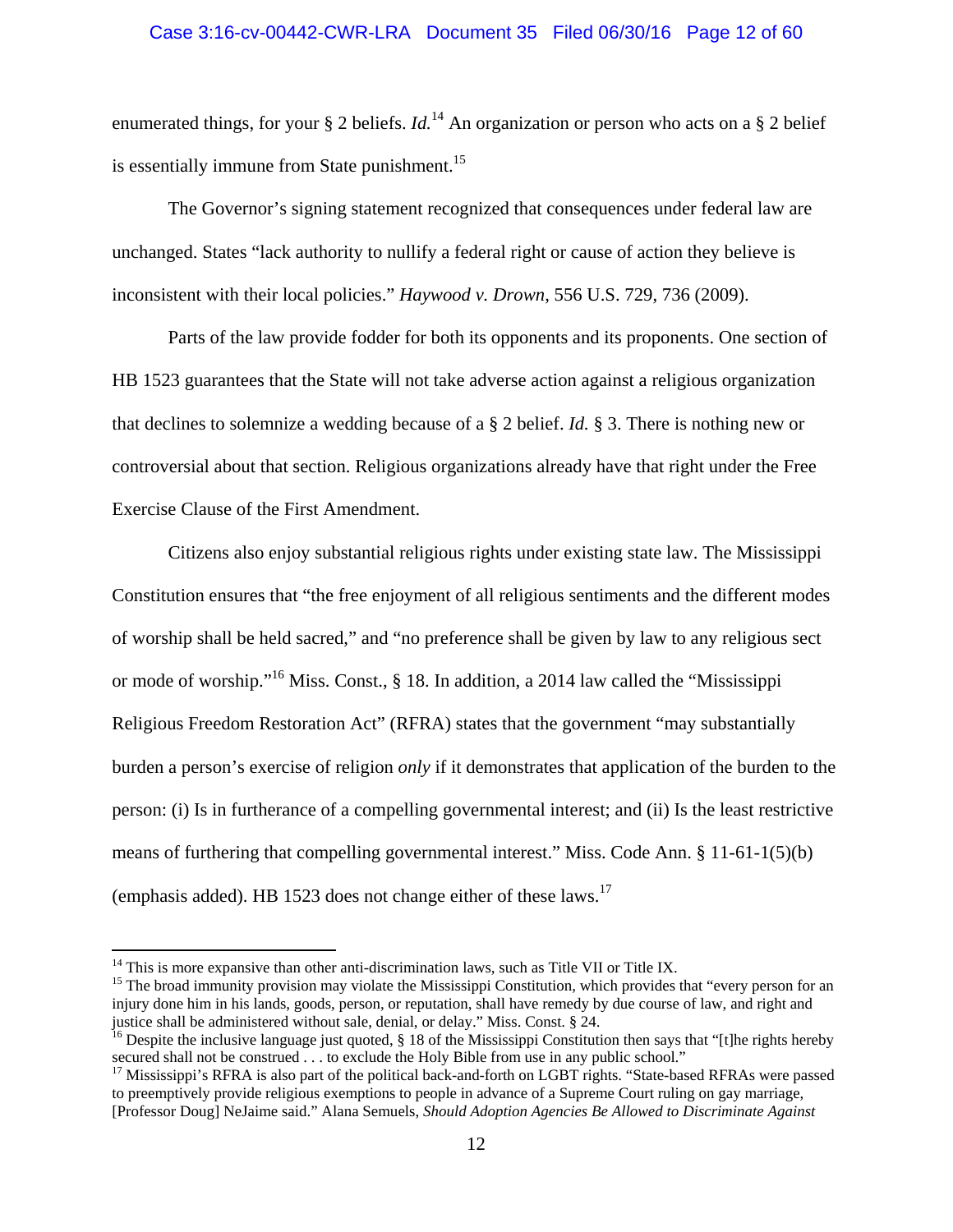## Case 3:16-cv-00442-CWR-LRA Document 35 Filed 06/30/16 Page 13 of 60

 We return to HB 1523. Several parts of the bill are unclear. One says the State will not take action against foster or adoptive parents who intend to raise a foster or adoptive child in accordance with § 2 beliefs. HB 1523 § 3(3). It is not obvious how the State would respond if the child in urgent need of placement was a 14-year-old lesbian.

 Another section discusses a professional's right to refuse to participate in "psychological, counseling, or fertility services" because of a § 2 belief. *Id.* § 3(4). But some professions' ethical rules prohibit "engag[ing] in discrimination against prospective or current clients . . . based on . . . gender, gender identity, sexual orientation, [and] marital/ partnership status," to name a few categories. American Counseling Association, Code of Ethics § C.5 (2014). Under HB 1523, though, a public university's faculty must confer a degree upon, and the State must license, a person who refuses to abide by her chosen profession's Code of Ethics.<sup>18</sup>

Section  $3(8)(a)$  of the law, in contrast, is crystal clear. It says that a government employee with authority to issue marriage licenses may recuse herself from that duty if it would violate one of her § 2 beliefs. HB 1523 § 3(8)(a). The employee must provide prior written notice to the State Registrar of Vital Records and be prepared to "take all necessary steps to ensure that the authorization and licensing of any legally valid marriage is not impeded or delayed as a result of any recusal." *Id.* The State's attorneys agree that this section "effectively amends Mississippi County Circuit Clerks' Office's marriage licensing obligations under state law by specifying conditions under which a clerk's employee may recuse himself or herself from authorizing or licensing marriages." Docket No. 41, at 6, in Cause No. 3:14-CV-818.

*Gay Parents?*, The Atlantic, Sept. 23, 2015. Mississippi's RFRA fits this timeline perfectly. In summer 2013, the Supreme Court's ruling in *United States v. Windsor* foreshadowed an imminent victory for same-sex marriage. A few months later, Mississippi's elected officials enacted the State RFRA.<br><sup>18</sup> Relatedly, in other states, citizens have successfully sued so-called "gay conversion" therapists for consumer fraud

and professional malpractice. *See* Olga Khazan, *The End of Gay Conversion Therapy*, The Atlantic, June 26, 2015. HB 1523 § 4 would bar a Mississippi court from enforcing such a verdict.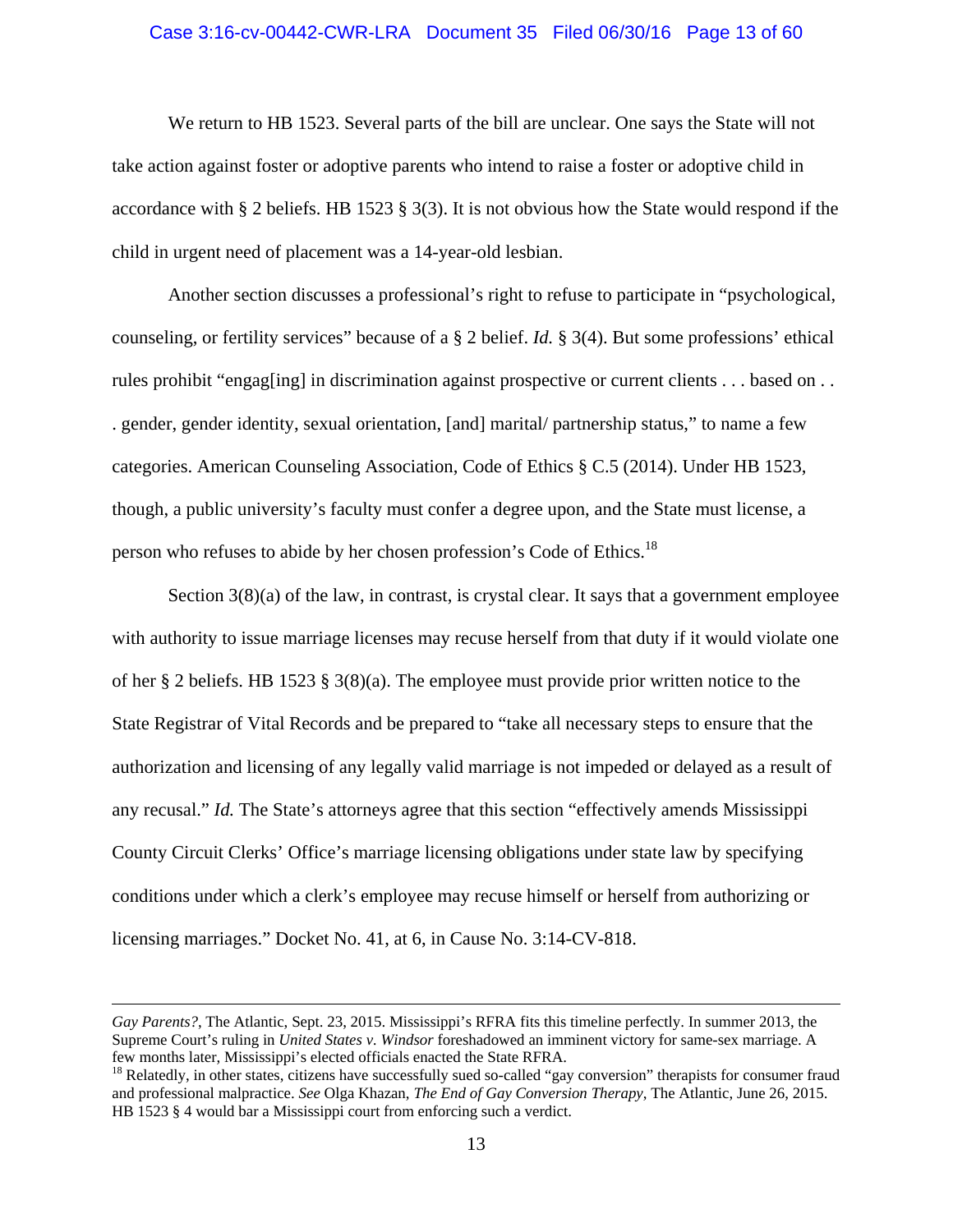## Case 3:16-cv-00442-CWR-LRA Document 35 Filed 06/30/16 Page 14 of 60

 The significance of this section is in the eye of the beholder. The plaintiffs argue that it facilitates discrimination against LGBT Mississippians by encouraging clerks to opt-out of serving same-sex couples.

 HB 1523's defenders respond that the bill protects *against* discrimination by ensuring that clerks do not have to violate their religious beliefs. When Senator Jenifer Branning shepherded the bill through the Senate floor debate, she argued that the legislation actually *lifts* a burden imposed by *Obergefell*. 19 H.B. 1523, Debate on the Floor of the Mississippi Senate, at 7:02 (Mar. 31, 2016) (statement of Sen. Jenifer Branning) [hereinafter Senate Floor Debate]. In her view, HB 1523 is "balancing" legislation allowing those who oppose same-sex marriage to continue to perform their jobs with a "clear conscience," while protecting the rights of same-sex couples to receive a marriage license from another clerk. *Id.* at 26:55, 32:27.<sup>20</sup>

## **C. These Suits**

1

 On June 3, 2016, Rev. Dr. Barber, Rev. Burnett, Bailey, Day, Boyette, Rev. Fortenberry, Dr. Glisson, Johnson, Triplett, Taylor, Mangum-Dear, Mangum, and JGMCC filed the first suit encompassed by this Order. *See* Docket No. 1, in *Barber*. They asserted Establishment and Equal Protection claims against Governor Bryant, General Hood, Executive Director Davis, and Registrar Moulder. *Id.* They requested a declaratory judgment that HB 1523 is unconstitutional on its face, as well as preliminary and permanent injunctive relief enjoining its enforcement.

<sup>&</sup>lt;sup>19</sup> Mississippi does not have formal legislative history; however, the Mississippi College School of Law's Legislative History Project archives the floor debate for bills that pass. The HB 1523 videos are available at http://law.mc.edu/legislature/bill\_details.php?id=4621&session=2016. Unofficial transcripts were also introduced into evidence. *See* Docket No. 33-14, in *CSE IV*.<br><sup>20</sup> These arguments are apparently increasingly common. *See* Douglas Nejaime & Reva B. Siegel, *Conscience Wars:* 

*Complicity-Based Conscience Claims in Religion and Politics*, 124 Yale L.J. 2516, 2560-61 (2015) (arguing that proponents of traditional morality "now emphasize different justifications for excluding same-sex couples from marriage -- for example, that marriage is about biological procreation or that preserving 'traditional marriage' protects religious liberty. At the same time, in anticipation of the possibility of defeat, they argue for exemptions from laws that recognize same-sex marriage. In so doing, they shift from speaking as a majority enforcing customary morality to speaking as a minority seeking exemptions based on religious identity.").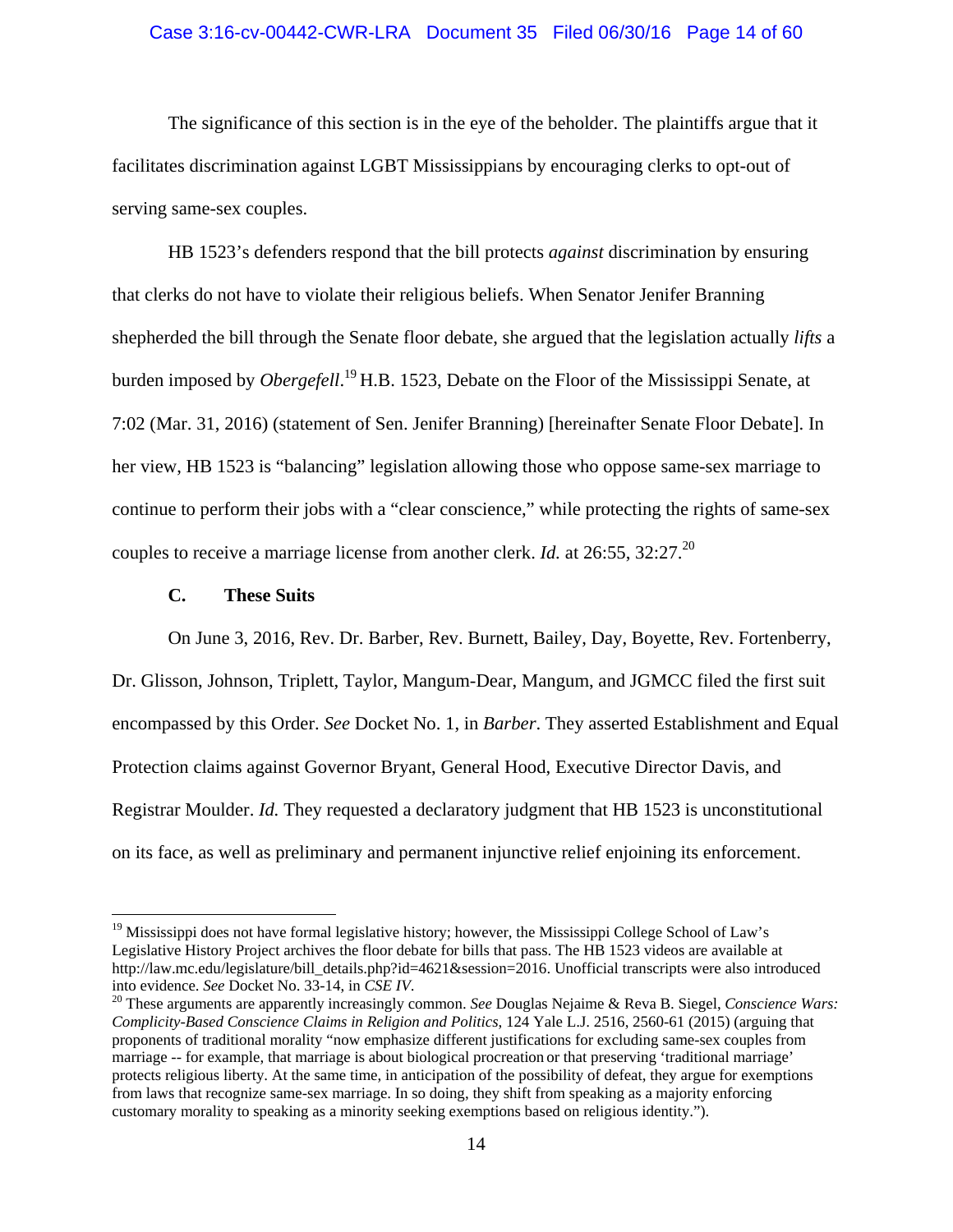## Case 3:16-cv-00442-CWR-LRA Document 35 Filed 06/30/16 Page 15 of 60

 CSE and Rev. Dr. Hrostowski sued the same defendants on June 10, 2016. *See* Docket No. 1, in *CSE IV*. They asserted an Establishment Clause claim and sought the same relief as the *Barber* plaintiffs. *Id.*

The various plaintiffs conferred and moved to consolidate. The State was prepared to argue *Barber*, but objected to consolidation to avoid an abbreviated briefing schedule and a hearing in *CSE IV*. *See* Docket No. 22, in *Barber*. During a status conference, the Court heard the parties' positions and granted the State its requested response deadline. The Court also delayed the motion hearing – which was converted into a joint hearing – by two days. The State renewed its objection to the consolidated hearing and was overruled. These reasons follow.

 The State essentially argued that there were too many HB 1523-related lawsuits – there are four – to fully prepare for a hearing in *CSE IV*. It entered into the record a Mississippi Today article in which General Hood said, "'I and over half of our lawyers in the Civil Litigation Division are working overtime and weekends attempting to prepare for the hearings.'" Docket No. 22-2, in *Barber*. General Hood added that budget cuts prevented him from hiring an expert to prepare "for the highly specialized area of the law seldom litigated in Mississippi -- the Establishment Clause." *Id.* (ellipses omitted).

 The first hurdle for the State is the substantial overlap in subject matter between *Barber* and *CSE IV*. The similar briefing suggests that little additional work was required to defend *CSE IV*. *Barber*, in fact, has a greater number of substantive claims than *CSE IV*. Having prepared for the more comprehensive hearing, it is difficult for the State to object to the narrower one.

 The second, more significant problem with the State's argument is the utter predictability of these lawsuits. The media started reporting the likelihood of litigation on April 5, the day the Governor signed HB 1523 into law. *See, e.g.*, Arielle Dreher, *'Total Infringement': Governor*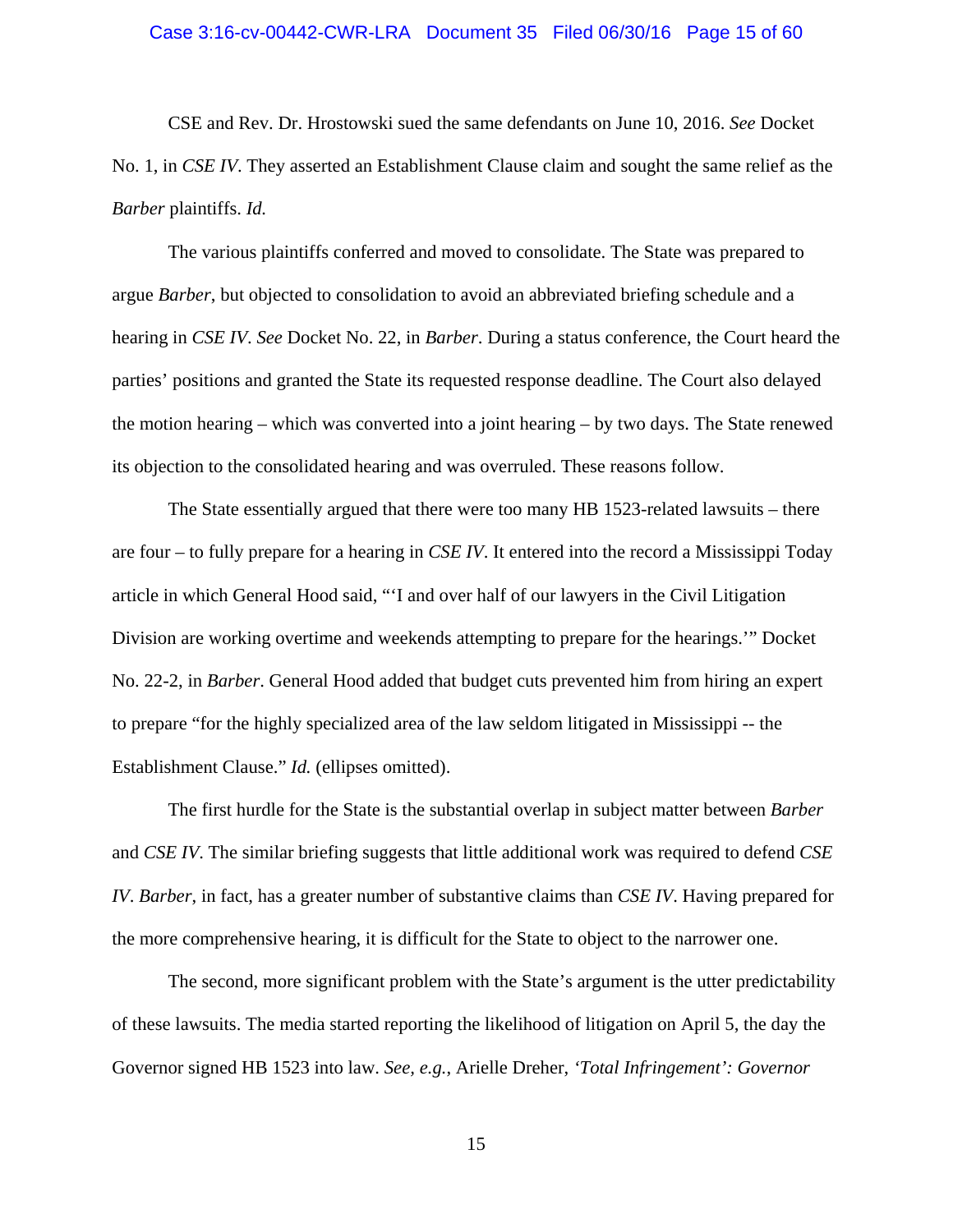## Case 3:16-cv-00442-CWR-LRA Document 35 Filed 06/30/16 Page 16 of 60

*Signs HB 1523 Over Protests of Business Leaders, Citizens*, Jackson Free Press, Apr. 5, 2016 ("'You will see several lawsuits filed before it becomes law if the governor signs it,'" one attorney said); Caray Grace, *Local Residents and City Leaders React to House Bill 1523*, WLOX, Apr. 5, 2016 ("the lawyers were already starting to draft up lawsuits so that as soon as he signed it, they could start filing them,' said [Molly] Kester.").

General Hood apparently knew these lawsuits were coming as early as April 5, when he said he would make "case-by-case" decisions on whether to defend the lawsuits, and warned that the bill doesn't override federal or constitutional rights. *Legal Pressure May Be Ahead for Mississippi Law Denying Service to Gays*, Chicago Tribune, Apr. 5, 2016.

 The media even telegraphed the exact Establishment Clause arguments the plaintiffs eventually asserted. In early April, the press reported that 10 law professors from across the country released a memorandum outlining several ways in which HB 1523 violates the Establishment Clause. *See* Sierra Mannie, *Will Mississippi's "Religious Freedom" Act Impact Children in Public and Private Schools?*, The Hechinger Report, Apr. 8, 2016. In May, Jackson attorney Will Manuel, a partner at Bradley LLP, said, "'[b]y only endorsing certain religious thought, I believe it is in violation of the Establishment Clause of the First Amendment which prohibits government from establishing or only protecting one religion. That should be a fairly clear cut constitutional challenge." Ted Carter, *Feds Unlikely to Ignore Mississippi's HB1523, Lawyers Say*, Mississippi Business Journal, May 26, 2016; *see also* Arielle Dreher, *HB 1523: Bad for the Business Sector*, Jackson Free Press, June 8, 2016 (noting other legal concerns).

 Perhaps the State's best argument against a hearing in *CSE IV* was that it would be unprepared to cross-examine religion experts because it did not have time to find its own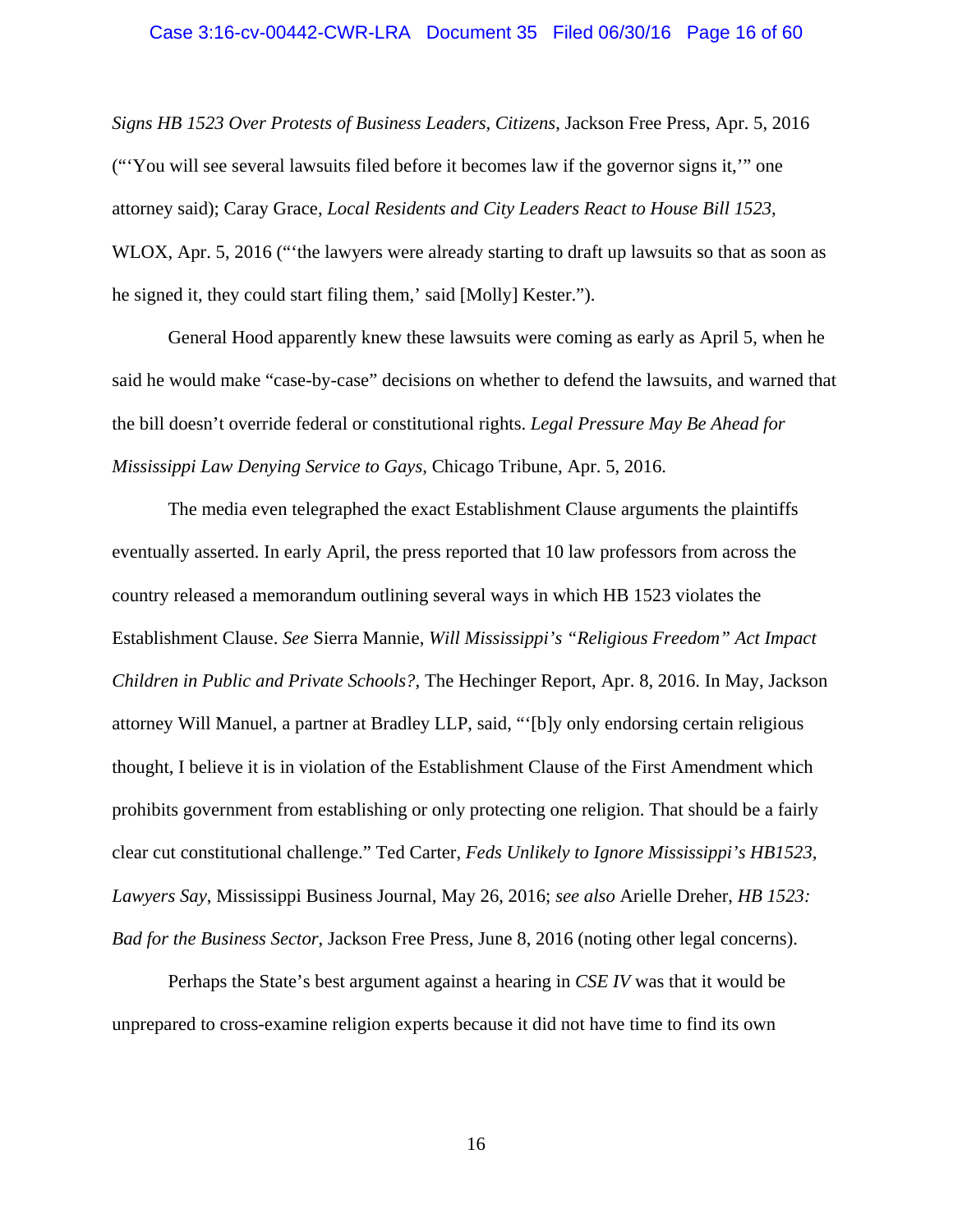### Case 3:16-cv-00442-CWR-LRA Document 35 Filed 06/30/16 Page 17 of 60

expert.<sup>21</sup> Its objection fell flat when its attorneys filed the article in which General Hood said that *budget cuts* caused the lack of expert assistance.<sup>22</sup> If budget cuts explain the State's lack of expert assistance, no extension of time could have helped it prepare for a hearing.

 For these reasons, the hearings were consolidated. Now, having considered the evidence and heard oral argument, the motions for preliminary injunction have been consolidated into this Order. The cases remain their separate identities pending further motion practice.

That brings us to the State's initial legal arguments.

## **III. Threshold Questions**

 $\overline{a}$ 

## **A. Standing**

The State first challenges the plaintiffs' capacity to bring these suits.

 The United States Constitution limits the jurisdiction of federal courts to actual cases and controversies. U.S. Const. art. III, § 2. "No principle is more fundamental to the judiciary's proper role in our system of government than the constitutional limitation of federal-court jurisdiction to actual cases or controversies." *Raines v. Byrd*, 521 U.S. 811, 818 (1997) (quotation marks and citation omitted). "The fundamental aspect of standing is that it focuses on the party seeking to get his complaint before a federal court and not on the issues he wishes to have adjudicated." *Flast v. Cohen*, 392 U.S. 83, 99 (1968).

 As the party seeking to invoke this Court's jurisdiction, the plaintiffs must demonstrate all three elements of standing: (1) an injury in fact that is concrete and particularized as well as imminent or actual; (2) a causal connection between the injury and the defendant's conduct; and

 $21$  The Court has sought to understand what kind and amount of evidence would show a forbidden religious preference. In this case, it finds the plain language of HB 1523 and basic knowledge of local religious beliefs to be sufficient. Today's outcome is informed by but does not turn on the expert testimony heard in *CSE IV*.<br><sup>22</sup> It also weakens the State's objection to the Court's use of newspaper articles.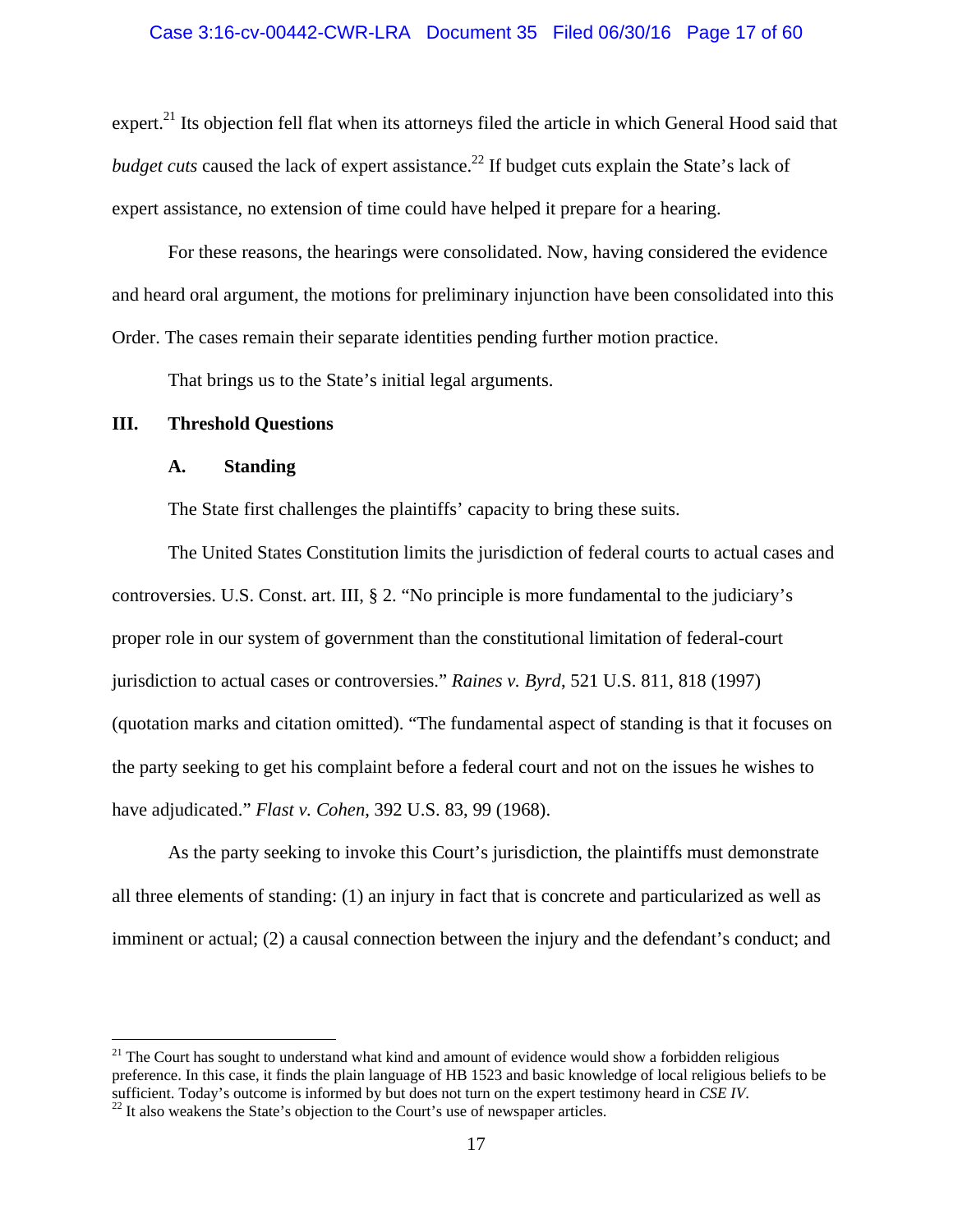# Case 3:16-cv-00442-CWR-LRA Document 35 Filed 06/30/16 Page 18 of 60

(3) that a favorable decision is likely to redress the injury. *Lujan v. Defenders of Wildlife*, 504 U.S. 555, 560-61 (1992).

 In a standing analysis, the court "must accept as true all material allegations of the complaint, and must construe the complaint in favor of the complaining party." *Warth v. Seldin*, 422 U.S. 490, 501-02 (1975). Standing is not handed out in gross. *CSE III*, 2016 WL 1306202, at \*2. A case with multiple plaintiffs can move forward as long as one plaintiff has standing as to each claim. *CSE I*, 64 F. Supp. 3d at 916.

## **1. Injury in Fact**

 $\overline{a}$ 

 To establish an injury in fact, the plaintiffs must show "an invasion of a legally protected interest which is (a) concrete and particularized and (b) actual or imminent, not conjectural or hypothetical." *Lujan*, 504 U.S. at 560 (quotation marks and citation omitted). An injury is particularized if it "affect[s] the plaintiff in a personal and individual way." *Id.* at 560 n.1. An injury is concrete when it is "real, not abstract." *Spokeo, Inc. v. Robins*, 136 S. Ct. 1540, 1556 (2016) (quotation marks and citation omitted). Intangible injuries can satisfy the concreteness requirement. *Id.* at 9. A plaintiff must demonstrate "that he has sustained or is immediately in danger of sustaining some direct injury." *City of Los Angeles v. Lyons*, 461 U.S. 95, 101 (1983) (quotation marks and citations omitted).

## **a. Equal Protection Injuries**

 The *Barber* plaintiffs in category two – *i.e.*, the LGBT plaintiffs and Dr. Glisson – allege that HB 1523 violates their rights under the Equal Protection Clause of the Fourteenth Amendment.<sup>23</sup> Claims under the Equal Protection Clause can include both tangible and intangible injuries. As noted in *Heckler v. Matthews*,

 $^{23}$  In discussing the Equal Protection claim, references to LGBT citizens should also be read to include unmarriedbut-sexually-active citizens. The latter group may have been a collateral consequence of HB 1523.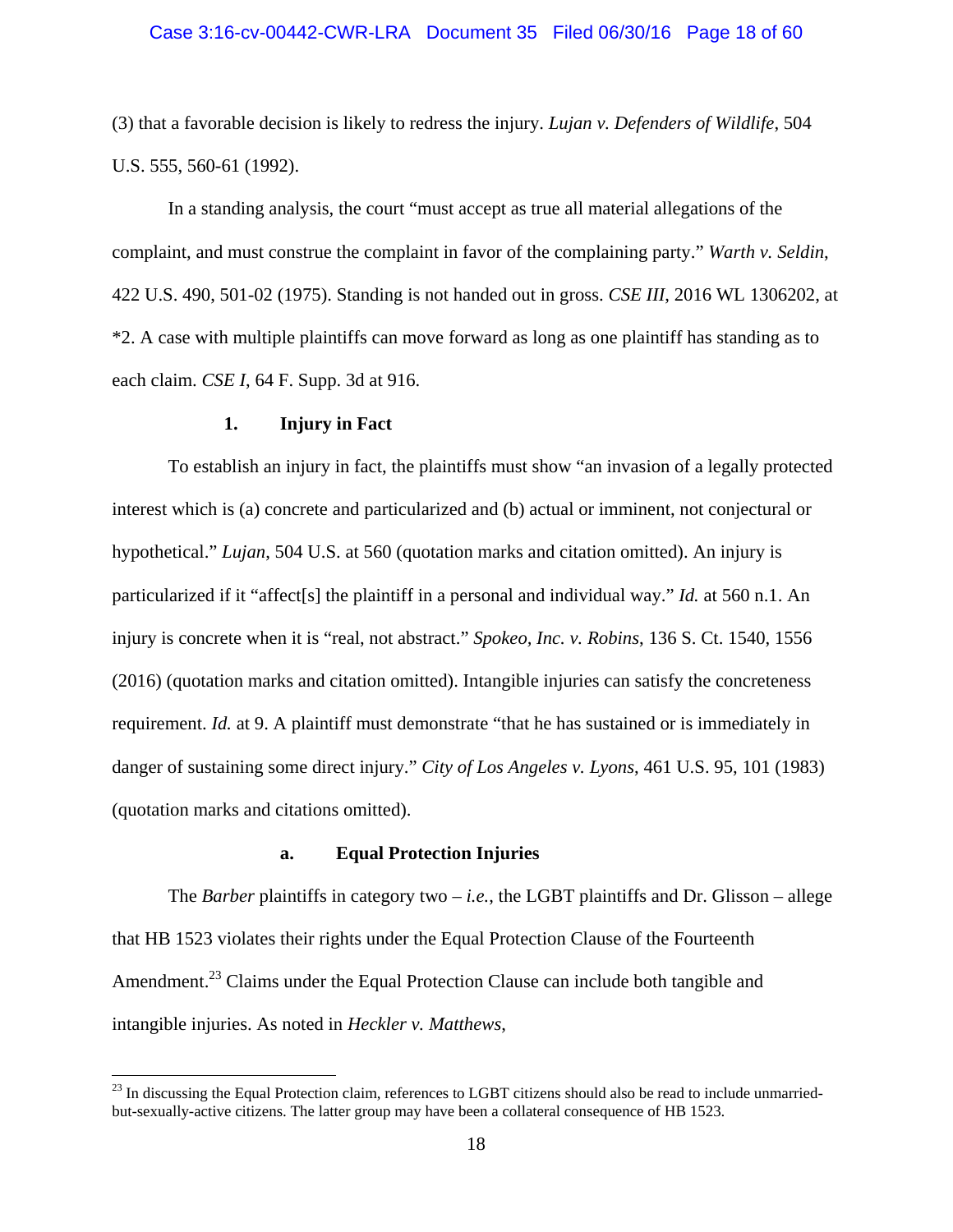discrimination itself, by perpetuating archaic and stereotypic notions or by stigmatizing members of the disfavored group as innately inferior and therefore as less worthy participants in the political community, can cause serious noneconomic injuries to those persons who are personally denied equal treatment solely because of their membership in a disfavored group.

465 U.S. 728, 739-40 (1984) (quotation marks and citation omitted). "Stigmatic injury stemming from discriminatory treatment is sufficient to satisfy standing's injury requirement if the plaintiff identifies some concrete interest with respect to which he or she is personally subject to discriminatory treatment and that interest independently satisfies the causation requirement of standing doctrine." *CSE I*, 64 F. Supp. 3d at 917 (quotation marks and citation omitted).

 The State first challenges standing on the basis that the plaintiffs' injuries are speculative and not imminent, arguing that the plaintiffs have not alleged the denial of any right or benefit as a result of HB 1523. It points to *Clapper v. Amnesty International, USA*, which held that "[a]lthough imminence is concededly a somewhat elastic concept, it cannot be stretched beyond its purpose, which is to ensure that the alleged injury is not too speculative for Article III purposes—that the injury is *certainly* impending." 133 S. Ct. 1138, 1147 (2013) (quotation marks and citation omitted).

 This language, however, supports that the plaintiffs *do* have imminent injuries. If it goes into effect on July 1, plaintiffs say, HB 1523 will subject them to a wide range of arbitrary denials of service at the hands of public employees and private businesses.

The plaintiffs also say that HB 1523 will limit the protections LGBT persons currently have under state, county, city, and public school anti-discrimination policies. In the City of Jackson, for example, a municipal ordinance provides protection from discrimination on the basis of religion, sexual orientation, and gender identity, among other characteristics. Docket No. 32-17, in *Barber*. This ordinance protects several of the plaintiffs. *Id.* The plaintiffs then point to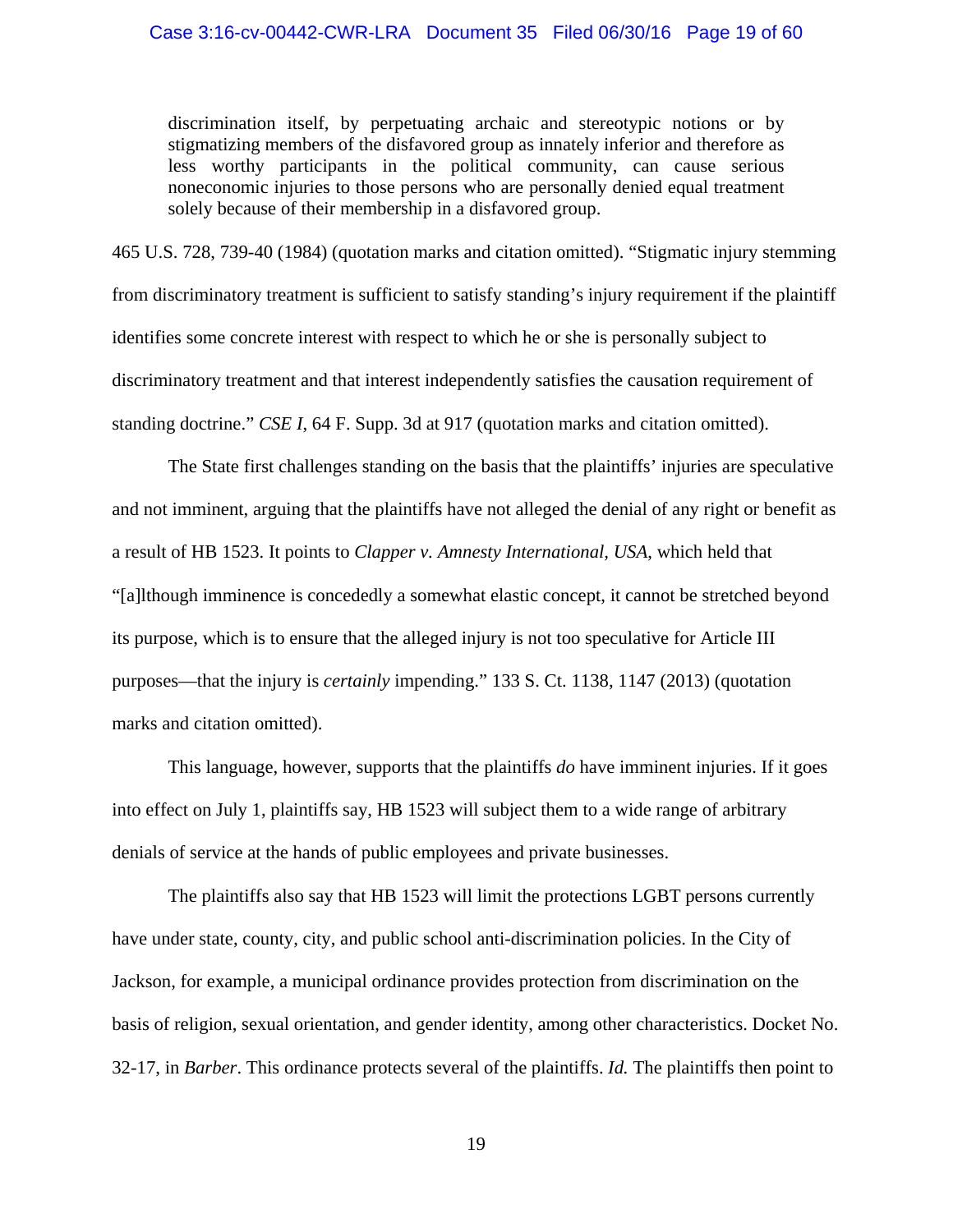## Case 3:16-cv-00442-CWR-LRA Document 35 Filed 06/30/16 Page 20 of 60

University of Southern Mississippi's (USM) anti-discrimination policy, which guarantees equal access to "educational, programmatic and employment opportunities without regard to" religion, sexual orientation, or gender identity. Docket No. 32-18, in *Barber*. If HB 1523 goes into effect, USM's policy cannot be fully enforced. USM employees who invoke a § 2 belief will enjoy enhanced protection to decline to serve others on the basis of sexual orientation, and USM will not be able to discipline those employees who violate its internal anti-discrimination policy.<sup>24</sup>

 In this context, the imminent injury to the plaintiffs, other LGBT persons, and unmarried persons is exactly the same as the injury recognized by the Supreme Court in *Romer*. In striking down an amendment to Colorado's constitution, the Court found that:

Amendment 2 bars homosexuals from securing protection against the injuries that these public accommodations laws address. That in itself is a severe consequence, but there is more. Amendment 2, in addition, nullifies specific legal protections for this targeted class in all transactions . . . . Not confined to the private sphere, Amendment 2 also operates to repeal and forbid laws or policies providing specific protection for gays or lesbians from discrimination by every level of Colorado government.

517 U.S. at 629.

 $\overline{a}$ 

 A closer analogue is difficult to imagine. As in *Romer*, HB 1523 "withdraws from homosexuals, [transgender, and unmarried-but-sexually-active persons,] but no others, specific legal protection from the injuries caused by discrimination, and it forbids the reinstatement of these laws and policies." *Id.* at 627. If individuals had standing to file *Romer* before Amendment 2 went into effect, these plaintiffs may certainly do the same.

 The State's argument overlooks the fundamental injurious nature of HB 1523 – the establishment of a broad-based system by which LGBT persons and unmarried persons can be subjected to differential treatment based solely on their status. This type of differential treatment

<sup>&</sup>lt;sup>24</sup> Imagine that two USM students, who are a gay couple, walk into the cafeteria but are refused service because of the worker's religious views. Could that employee be disciplined for refusing service? It is not clear what remedy they would have to remove the sting of humiliation.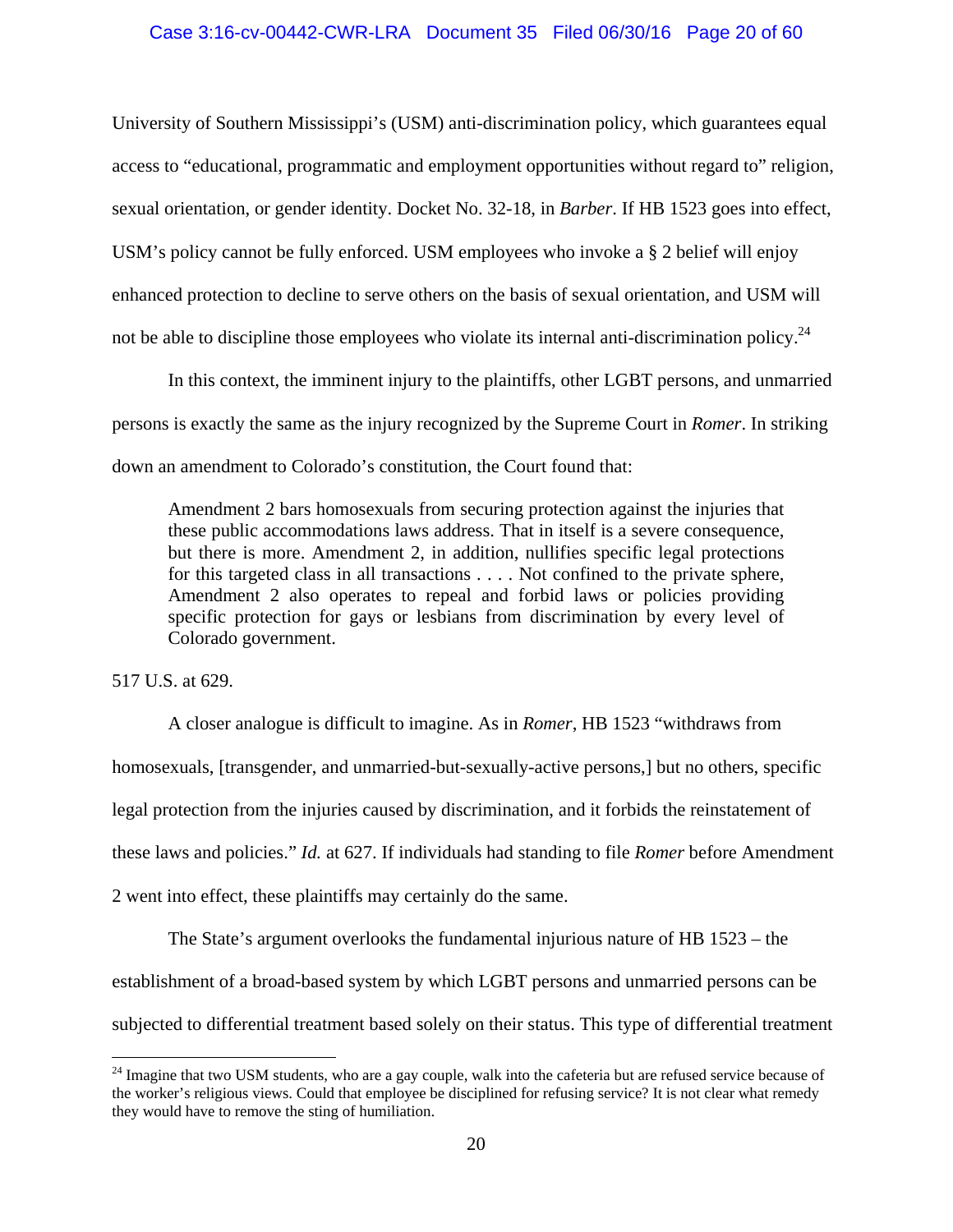# Case 3:16-cv-00442-CWR-LRA Document 35 Filed 06/30/16 Page 21 of 60

is the hallmark of what is prohibited by the Fourteenth Amendment. *See New York City Transit Auth. v. Beazer*, 440 U.S. 568, 587 (1979) ("The [Equal Protection] Clause announces a fundamental principle: the State must govern impartially."). To put it plainly, the plaintiffs' injuries are "certainly impending" today, and without Court intervention, the plaintiffs will suffer actual injuries. *Clapper*, 133 S. Ct. at 1147.

 The State then argues that the plaintiffs lack standing because they are not the "objects" of HB 1523. The argument comes from *Lujan*'s statement that "standing depends considerably upon whether the plaintiff is himself an object of the" government's action or inaction at issue. *Lujan*, 504 U.S. at 561. The true objects of the law, the State claims, are those persons who want to freely exercise a § 2 belief. Docket No. 30, at 18, in *Barber*.

The Court is not persuaded. A robust record shows that HB 1523 was intended to benefit some citizens at the expense of LGBT and unmarried citizens. At oral argument, the State admitted that HB 1523 was passed in direct response to *Obergefell*, stating, "after *Obergefell*, citizens who hold the beliefs that are protected by 1523 were effectively told by the U.S. Supreme Court, *Your beliefs are garbage*." Transcript of Hearing on Motion for Preliminary Injunction at 324, Barber v. Bryant, No. 3:16-CV-417 (S.D. Miss. June 24, 2016) [hereinafter Tr. of June 24].

It is therefore difficult to accept the State's implausible assertion that HB 1523 was intended to protect certain religious liberties and simultaneously ignore that the bill was passed because same-sex marriage was legalized last summer. *See Romer*, 517 U.S. at 626.

 Members of the LGBT community and persons like Dr. Glisson will suffer a concrete and particular injury as a result of HB 1523. Part of the injury is stigmatic, *see CSE I*, 64 F. Supp. 3d at 917, but that stigmatic injury is linked to the tangible rights that will be taken away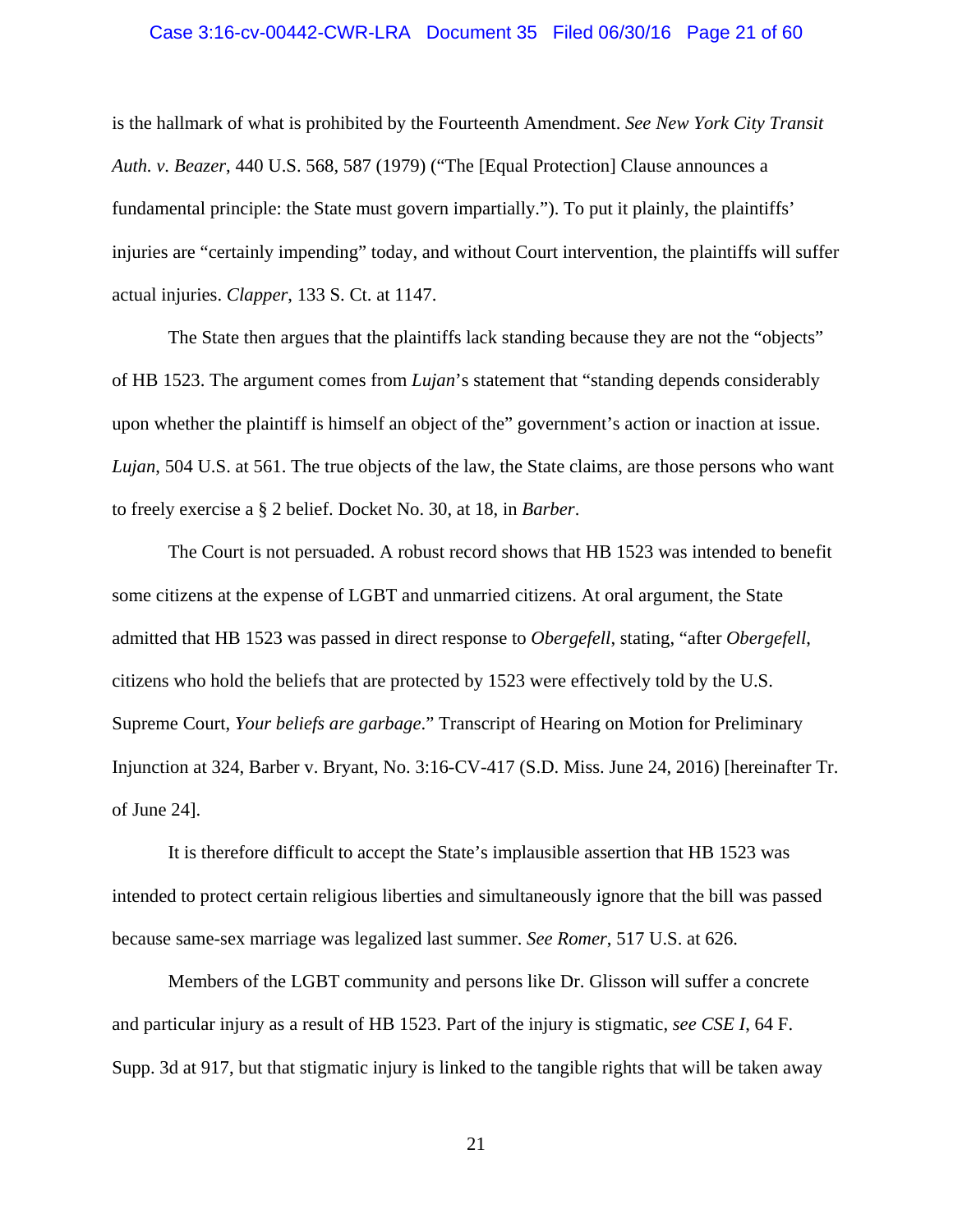## Case 3:16-cv-00442-CWR-LRA Document 35 Filed 06/30/16 Page 22 of 60

on July 1, including the tangible rights *Obergefell* extended. There are almost endless explanations for how HB 1523 condones discrimination against the LGBT community, but in its simplest terms it denies LGBT citizens equal protection under the law. Thus, those plaintiffs who are members of the LGBT community, as well as Dr. Glisson, have demonstrated an injury in fact sufficient to bring their Equal Protection claim.

## **b. Establishment Clause Injuries**

All plaintiffs have asserted Establishment Clause claims.

 In Establishment Clause actions, the injury in fact requirement may vary from other types of cases. *See Doe v. Tangipahoa Parish Sch. Bd.*, 473 F.3d 188, 194 (5th Cir. 2006). "The concept of injury for standing purposes is particularly elusive in Establishment Clause cases." *Id.*

Plaintiffs can demonstrate "standing based on the direct harm of what is claimed to be an establishment of religion" or "on the ground that they have incurred a cost or been denied a benefit on account of their religion." *Arizona Christian Sch. Tuition Org. v. Winn*, 563 U.S. 125, 129-30 (2011). Courts also recognize that taxpayers have standing to challenge direct government expenditures that violate the Establishment Clause. *Id.* at 138-39; *see Flast*, 392 U.S. at 106. The Supreme Court has found standing in a wide variety of Establishment Clause cases "even though nothing was affected but the religious or irreligious sentiments of the plaintiffs." *Catholic League for Religious & Civil Rights v. City & Cnty. of San Francisco*, 624 F.3d 1043, 1049-50 (9th Cir. 2010) (en banc) (collecting cases).

In *Croft v. Governor of Texas*, the Fifth Circuit concluded that a citizen had standing to challenge a public school's daily moment of silence because his children were enrolled in the school and were required to observe the moment of silence. 562 F.3d 735, 746 (5th Cir. 2009)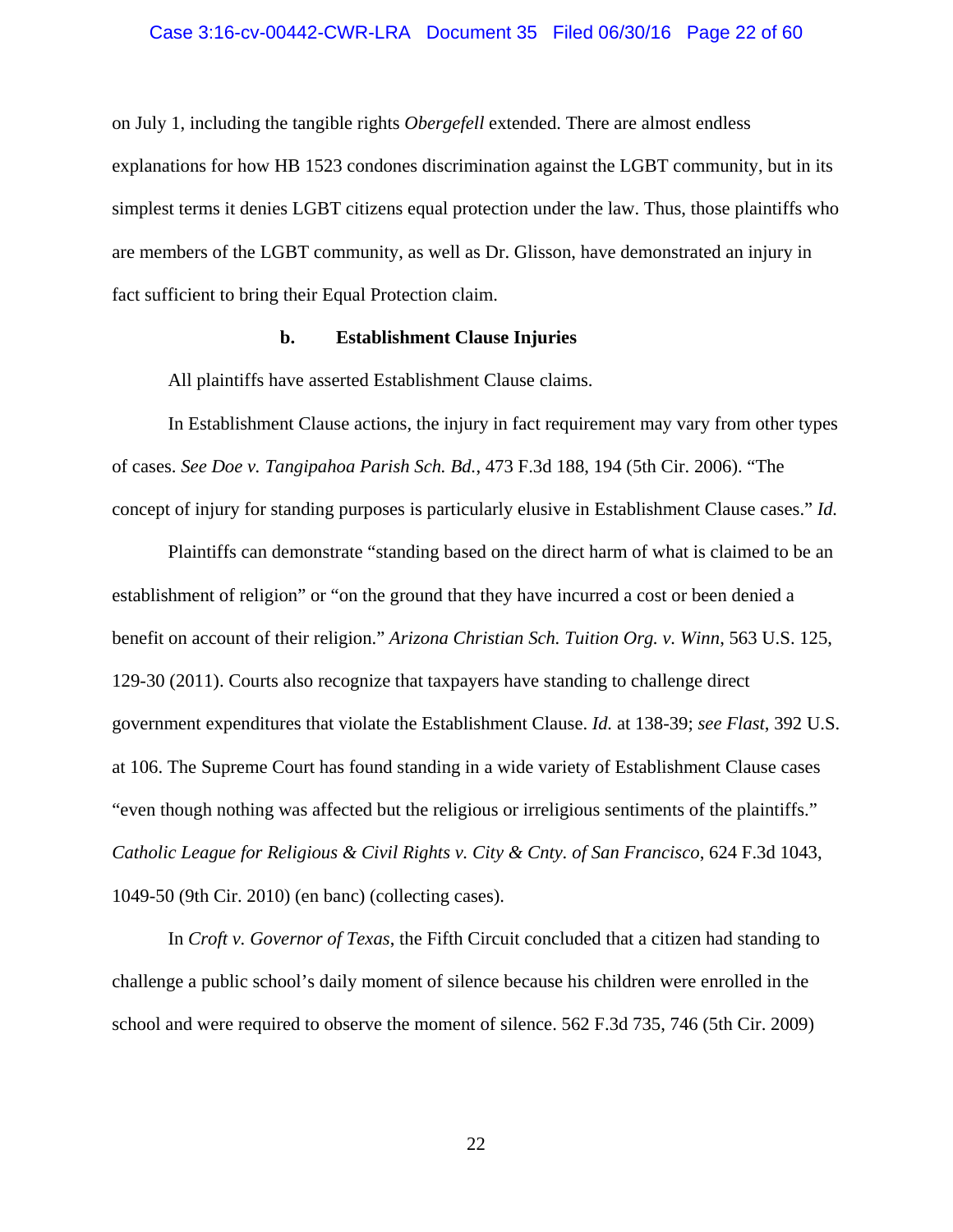[hereinafter *Croft I*]. This injury was sufficient because the plaintiff and his family demonstrated

that they were exposed to and injured by the mandatory moment of silence. *Id.* at 746-47.<sup>25</sup>

 In our case, the State contends that the plaintiffs' alleged non-economic injuries are insufficiently particular and concrete. It cites *Valley Forge Christian College v. Americans United for Separation of Church and State*, which found that:

[the plaintiffs] fail to identify any personal injury suffered by them *as a consequence* of the alleged constitutional error, other than the psychological consequence presumably produced by the observation of conduct with which one disagrees. That is not an injury sufficient to confer standing under Art. III, even though that disagreement is phrased in constitutional terms.

454 U.S. 464, 485-86 (1982).

1

 In *Valley Forge*, an organization and four of its employees who lived in the Washington D.C. area challenged the constitutionality of a land conveyance from a government agency to a religious-affiliated education program in Pennsylvania. *Id.* at 468-69. The plaintiffs had learned of the land conveyance from a press release. *Id.* at 469. They merely observed the alleged constitutional violation from out-of-state.

 The facts in the present case are quite different. Here, the plaintiffs are 13 individuals who reside in Mississippi, a Mississippi church, and an advocacy organization with members in Mississippi. The plaintiffs may have become aware of HB 1523 from news, friends, or social media, but regardless of how they learned of the legislation, it is set to become the law of *their state* on July 1. It will undeniably impact their lives. The enactment of HB 1523 is much more than a "psychological consequence" with which they disagree, it is allegedly an endorsement and elevation by *their* state government of specific religious beliefs over theirs and all others.

<sup>25</sup> The Fifth Circuit distinguished *Croft* from *Doe v. Tangipahoa Parish School Board*, where it had declined to find standing in a case challenging prayers at school board meetings because the plaintiffs had never attended a school board meeting.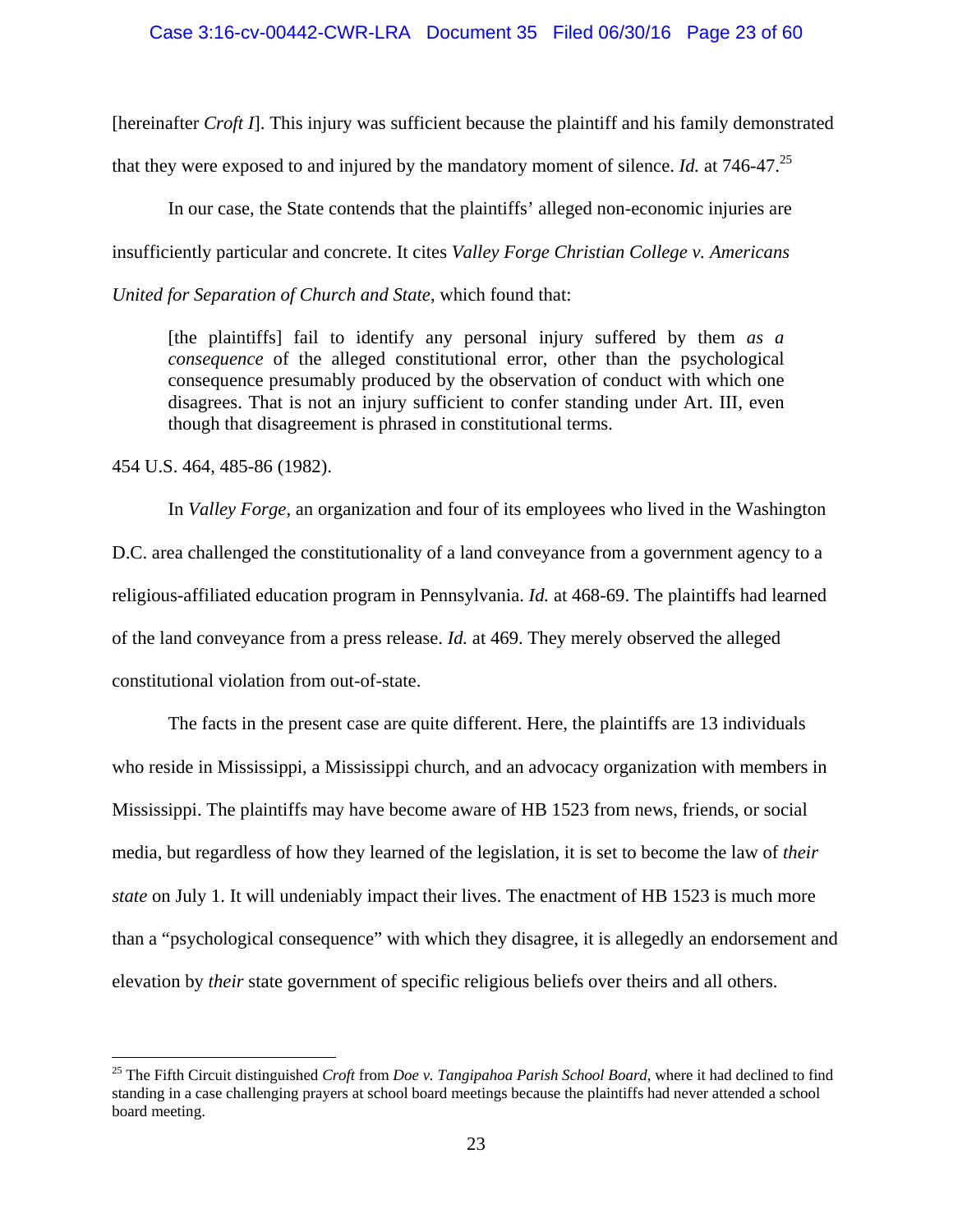# Case 3:16-cv-00442-CWR-LRA Document 35 Filed 06/30/16 Page 24 of 60

 A more applicable case is *Catholic League*. There, the plaintiffs included a Catholic civil rights organization and devout Catholics who lived in San Francisco. 624 F.3d at 1048. They sued over a municipal resolution that expressly denounced Catholicism and the Catholic Church's beliefs on same-sex couples. *Id.* at 1047. The appellate court found that they had standing to bring such a case against their local government.

 Similarly, today's individual plaintiffs have attested that they are citizens and residents of Mississippi, they disagree with the religious beliefs elevated by HB 1523, HB 1523 conveys the State's disapproval and diminution of their own deeply held religious beliefs, HB 1523 sends a message that they are not welcome in their political community, and HB 1523 sends a message that the state government is unwilling to protect them. *See, e.g.*, Docket Nos. 32-2; 32-3; 32-5 (all in *Barber*).

 Plaintiff Taylor, for example, is "a sixth-generation Mississippian" and "former Navy combat veteran." Docket No. 32-8, in *Barber*. He is also a gay man engaged to be married next year. *Id.* Taylor thinks HB 1523 is hostile toward his religious values and targets LGBT persons. *Id.*

 Dr. Glisson describes herself as "a member of the Southern Baptist Church co-founded by my grandparents" who has "studied and reflected upon my faith choice almost all my life." Docket No. 32-6, in *Barber*. "I am convinced that the heart of the Gospel is unconditional love. To condemn the presence of God in another human being, especially using faith claims or scripture to do so, is wrong and violates all of the tenets of my Christian faith." *Id.*

 Dorothy Triplett explained her religious objections in detail. "I am a Christian, and nowhere in scripture does Jesus the Christ condemn homosexuality," she said. Docket No. 32-9, in *Barber*. "He instructed us to love our neighbors as ourselves. In St. Paul's Letter to the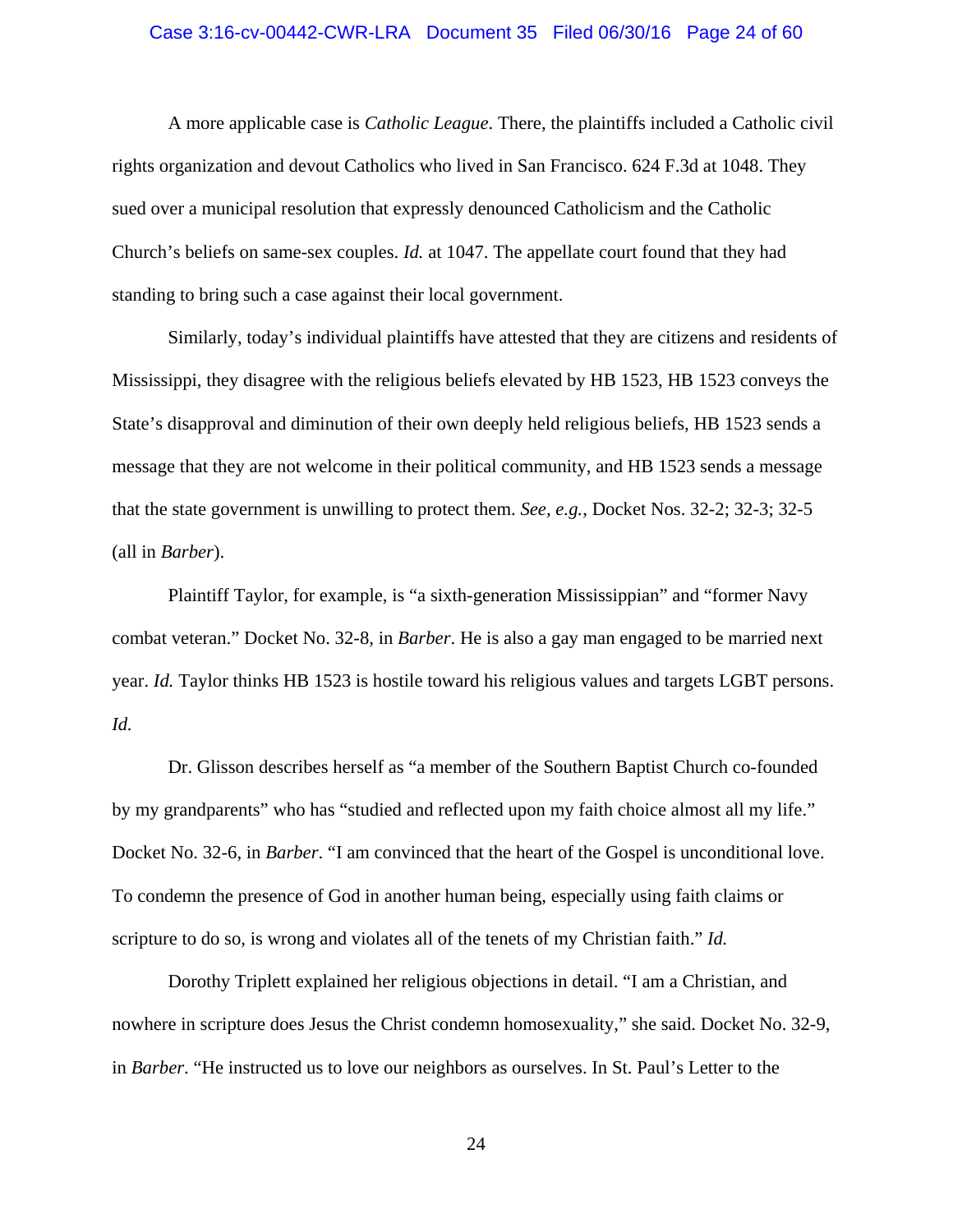## Case 3:16-cv-00442-CWR-LRA Document 35 Filed 06/30/16 Page 25 of 60

Galatians 3:28: New Revised Standard Version (NRSV): 'There is no longer Jew or Greek, there is no longer slave or free, there is no longer male or female; for all of you are one in Christ Jesus.'" *Id.*

 Based on their allegations and testimony, each individual plaintiff has adequately alleged cognizable injuries under the Establishment Clause. The "sufficiently concrete injur[ies]" here are the psychological consequences stemming from the plaintiffs' "exclusion or denigration on a religious basis within the political community." *Catholic League*, 624 F.3d at 1052; *see Awad*, 670 F.3d at 1123.

Their injuries are also imminent. HB 1523 is set to become law on July 1. "There is no need for [the plaintiffs] to wait for actual implementation of the statute and actual violations of [their] rights under the First Amendment where the statute" violates the Establishment Clause. *Ingebretson v. Jackson Public Sch. Dist.*, 88 F.3d 274, 278 (5th Cir. 1996).

## **2. Causation**

 The State next argues that the plaintiffs have not shown that their injuries have a causal connection to the defendants' conduct. It cites *Southern Christian Leadership Conference v. Supreme Court of Louisiana* for the proposition that an injury cannot be the result of a third party's independent action, and instead must be traceable to the named parties. 252 F.3d 781, 788 (5th Cir. 2001). The contention here is that any injuries will be caused by third parties – like a clerk who refuses to promptly issue a marriage license to a same-sex couple – and therefore that the plaintiffs should sue those third parties.

The argument is unpersuasive. On July 1, the plaintiffs will be injured by the statesponsored endorsement of a set of religious beliefs over all others. *See Santa Fe*, 530 U.S. at 302; *Awad v. Ziriax*, 754 F. Supp. 2d 1298, 1304 (W.D. Okla. 2010). Regardless of any third-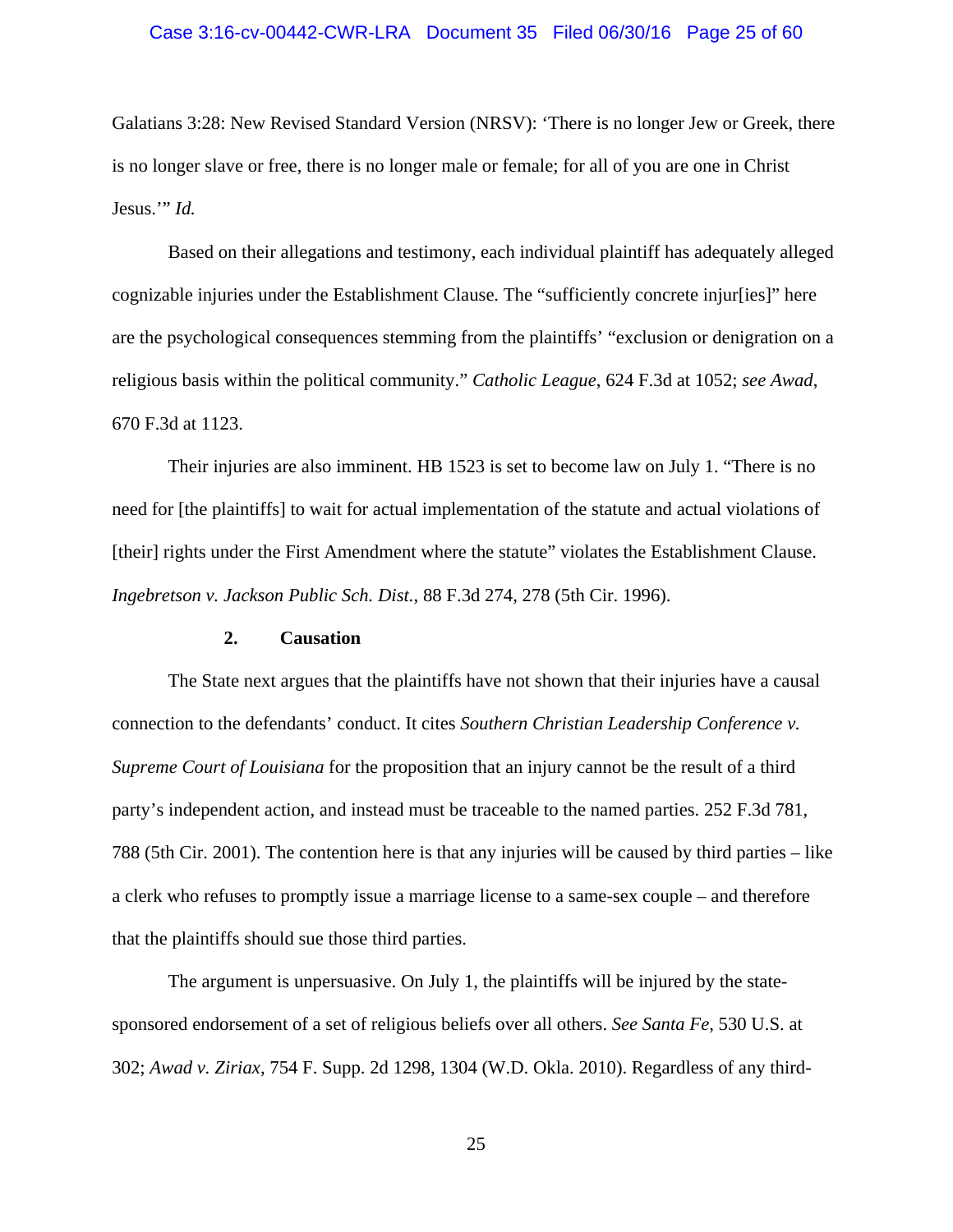## Case 3:16-cv-00442-CWR-LRA Document 35 Filed 06/30/16 Page 26 of 60

party conduct, the bill creates a statewide two-tiered system that elevates heterosexual citizens and demeans LGBT citizens. The plaintiffs' injuries are therefore caused by the State – and specifically caused by the Governor who signed HB 1523 bill into law – and will at a minimum be enforced by officials like Davis and Moulder.

 In addition, in similar cases under the Establishment and Equal Protection Clauses, the Supreme Court has found a state's governor to be a proper defendant for the causal connection requirement of standing. *E.g.*, *Wallace v. Jaffree*, 472 U.S. 38 (1985); *Romer,* 517 U.S. at 620.

Accordingly, the plaintiffs have demonstrated that there is a causal connection between their injuries and the defendants' conduct.

## **3. Redressability**

 The final prong of standing requires the plaintiffs to demonstrate that a favorable judicial decision will redress their grievances. *Lujan*, 504 U.S. at 561. The State argues that "Plaintiffs would still be facing their same alleged injury tomorrow if the Court preliminary enjoins the named Defendants today." Docket No. 30, at 24, in *Barber*. It fails to support this claim with any further argument or facts.

 "[W]hen the right invoked is that of equal treatment, the appropriate remedy is a mandate of *equal* treatment, a result that can be accomplished by withdrawal of benefits from the favored class as well as by extension of benefits to the excluded class." *Heckler*, 465 U.S. at 740 (quotation marks and citation omitted). "By declaring the [statute] unconstitutional, the official act of the government becomes null and void." *Catholic League*, 624 F.3d at 1053.

 Here, the harm done by HB 1523 would be halted if the statute is enjoined. Nothing in the plaintiffs' briefs, oral argument, or testimony indicates that they expect a favorable ruling to change the hearts and minds of Mississippians opposed to same-sex marriage, transgender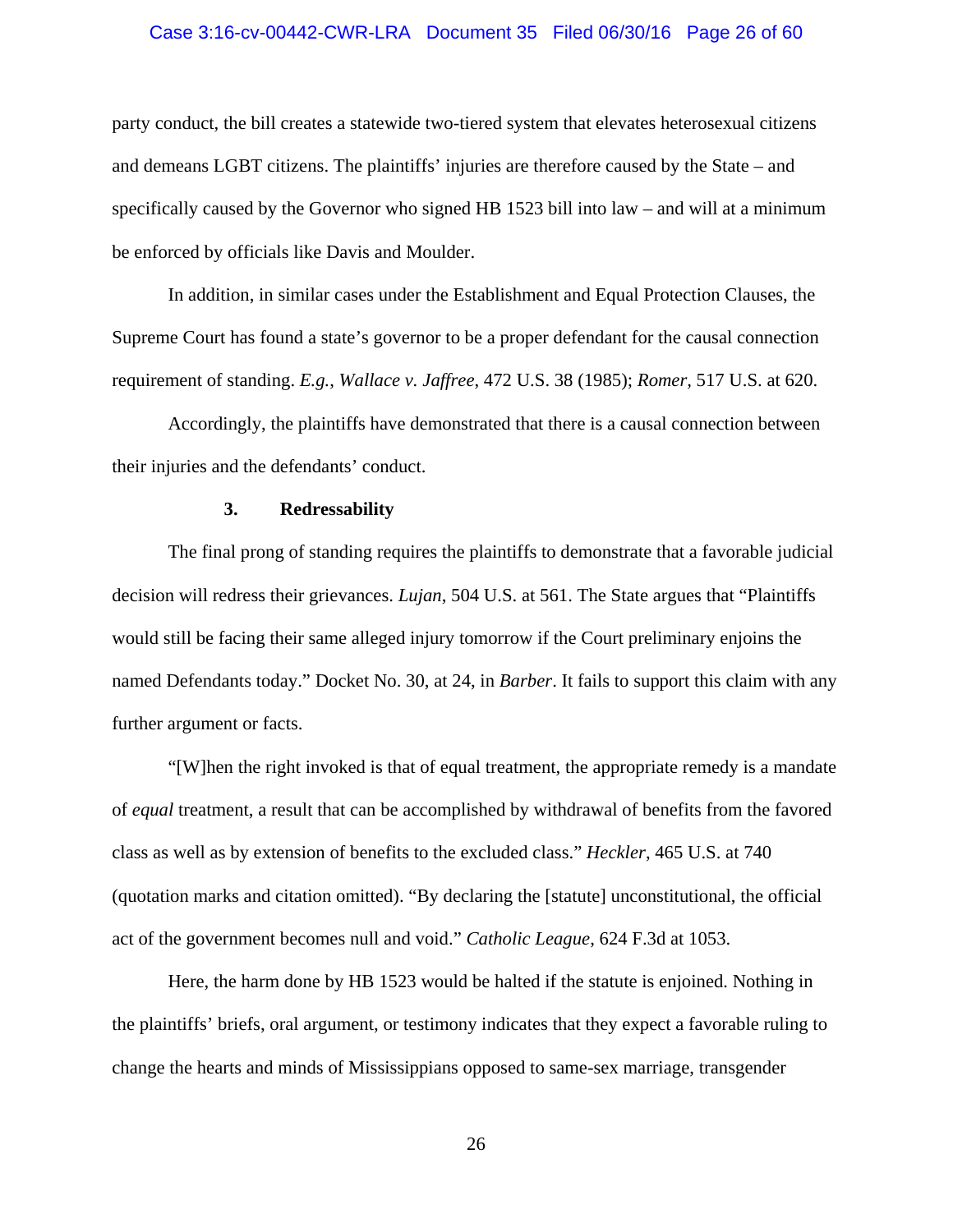# Case 3:16-cv-00442-CWR-LRA Document 35 Filed 06/30/16 Page 27 of 60

equality, or sex before marriage. They simply ask the Court to enjoin the enforcement of a state law that both permits arbitrary discrimination based on those characteristics and endorses the majority's favored religious beliefs. That is squarely within the Court's ability. *See Awad v. Ziriax*, 670 F.3d 1111, 1119 (10th Cir. 2012).

 "Even more important, a declaratory judgment would communicate to the people of the plaintiffs' community that their government is constitutionally prohibited from condemning the plaintiffs' religion, and that any such condemnation is itself to be condemned." *Catholic League*, 624 F.3d at 1053.

The Court concludes that the individual plaintiffs have standing to bring these claims.

## **4. Associational Standing**

In some instances, organizations may bring suit on behalf of their members. To establish associational standing, the organization must show that: (1) its members would have standing to sue on their own behalf; (2) the interests it seeks to safeguard are germane to the organization's purpose; and (3) neither the claim asserted nor the requested relief necessitate the participation of individual members. *Hunt v. Washington State Apple Advertising Comm'n.*, 432 U.S. 333, 343 (1977).

 JGMCC seeks associational standing as a church with many LGBT members and a community service ministry that promotes LGBT+ equality. Because members of the church have standing to bring suit on their own behalf – at least two of its members are individual plaintiffs – the first element of associational standing is satisfied. Ensuring that its members are not discriminated against on the basis of sexual orientation, gender identity, or religion is undoubtedly germane to its purpose. And JGMCC's facial challenge does not require the participation of individual members. JGMCC has associational standing.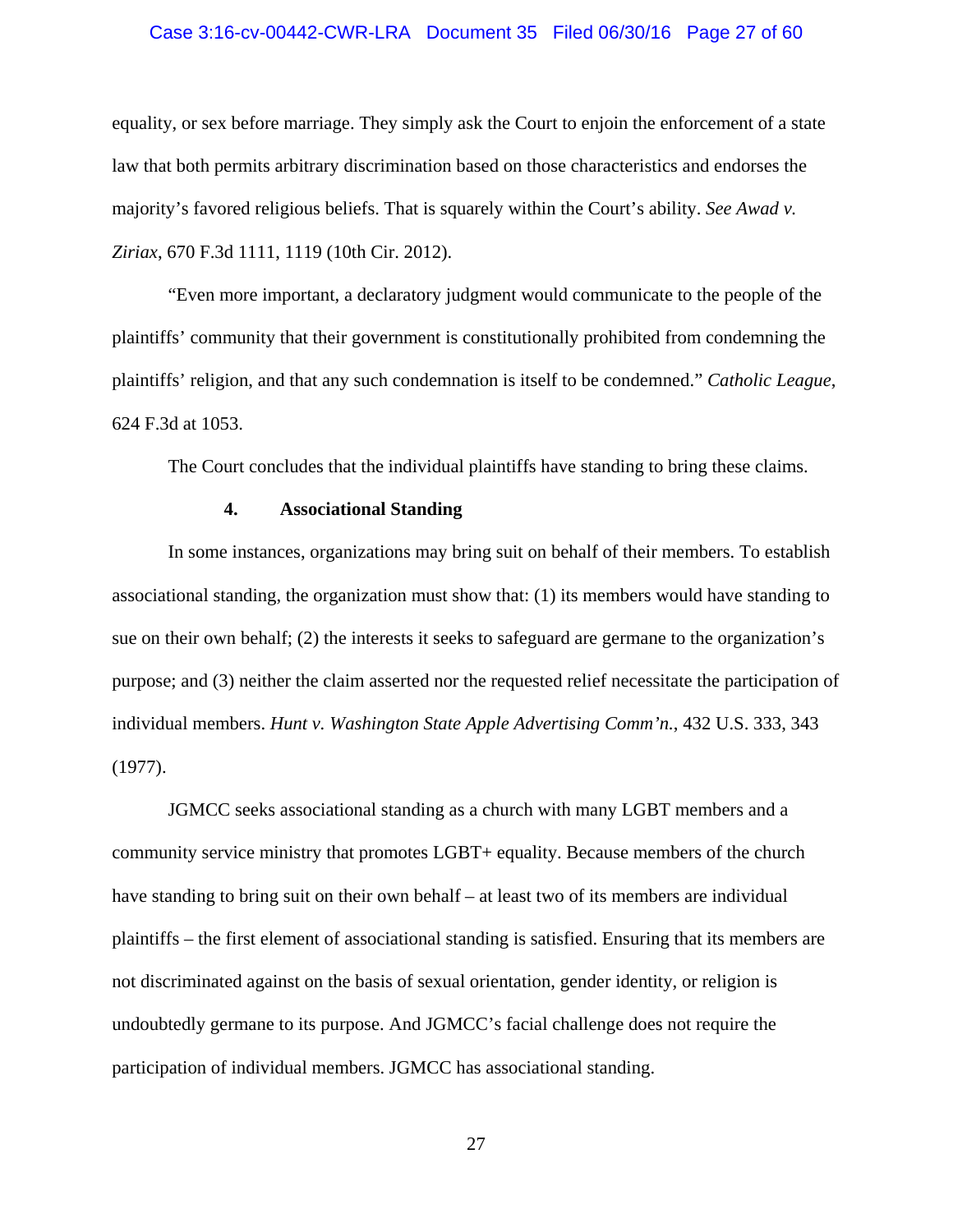## Case 3:16-cv-00442-CWR-LRA Document 35 Filed 06/30/16 Page 28 of 60

 The same is true for CSE. That organization also has a member participating in this lawsuit, is aligned with the arguments and relief sought in this suit, and need not have additional members to assert its particular cause of action. It has associational standing. *Accord CSE I*, 64 F. Supp. 3d at 918; *CSE III*, 2016 WL 1306202, at \*11.

## **B.** *Ex Parte Young*

The next issue is whether these defendants are properly named in this suit.

## **1. Legal Standard**

Under the Eleventh Amendment, citizens cannot sue a state in federal court. U.S. Const. amend. XI; *see Hutto v. Finney*, 437 U.S. 678, 699 (1978). In *Ex parte Young*, however, the Supreme Court carved out a narrow exception to this rule. 209 U.S. 123 (1908). The resulting *Ex parte Young* "fiction" holds that "because a sovereign state cannot commit an unconstitutional act, a state official enforcing an unconstitutional act is not acting for the sovereign state and therefore is not protected by the Eleventh Amendment." *Okpalobi v. Foster*, 244 F.3d 405, 411 (5th Cir. 2001) (en banc). When a plaintiff sues a state official in his official capacity for constitutional violations, the plaintiff is not filing suit against the individual, but instead the official's office, and can proceed with the constitutional claims. *Will v. Michigan Dep't of State Police*, 491 U.S. 58, 70 (1989).

The *Ex parte Young* fiction requires that the state officer have "some connection with the enforcement of the act" or be "specially charged with the duty to enforce the statute," and also that the official indicate a willingness to enforce it. *Ex parte Young*, 209 U.S. at 157, 158. The officer's authority to enforce the act does not have to be found in the challenged statute itself; it is sufficient if it falls within the official's general duties to enforce related state laws.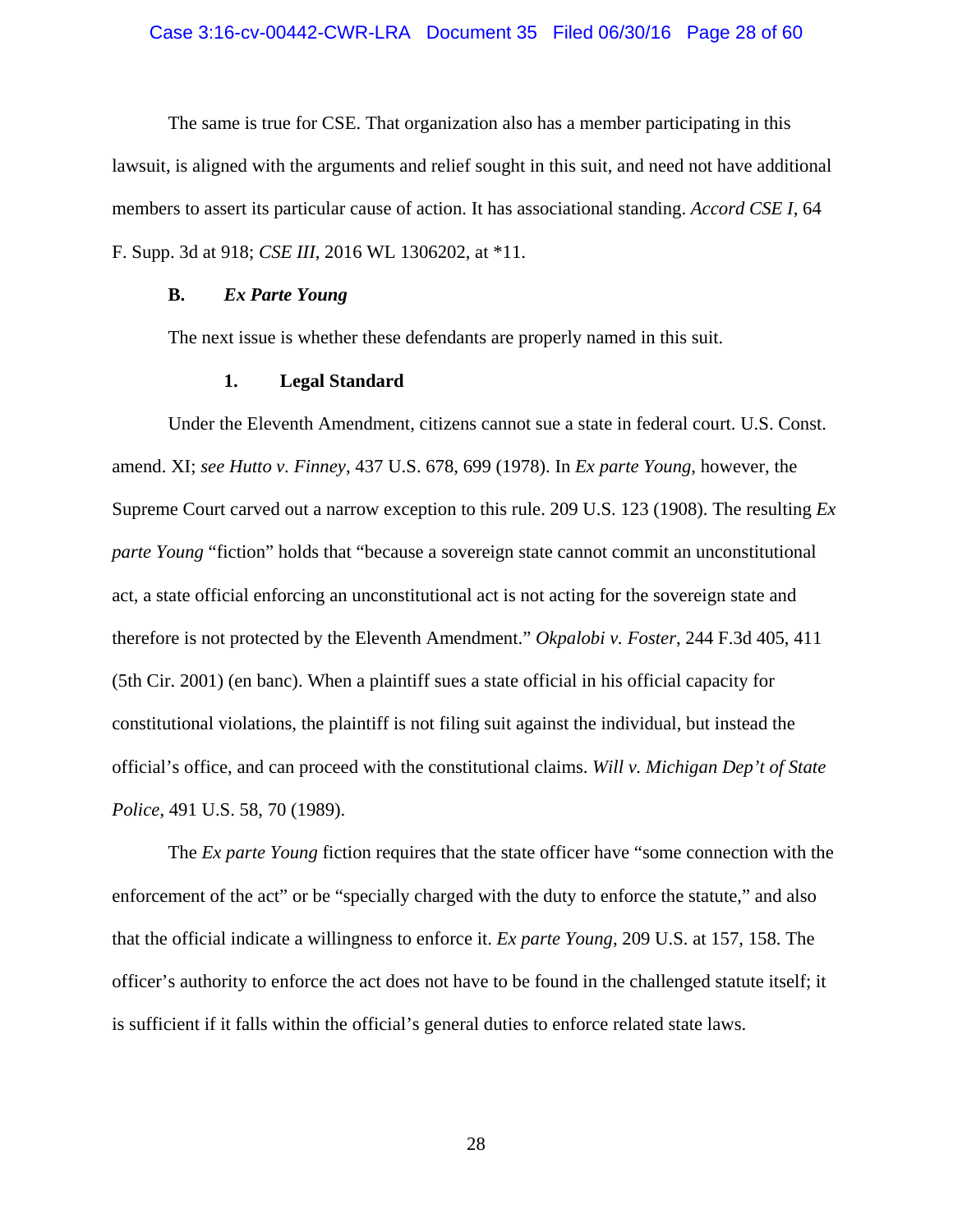#### Case 3:16-cv-00442-CWR-LRA Document 35 Filed 06/30/16 Page 29 of 60

 "In determining whether the doctrine of *Ex parte Young* avoids an Eleventh Amendment bar to suit, a court need only conduct a straightforward inquiry into whether the complaint alleges an ongoing violation of federal law and seeks relief properly characterized as prospective." *Verizon Maryland, Inc. v. Public Service Comm'n of Maryland*, 535 U.S. 635, 645 (2002) (quotation marks, citation, and brackets omitted).

## **2. Discussion**

 $\overline{a}$ 

 All four defendants – the Governor, the Attorney General, the Executive Director of the Department of Human Services, and the Registrar of Vital Records – are state officials sued in their official capacities. These suits are effectively brought against their various offices. All four defendants also have a connection to the enforcement of HB 1523.

 Although Governor Bryant is the chief executive of the State, *Ex parte Young* does not permit a suit against a governor solely on the theory that he is "charged with the execution of all of its laws." *Ex parte Young*, 209 U.S. at 157. A more specific causal connection is required. *Id.* That connection is satisfied here. The Governor is the manager and supervisor of his staff, so he is personally required to enforce HB 1523's terms prohibiting adverse action against any of his employees who exercise a § 2 belief. Since the Governor has also indicated his willingness to enforce HB 1523 to the full extent of his authority, he is a proper defendant. *See* CB Condez, *Mississippi Governor: Christians Would Line up for Crucifixion Before Abandoning Faith*, The Christian Times, June 2, 2016 ("'[HB 1523's critics] don't know that if it takes crucifixion, we will stand in line before abandoning our faith and our belief in our Lord and Savior Jesus Christ,' [Governor Bryant] said.").<sup>26</sup>

<sup>&</sup>lt;sup>26</sup> The Governor's remarks are reminiscent of what Circuit Judge Tom P. Brady, later Mississippi Supreme Court Justice Brady, warned in his infamous Black Monday Speech. Judge Brady called on others to disobey *Brown v. Board of Education* by saying, "We have, through our forefathers, died before for our sacred principles. We can, if necessary, die again." Stephen J. Whitfield, A Death in the Delta: The Story of Emmett Till 10 (1988).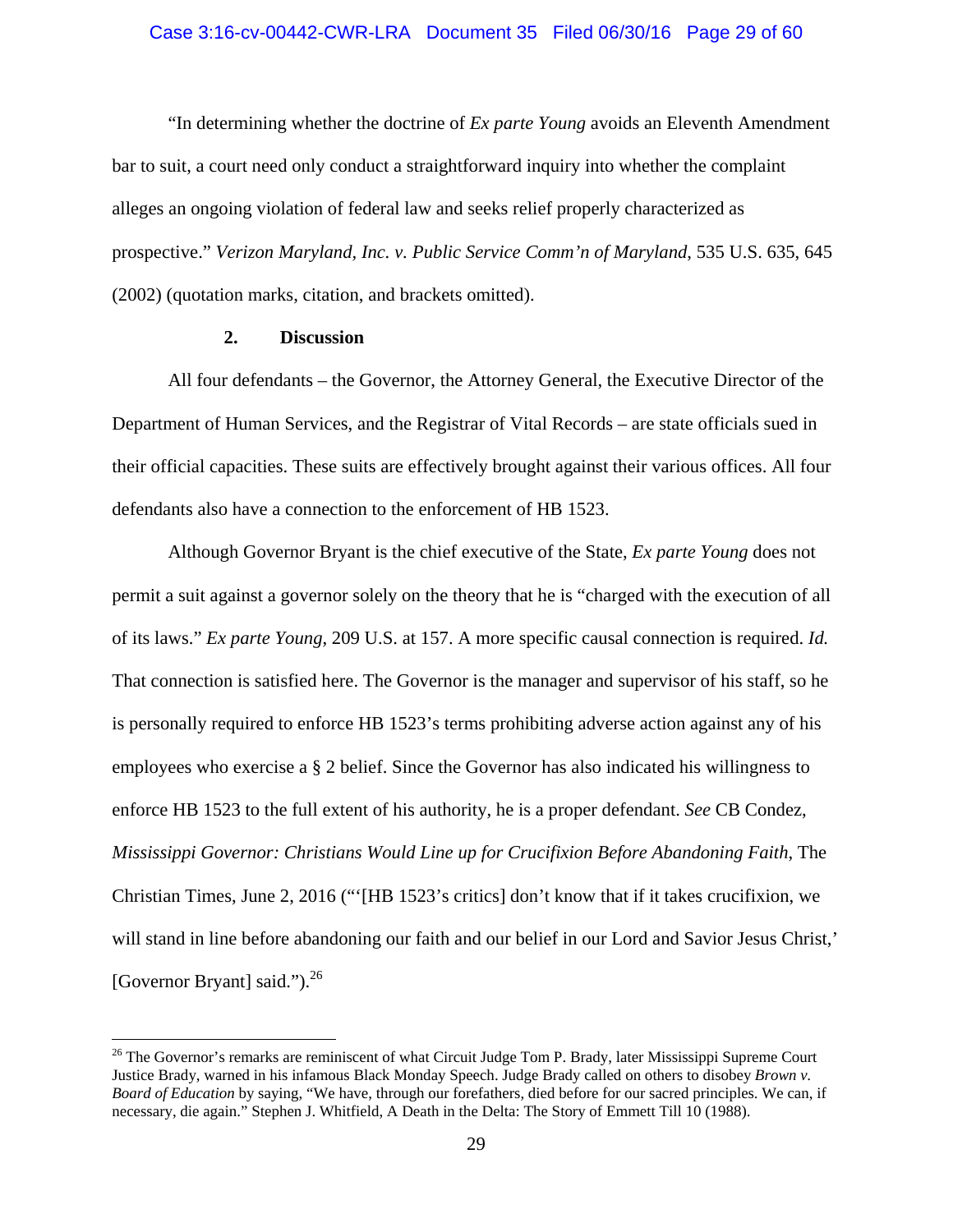# Case 3:16-cv-00442-CWR-LRA Document 35 Filed 06/30/16 Page 30 of 60

In Establishment and Equal Protection Clause cases in particular, governors are often properly included as named defendants. *See Romer,* 517 U.S. at 620 (Gov. Roy Romer); *Edwards v. Aguillard*, 482 U.S. 578 (1987) (Gov. Edwin W. Edwards); *Wallace*, 472 U.S. at 38 (Gov. George C. Wallace); *Croft v. Perry*, 624 F.3d 157 (5th Cir. 2010) (Gov. Rick Perry, as the sole defendant) [hereinafter *Croft II*]; *Croft I*, 562 F.3d at 735 (same).

 General Hood is the state's chief law enforcement officer, but his general duty to represent the state in litigation is inadequate to invoke the *Ex parte Young* exception. Like the Governor, though, HB 1523 prohibits General Hood from taking any action against one of his employees who acts in accordance with a § 2 belief. The Attorney General's Office employs hundreds of people across Mississippi, so he may very well be confronted with an HB 1523 issue.

 Executive Director Davis, until authority is formally transferred to the new Department of Child Protective Services, is responsible for administering a variety of social programs. *See*  Miss. Code Ann. § 43-1-51. HB 1523 has at least two sections that fall under his purview. *See*  HB 1523 § 3(2)-(3). Under HB 1523, for example, DHS cannot take action against a foster or adoptive parent who violates DHS policies based on a § 2 belief. Davis's attorneys have given every impression that he will fully enforce his duties under HB 1523.

 As discussed above, Registrar Moulder is responsible for executing state laws concerning registration of marriages. *See* Miss. Code Ann. § 51-57-43. HB 1523 adds a new responsibility to her existing obligations: she must record the recusal of any circuit clerk who refuses to issue a marriage license because of a  $\S$  2 belief. HB 1523  $\S$  3(8)(a). Thus, she has a connection with HB 1523's enforcement. Her counsel has also indicated her intent to comply with her new duties.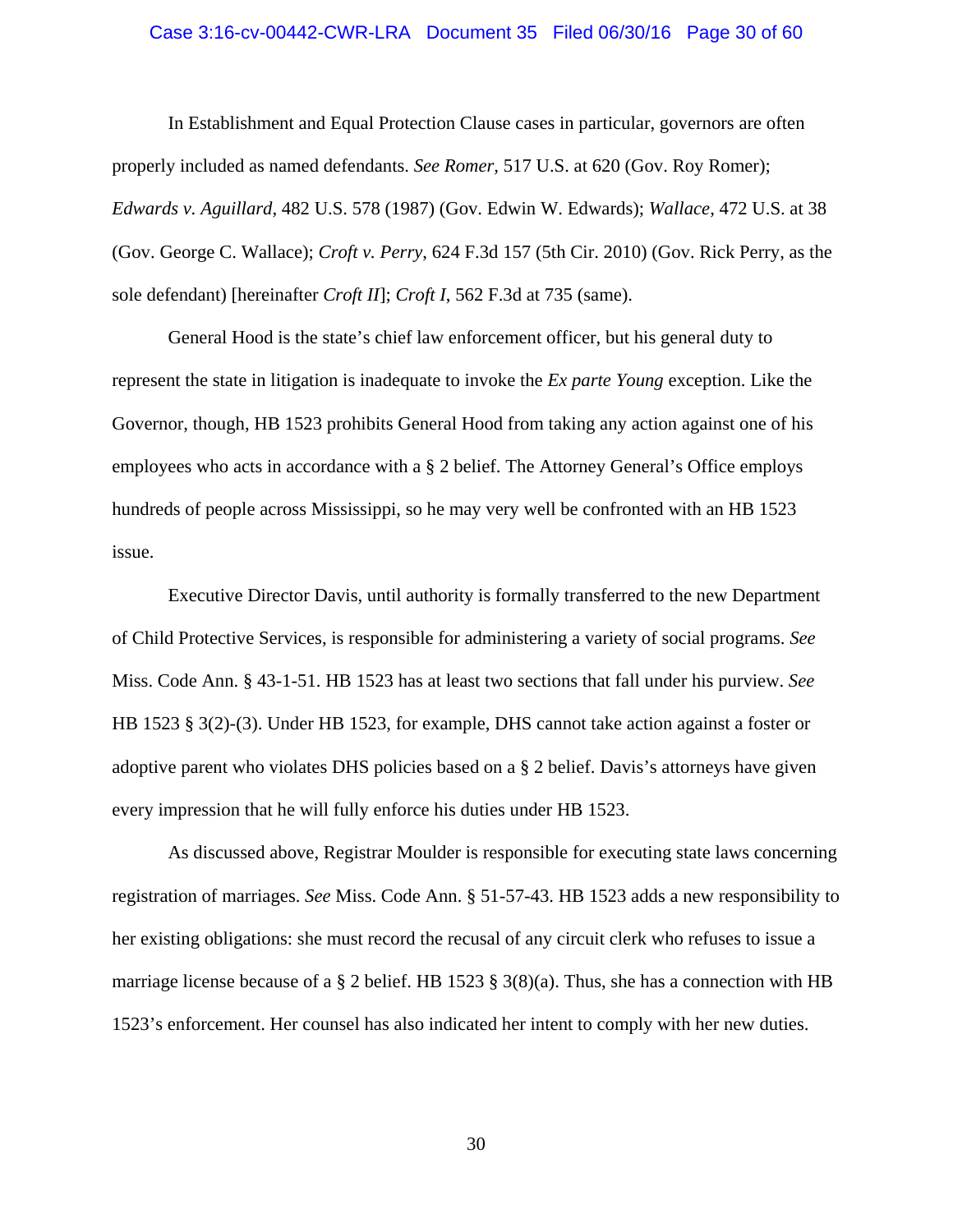## Case 3:16-cv-00442-CWR-LRA Document 35 Filed 06/30/16 Page 31 of 60

 Lastly, the plaintiffs' requested relief also satisfies the Eleventh Amendment and *Ex parte Young*. In both cases, they have requested declaratory and prospective injunctive relief that would enjoin the enforcement of HB 1523 and prevent state officials from acting contrary to well-established precedent. Courts frequently grant this type of relief against state officials in constitutional litigation. *See, e.g.*, *Romer*, 517 U.S. at 620; *Wallace*, 472 U.S. at 38.

 Accordingly, the *Ex parte Young* exception to the Eleventh Amendment applies and these suits may proceed to seek declaratory and injunctive relief against these defendants.

## **IV. Motion for Preliminary Injunction**

## **A. Legal Standard**

 To receive a preliminary injunction, the movant must show "(1) a substantial likelihood of success on the merits; (2) a substantial threat of irreparable harm if the injunction is not granted; (3) that the threatened injury outweighs any harm that the injunction might cause to the defendant; and (4) that the injunction will not disserve the public interest." *Opulent Life Church v. City of Holly Springs, Miss.*, 697 F.3d 279, 288 (5th Cir. 2012) (citation omitted). "Each of these factors presents a mixed question of fact and law." *Id.* (citation omitted).

 "A preliminary injunction is an extraordinary remedy. It should only be granted if the movant has clearly carried the burden of persuasion on all four *. . .* prerequisites." *Miss. Power & Light Co. v. United Gas Pipe Line Co.*, 760 F.2d 618, 621 (5th Cir. 1985).

 "The purpose of a preliminary injunction is always to prevent irreparable injury so as to preserve the court's ability to render a meaningful decision on the merits. It often happens that this purpose is furthered by preservation of the status quo, but not always." *Canal Auth. of State of Fla. v. Callaway*, 489 F.2d 567, 576 (5th Cir. 1974).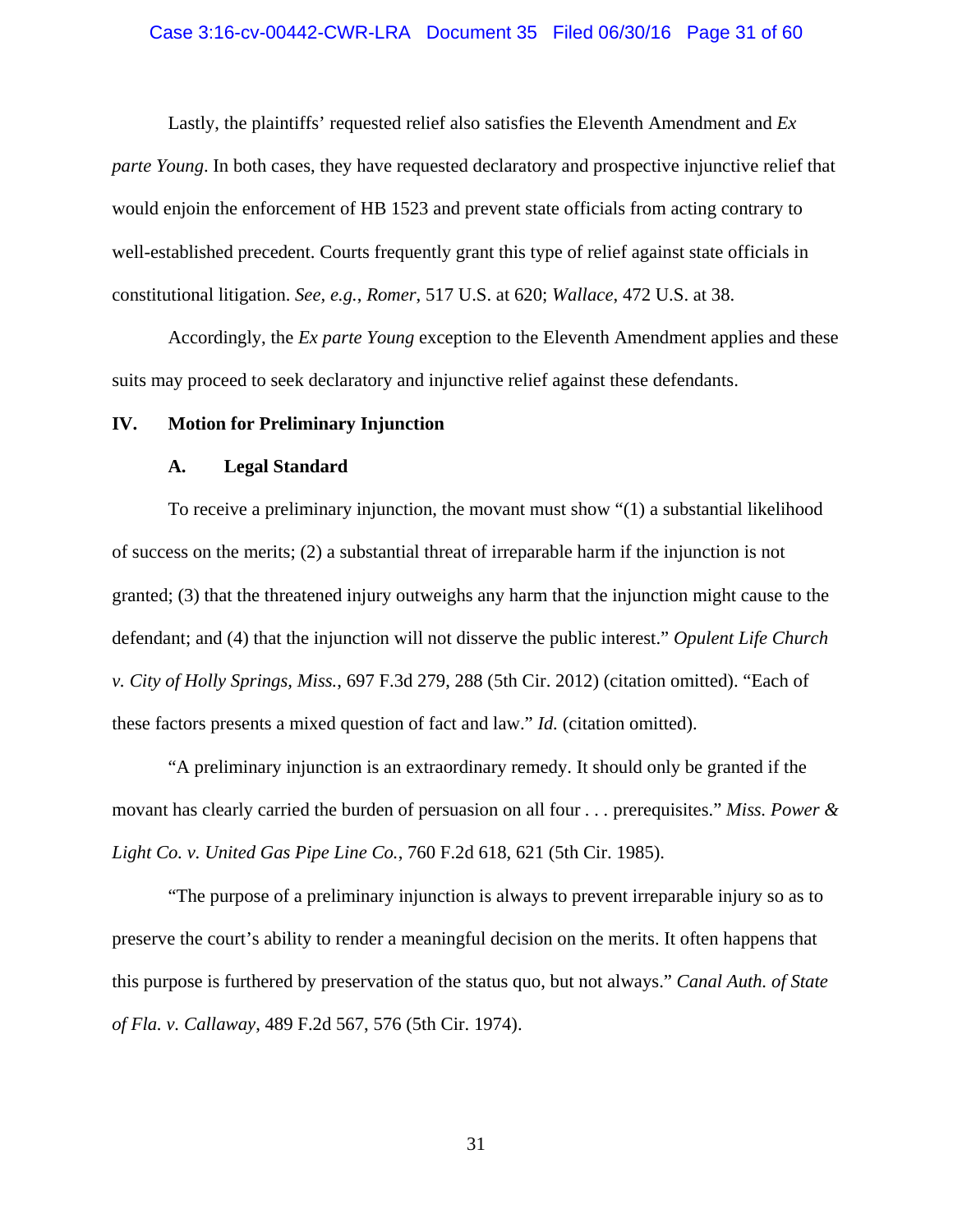## **B. Substantial Likelihood of Success on the Merits**

 The movant's likelihood of success is determined by substantive law. *Valley v. Rapides Parish Sch. Bd.*, 118 F.3d 1047, 1051 (5th Cir. 1997). "To successfully mount a facial challenge, the plaintiffs must show that there is no set of circumstances under which [HB 1523] is constitutional. If the plaintiffs successfully show [it] to be unconstitutional in every application, then that provision will be struck down as invalid." *Croft II*, 624 F.3d at 164.

## **1. The Equal Protection Clause**

 Under the Fourteenth Amendment, a state may not "deprive any person of life, liberty, or property, without due process of the law; nor deny any person within its jurisdiction equal protection of the laws." U.S. Const. amend. XIV, § 1.

The Equal Protection Clause of this Amendment means that "all persons similarly circumstanced shall be treated alike." *Plyler v. Doe*, 457 U.S. 202, 216 (1982) (citation omitted). The primary intent of the Equal Protection Clause was to require states to provide the same treatment for whites and freed slaves concerning personhood and citizenship rights enumerated in the Civil Rights Act of  $1866.<sup>27</sup>$ 

 The Equal Protection Clause is no longer limited to racial classifications. That is not because racial discrimination and racial inequality have ceased to exist. Rather, as discrimination against groups becomes more prominent and understood, we turn to the Equal Protection clause to attempt to level the playing field. *Compare Bradwell v. Illinois*, 83 U.S. 130 (1872) (denying women equal protection of the laws) *with United States v. Virginia*, 518 U.S. 515 (1996)

<sup>&</sup>lt;sup>27</sup> United States Senator Jacob Howard introduced the Fourteenth Amendment in the Senate. "This abolishes all class legislation in the States and does away with the injustice subjecting one caste of persons to a code not applicable to another," he said. "It prohibits the hanging of a black man for a crime for which the white man is not to be hanged. It protects the black man in his fundamental rights as a citizen with the same shield which it throws over the white man. Is it not time, Mr. President, that we extend to the black man . . . the equal protection of law?" Cong. Globe, 39th Cong., 1st Sess. 2766 (1866).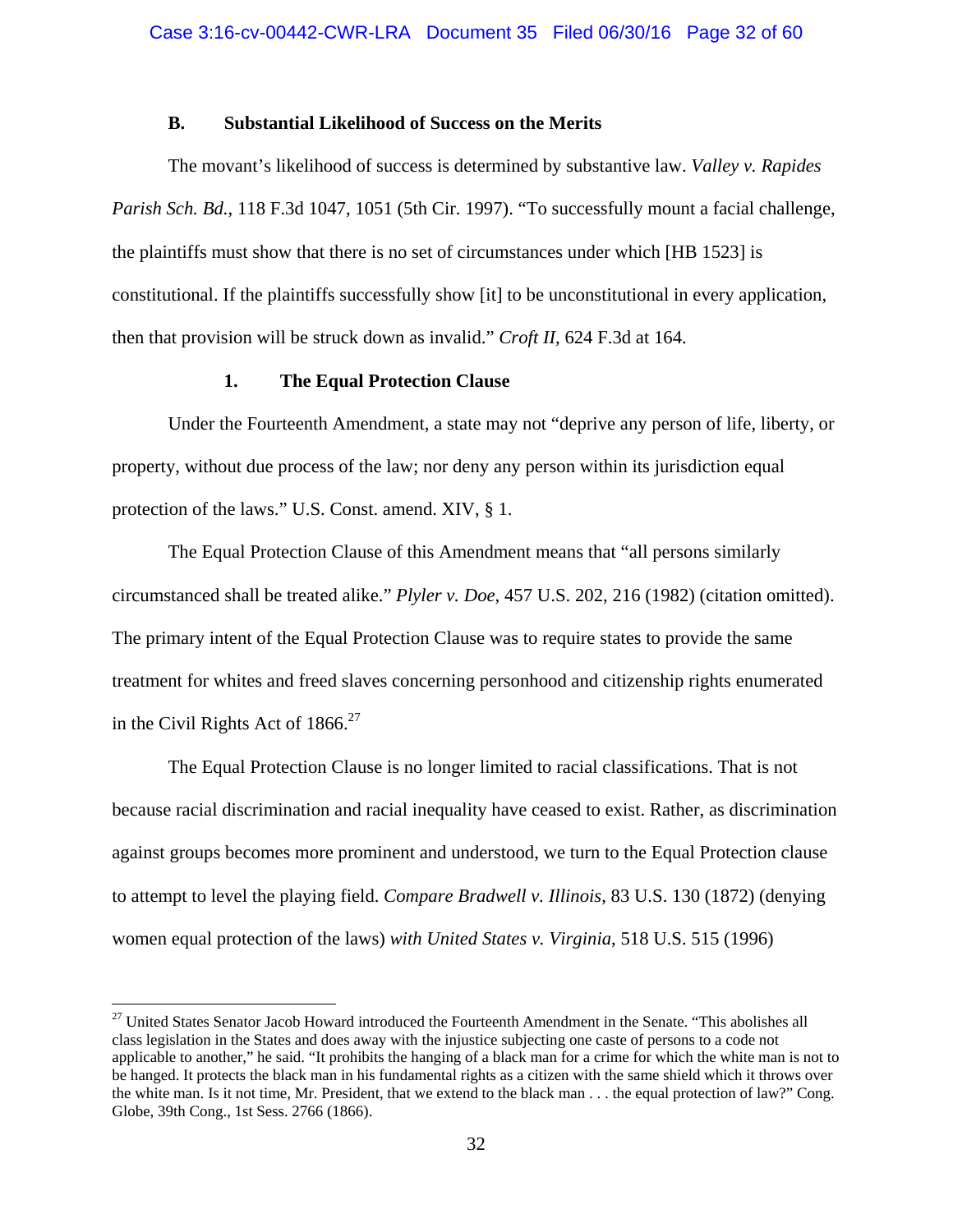## Case 3:16-cv-00442-CWR-LRA Document 35 Filed 06/30/16 Page 33 of 60

(recognizing that women are entitled to equal protection of the laws). "A prime part of the history of our Constitution . . . is the story of the extension of constitutional rights and protections to people once ignored or excluded." *Virginia*, 518 U.S. at 557; *see* Cass R. Sunstein, *Sexual Orientation and the Constitution: A Note on the Relationship Between Due Process and Equal Protection*, 55 U. Chi. L. Rev. 1161, 1163 (1988) ("The Equal Protection Clause . . . has been understood as an attempt to protect disadvantaged groups from discriminatory practices, however deeply engrained and longstanding."). One hundred and fifty years after its passage, the Fourteenth Amendment remains necessary to ensure that all Americans receive equal protection of the laws.

 Sexual orientation is a relatively recent addition to the equal protection canon. In 1996, the Supreme Court made it clear that arbitrary discrimination on the basis of sexual orientation violates the Equal Protection Clause. *See Romer*, 517 U.S. at 635. Seven years later, the Court held that the Constitution protects LGBT adults from government intrusion into their private relationships. *See Lawrence v. Texas*, 539 U.S. 558, 578 (2003).

"After *Romer* and *Lawrence*, federal courts began to conclude that discrimination on the basis of sexual orientation that is not rationally related to a legitimate governmental interest violates the Equal Protection Clause." *Gill v. Delvin*, 867 F. Supp. 2d 849, 856 (N.D. Tex. 2012). Now, *Obergefell* makes clear that LGBT citizens have "equal dignity in the eyes of the law. The Constitution grants them that right." 135 S. Ct. at 2608.

## **a. Animus**

 "The Constitution's guarantee of equality must at the very least mean that a bare [legislative] desire to harm a politically unpopular group cannot justify disparate treatment of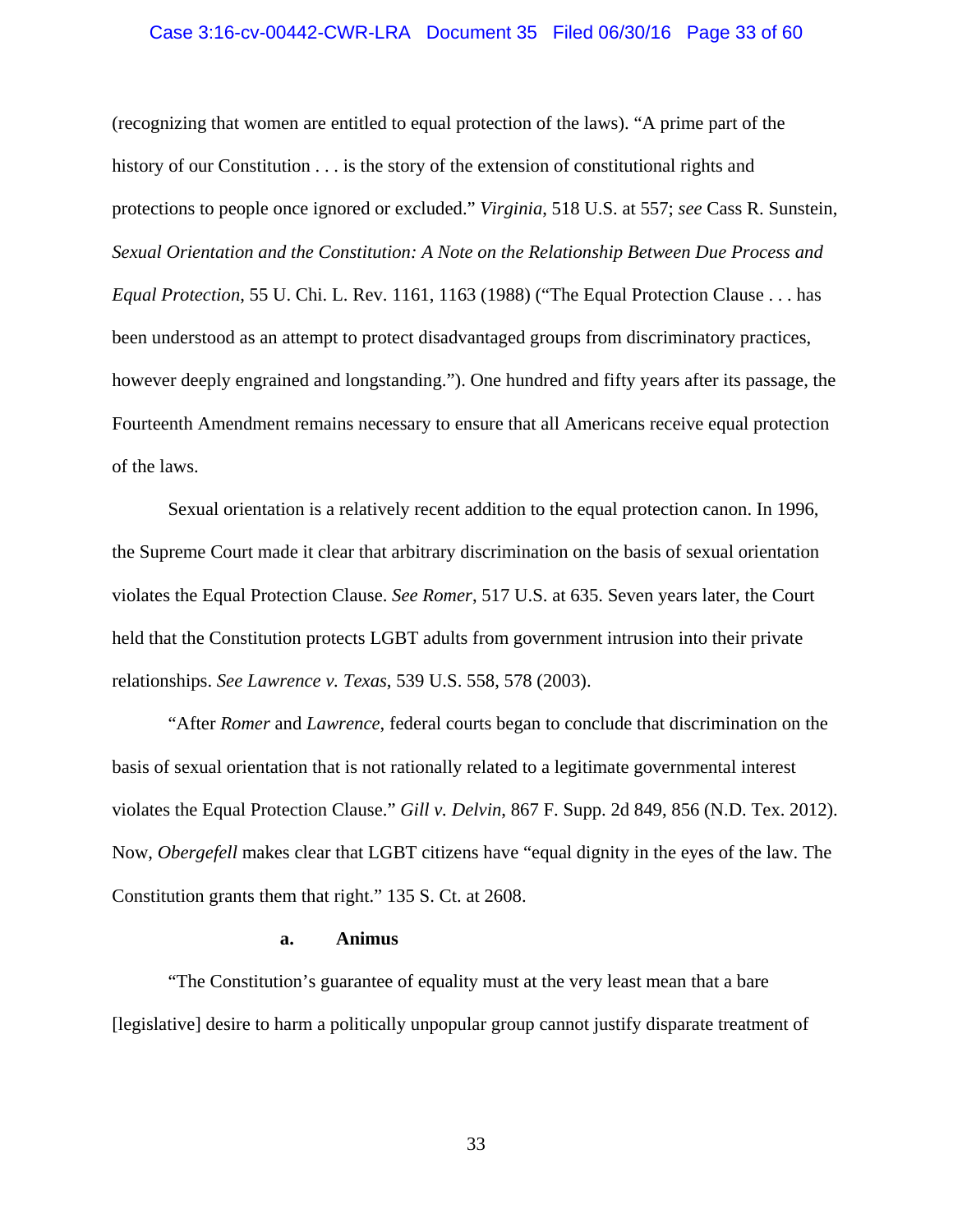## Case 3:16-cv-00442-CWR-LRA Document 35 Filed 06/30/16 Page 34 of 60

that group." *Windsor*, 133 S. Ct. at 2693 (citation omitted). Laws motivated by "an improper animus" toward such a group require special scrutiny. *Id.* 

When examining animus arguments, courts look at "the design, purpose, and effect" of the challenged laws. *Id.* at 2689; *see also Romer*, 517 U.S. at 627-28. The *Windsor* Court, for example, considered DOMA's title, one House Report from the bill's legislative history, and the law's "operation in practice." *Windsor*, 133 S. Ct. at 2693-94. From these it found that DOMA has a "principal purpose . . . to impose inequality," places same-sex couples in second-tier relationships, "demeans the couple, whose moral and sexual choices the Constitution protects," and "humiliates tens of thousand of children now being raised by same-sex couples." *Id.* at 2694. The Court concluded that "the history of DOMA's enactment and its own text demonstrate that interference with the equal dignity of same-sex marriages . . . was more than an incidental effect of the federal statute. It was its essence." *Id.* at 2693.

Animus was also a critical part of the Court's analysis in *Romer*, where plaintiffs brought a pre-enforcement facial challenge to Amendment 2 of the Colorado Constitution. 517 U.S. at 623. "[T]he impetus for the amendment and the contentious campaign that preceded its adoption came in large part from [anti-discrimination] ordinances that had been passed in various Colorado municipalities." *Id.* Voters approved Amendment 2 to invalidate those ordinances and preclude "all legislative, executive, or judicial action at any level of state or local government designed to protect the status of persons based on the homosexual, lesbian or bisexual orientation, conduct, practices or relationships." *Id.* at 620. In striking down Amendment 2 as an unconstitutional act of majority animus against a minority group, the Supreme Court wrote that "[a] state cannot so deem a class of persons a stranger to its laws." *Id.* at 635.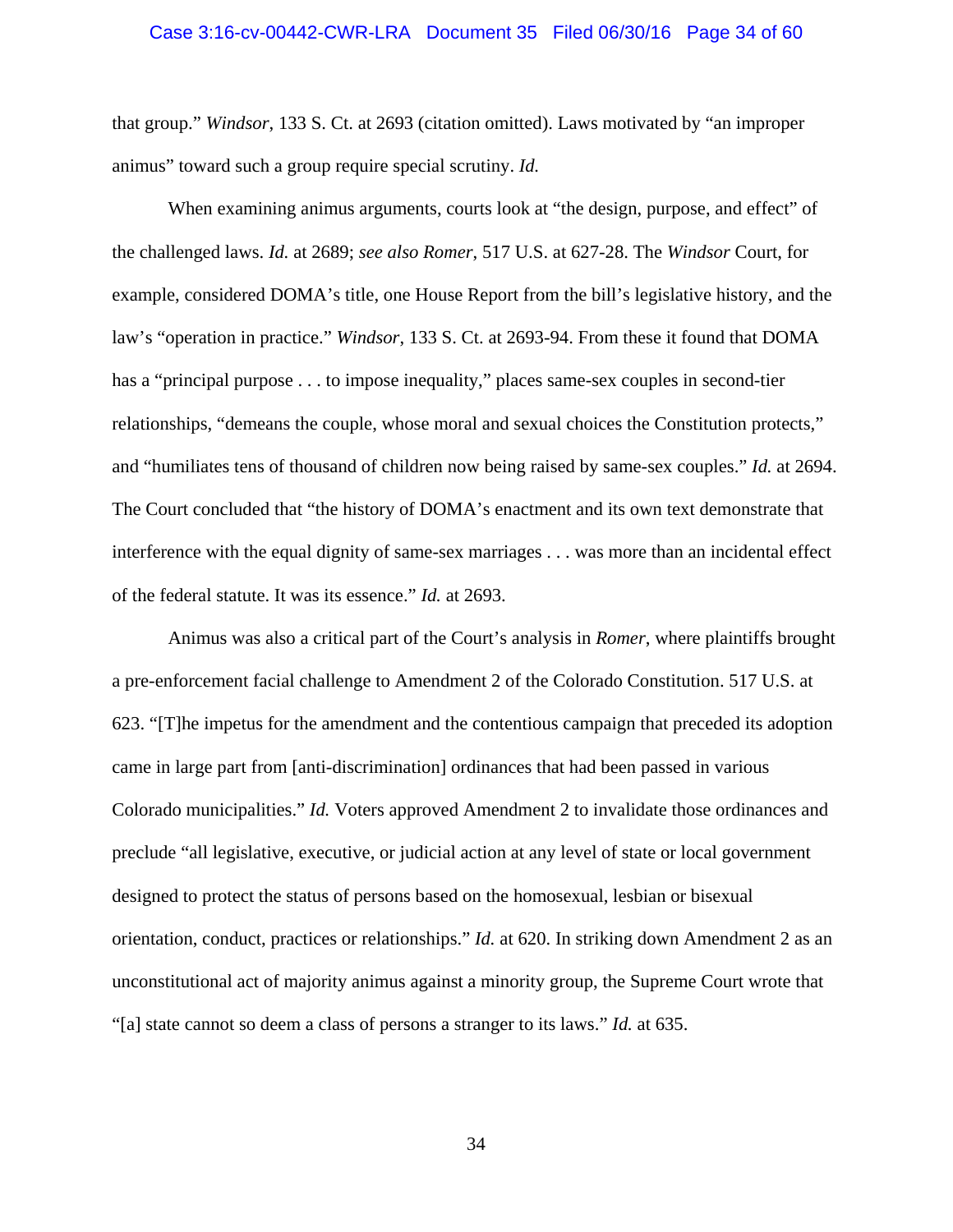# Case 3:16-cv-00442-CWR-LRA Document 35 Filed 06/30/16 Page 35 of 60

The State argues that the plaintiffs have failed to show that the motivation behind the passage of HB 1523 was driven by "animus," "irrational prejudice," or "desire to harm" anyone. Docket No. 30, at 36, in *Barber*. Certainly, discerning the actual motivation behind a bill can be treacherous. But *Romer* and *Windsor* are instructive. This Court need only apply *Romer* and *Windsor* to ascertain that the design, purpose, and effect of HB 1523 is to single out LGBT and unmarried citizens for unequal treatment under the law.

## **1. Design and Purpose**

The State says the primary motivating factor behind HB 1523 was to address the denigration and disfavor religious persons felt in the wake of *Obergefell.* Tr. of June 24 at 324, 327. The sponsors of the bill presented it to their respective chambers as post-*Obergefell* legislation.<sup>28</sup> A number of news articles confirmed the same.<sup>29</sup>

HB 1523's title, the "Protecting Freedom of Conscience from Government

Discrimination Act," obviously implies that the purpose of the legislation was to halt

governmental discrimination.

 $\overline{a}$ 

The legislative debate fleshes out the intended meaning of that title. Senator Willie Simmons asked whether the government was discriminating against religious citizens. Senate Floor Debate at 28:44. Senator Branning responded, "it potentially could." *Id.* at 28:44. Later,

<sup>&</sup>lt;sup>28</sup> Representative Gipson said HB 1523 would merely "add an additional layer of protection that currently does not exist in the post-*Obergefell*" world. H.B. 1523, Debate on the Floor of the Mississippi House of Representatives, at 6:24 (Feb. 19, 2016) (statement of Rep. Andy Gipson). Senator Branning introduced HB 1523 as "post-*Obergefell* balancing legislation . . . presenting a solution to the crossroads we find ourselves in today as a result of *Obergefell v. Hodges*." Senate Floor Debate at 2:16, 32:20. She later added that although Mississippians may have religious beliefs against gambling, the death penalty, alcohol, and payday loan interest rates, HB 1523 is "very specific to same-sex marriage." *Id.* at 37:20.

 $^{29}$  As Speaker Gunn said shortly after the decision was handed-down, "I don't care what the Supreme Court says. Marriage will always be between one man and one woman in holy matrimony." Emily Wagster Pettus, *House Speaker Protested by Flag Supporters at Neshoba*, Hattiesburg American, July 30, 2015. Representative Andy Gipson agreed. "What the Supreme Court's decision does not and cannot change is the firmly held conviction of faith of myself and most Mississippians. We still believe that marriage is defined by God as the union of one man and one woman." Pender, *supra*. Representative Gipson is correct: the Supreme Court cannot change his beliefs, nor does it intend to.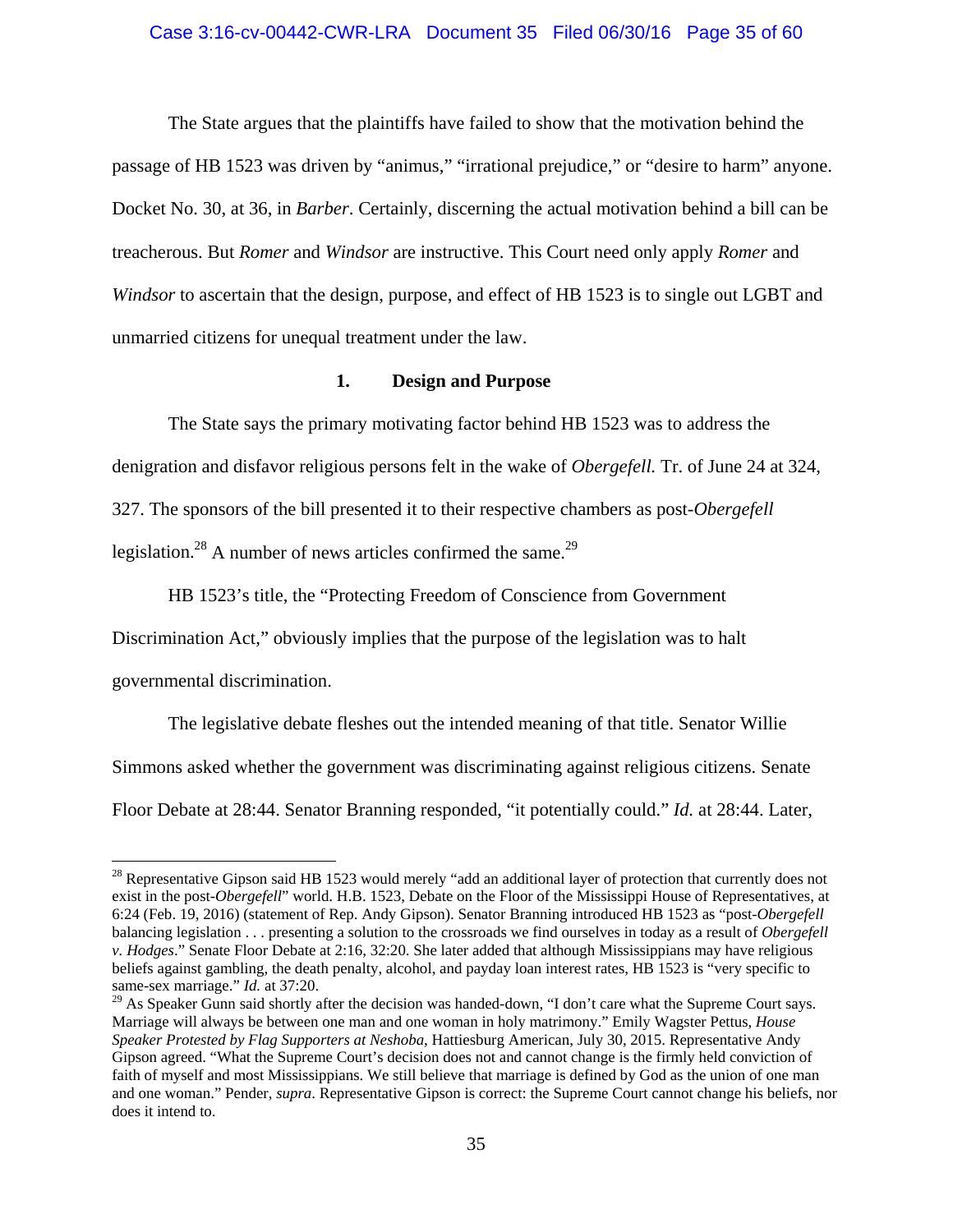# Case 3:16-cv-00442-CWR-LRA Document 35 Filed 06/30/16 Page 36 of 60

though, she wholeheartedly agreed with one of her colleagues that the government does not want to protect people of faith, and that it is time for people of faith to say, 'enough is enough.' *Id.* at 50:30. She agreed that the bill would ensure that LGBT citizens would not be able to sue a baker, florist, or other business for declining to serve them. *Id.* at 53:36. She agreed that the intent of the bill was to "level the playing field," ensure that certain groups had equal rights but not "special rights," and not "reverse discriminate against people." *Id.* at 54:15 (quoting Sen. Filingane).

The Senate debate also revealed another purpose of HB 1523. Senator Simmons asked if a Baptist college's refusal to employ lesbian and gay citizens was a form of discrimination. *Id.* at 31:29. Senator Branning responded, "if this bill passed, it would not be." *Id.* at 31:29.

The title, text, and history of HB 1523 indicate that the bill was the State's attempt to put LGBT citizens back in their place after *Obergefell*. The majority of Mississippians were granted special rights to not serve LGBT citizens, and were immunized from the consequences of their actions. LGBT Mississippians, in turn, were "put in a solitary class with respect to transactions and relations in both the private and governmental spheres" to symbolize their second-class status. *Romer*, 517 U.S. at 627. As in *Romer*, *Windsor*, and *Obergefell*, this "status-based enactment" deprived LGBT citizens of equal treatment and equal dignity under the law. *Romer*, 517 U.S. at 635.

## **2. Effect**

 Next up is the impact HB 1523 will have on LGBT Mississippians. Although the bill is far-reaching and could have consequences in many areas of daily life, *Romer* suggests that this Court should devote attention to HB 1523's effect on existing anti-discrimination laws and policies. The Court turns to that narrow issue now.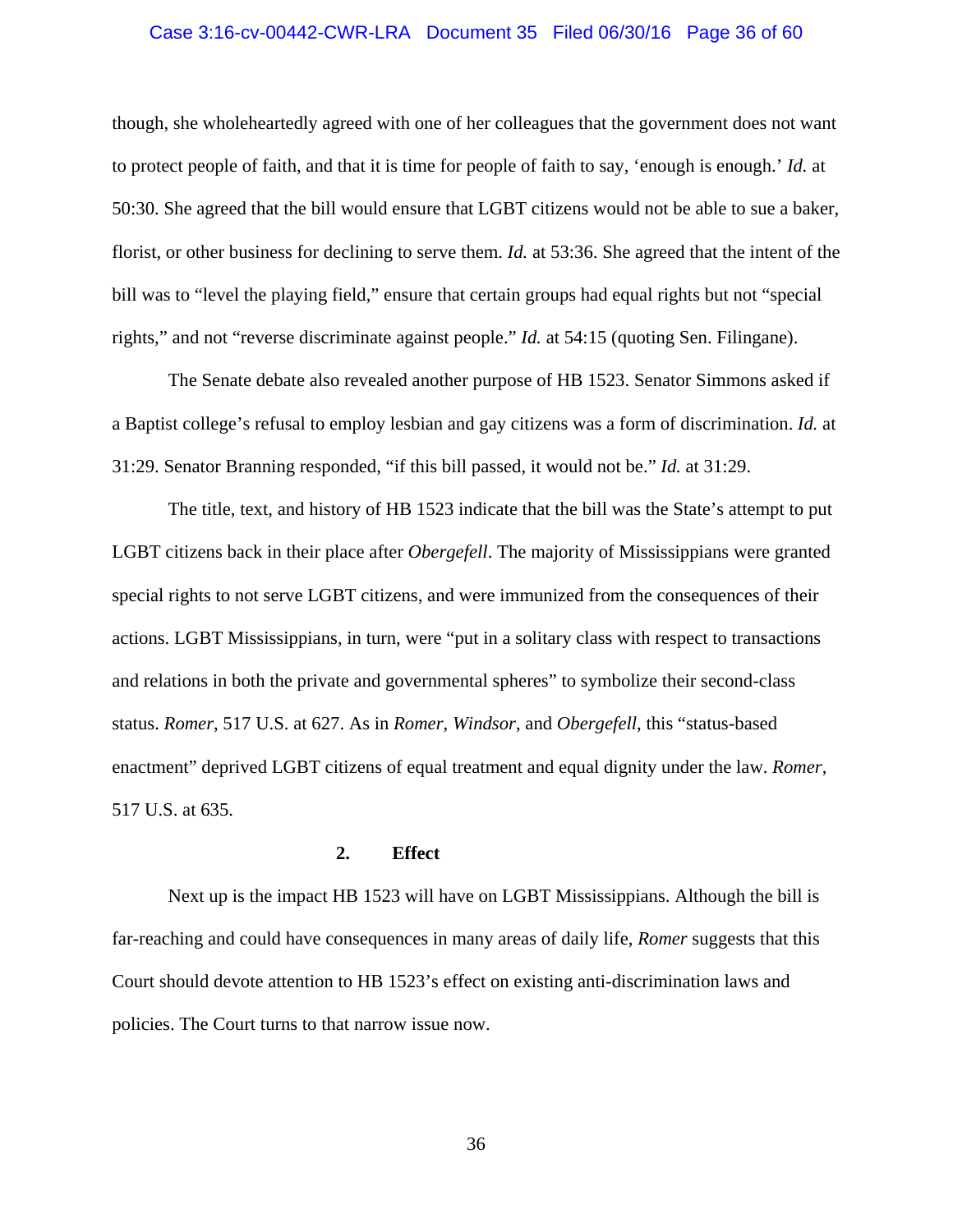## Case 3:16-cv-00442-CWR-LRA Document 35 Filed 06/30/16 Page 37 of 60

 As a state law, HB 1523 would preempt, or invalidate, all city, county, and public school ordinances and policies that prohibit discrimination on the basis of sexual orientation or gender identity. *See* HB 1523 § 8(2)-(3). The same was true in *Romer*.

The plaintiffs submitted two policies that HB 1523 would invalidate in part: the City of Jackson's recent anti-discrimination ordinance and USM's anti-discrimination policy. Docket Nos. 32-17 and 32-18, in *Barber*. Both protect citizens from sexual orientation and gender identity discrimination in a variety of contexts.

HB 1523 would have a chilling effect on Jacksonians and members of the USM community who seek the protection of their anti-discrimination policies. If HB 1523 goes into effect, neither the City of Jackson nor USM could discipline or take adverse action against anyone who violated their policies on the basis of a § 2 belief.

The State attempts to distance HB 1523 from Amendment 2 in *Romer* by arguing that HB 1523 does not "expressly prohibit[] any law meant to protect gay or lesbian citizens from discrimination." Docket No. 30, at 40, in *Barber*. Sentences later, though, the State identifies the problem with its argument: "H.B. 1523 would invalidate local ordinances only to the extent those ordinances do not provide the same level of protection for religious freedom and free exercise as provided by H.B. 1523." *Id.* at 41. But no other local ordinance or policy purports to do what HB 1523 does. The State has not pointed to any existing anti-discrimination ordinance or policy that would survive HB 1523's preemptive reach.

 In a last-gasp attempt to distinguish HB 1523 from Amendment 2, the State then contends that HB 1523 "is actually strikingly similar" to Jackson and USM's policies because they all prohibit discrimination on the basis of religion. *Id.* at 40-41. The argument ignores the critical difference: Jackson and USM's anti-discrimination policies provide equal protection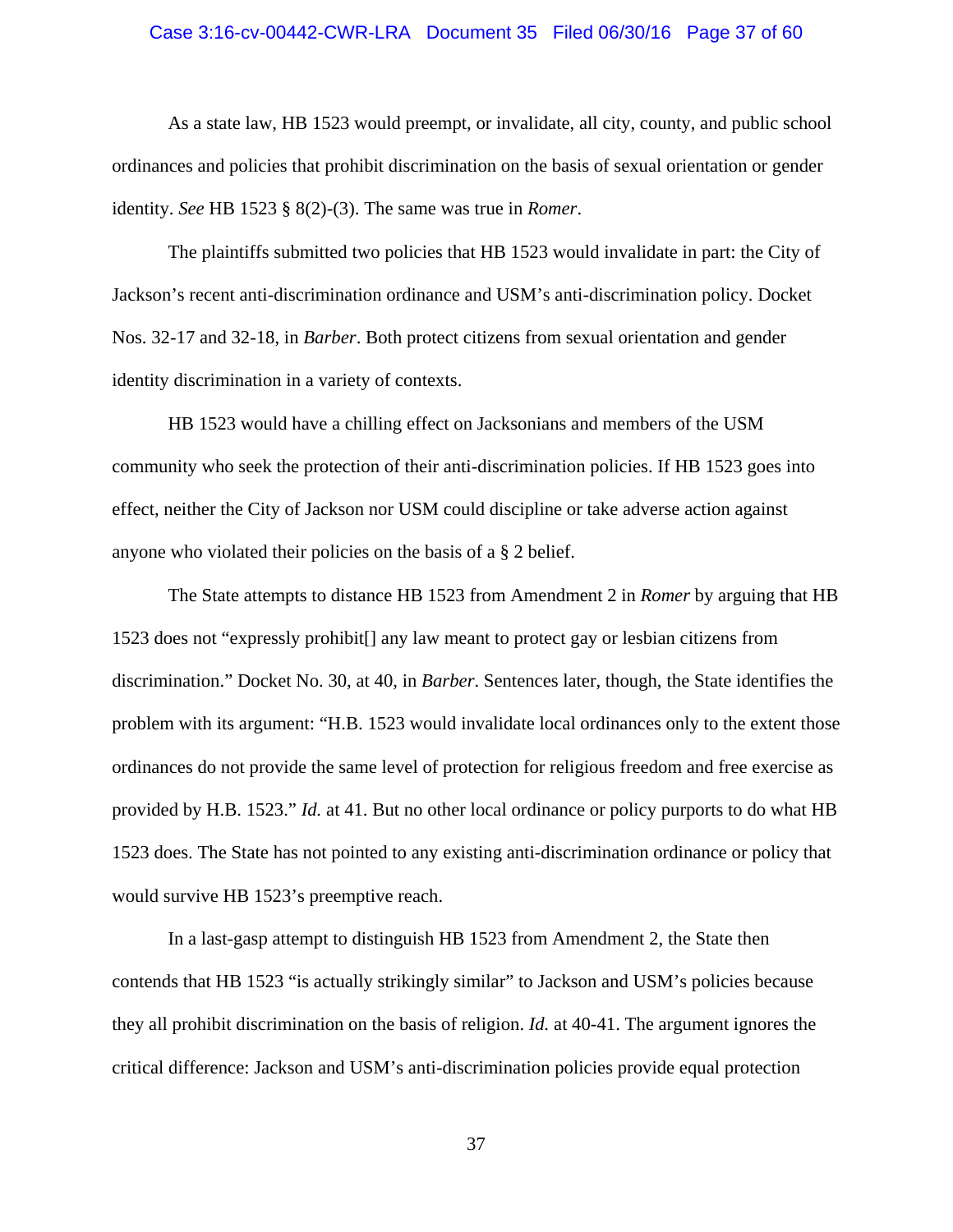regardless of religion, sexual orientation, or gender identity. HB 1523 draws a stark line, with LGBT and unmarried-but-sexually-active citizens on one side, and everyone else on the other.

 As in *Romer* and *Windsor,* the effect of HB 1523 would demean LGBT citizens, remove their existing legal protections, and more broadly deprive them their right to equal treatment under the law.

## **b. Scrutiny**

 This brings the Court to whether the government has a legitimate basis for HB 1523. While most laws classify and make distinctions, all laws do not violate equal protection. *Romer*, 517 U.S. at 631. The Supreme Court has attempted to reconcile this dilemma by holding that "if a law neither burdens a fundamental right nor targets a suspect class, we will uphold the legislative classification so long as it bears a rational relation to some legitimate end." *Id.*  (citation omitted).

 "When social or economic legislation is at issue, the Equal Protection Clause allows States wide latitude, and the Constitution presumes that even improvident decisions will eventually be rectified by the democratic processes." *City of Cleburne, Tex. v. Cleburne Living Ctr.*, 473 U.S. 432, 440 (1985) (citation omitted). "But we would not be faithful to our obligations under the Fourteenth Amendment if we apply so deferential a standard to every classification. . . . Thus we have treated as presumptively invidious those classifications that disadvantage a suspect class, or that impinge upon the exercise of a fundamental right." *Plyler*, 457 U.S. at 216-17.

Neither the Supreme Court nor the Fifth Circuit "has recognized sexual orientation as a suspect classification or protected group; nevertheless, a state violates the Equal Protection Clause if it disadvantages homosexuals for reasons lacking any rational relationship to legitimate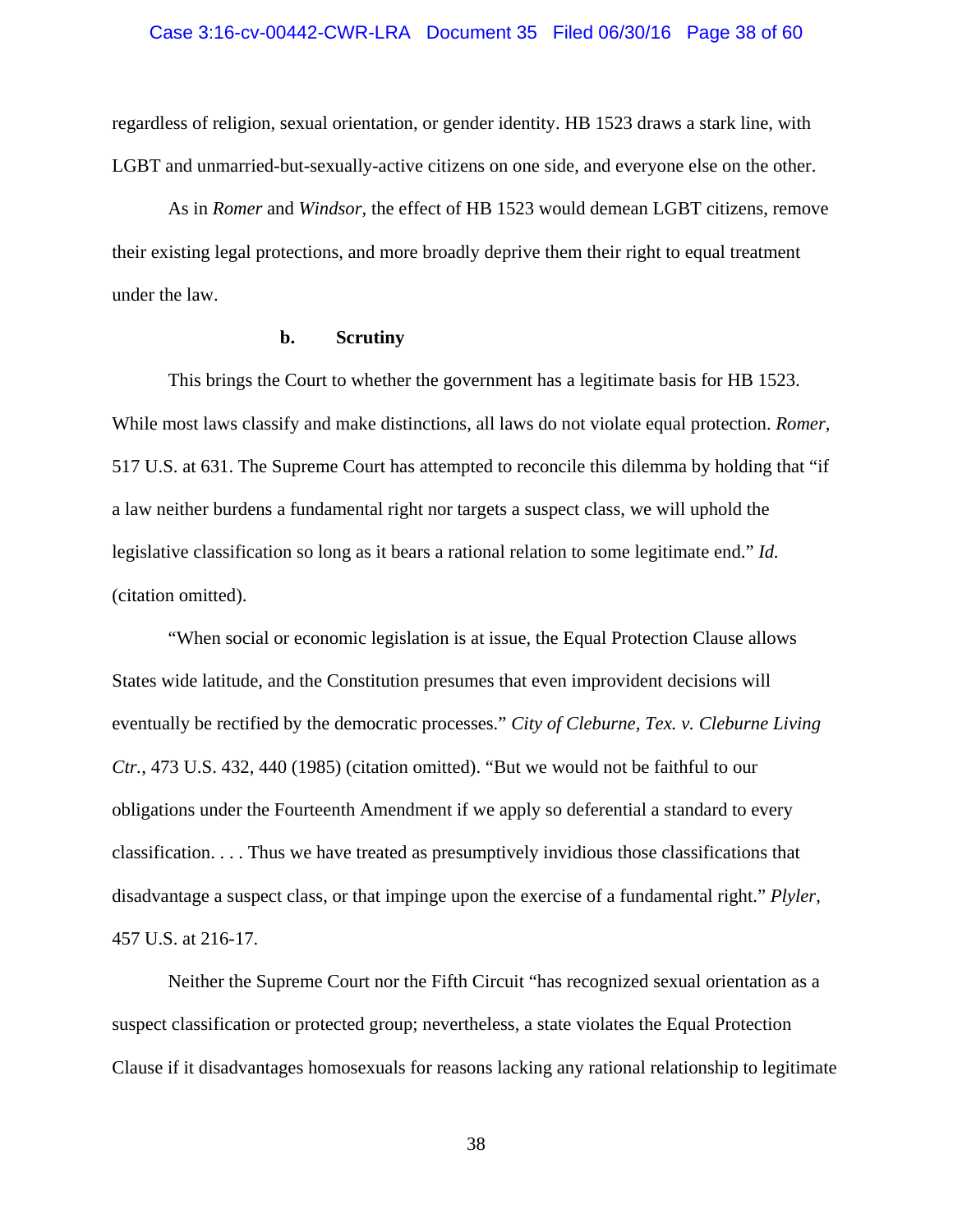### Case 3:16-cv-00442-CWR-LRA Document 35 Filed 06/30/16 Page 39 of 60

governmental aims."<sup>30</sup> *Johnson v. Johnson*, 385 F.3d 503, 530-31 (5th Cir. 2004) (citation and brackets omitted). "Rational basis review places the burden of persuasion on the party challenging a law, who must disprove every conceivable basis which might support it." *Windsor v. United States*, 699 F.3d 169, 180 (2d Cir. 2012) (quotation marks and citations omitted). "So the party urging the absence of any rational basis takes up a heavy load." *Id.* This means the government usually prevails.

Even under this generous standard, HB 1523 fails. The State contends that HB 1523 furthers its "legitimate governmental interest in protecting religious beliefs and expression and preventing citizens from being forced to act against those beliefs by their government." Docket No. 30, at 37-38, in *Barber*. This is a legitimate governmental interest, but not one with any rational relationship to HB 1523.

 The Supreme Court "has long recognized that the government may accommodate religious practices without violating the Establishment Clause." *Cutter v. Wilkinson*, 544 U.S. 709, 713 (2005) (citations and ellipses omitted). The First Amendment, the Mississippi Constitution, and Mississippi's RFRA all protect Mississippi's citizens' religious exercise – and in a broader way than HB 1523. Mississippi's RFRA in particular states that the government "may substantially burden a person's exercise of religion *only* if it demonstrates that application of the burden to the person: (i) Is in furtherance of a compelling governmental interest; and (ii) Is the least restrictive means of furthering that compelling governmental interest." Miss. Code Ann.

<sup>&</sup>lt;sup>30</sup> In *CSE I*, this Court discussed the doctrinal instability on the proper standard of review. 64 F. Supp. 3d at 928. "The circuit courts of appeal are divided on which level of review to apply to sexual orientation classifications. In the Second Circuit, homosexuals compose a quasi-suspect class that is subject to heightened scrutiny. In this circuit, sexual orientation classifications are subject to rational basis review." *Id.* (quotation marks, citations, and brackets omitted). Then as now, the Court questions whether sexual orientation should be afforded rational basis review. *Id.*  ("If this court had the authority, it would apply intermediate scrutiny to government sexual orientation classifications."). *Obergefell* did not resolve the dispute. When Judge Jordan examined *Obergefell* earlier this year, however, he concluded that "the [Supreme] Court applied something greater than rational-basis review." *CSE III*, 2016 WL 1306202, at \*13. As this Court is bound by Fifth Circuit precedent, it will consider HB 1523 under rational basis review.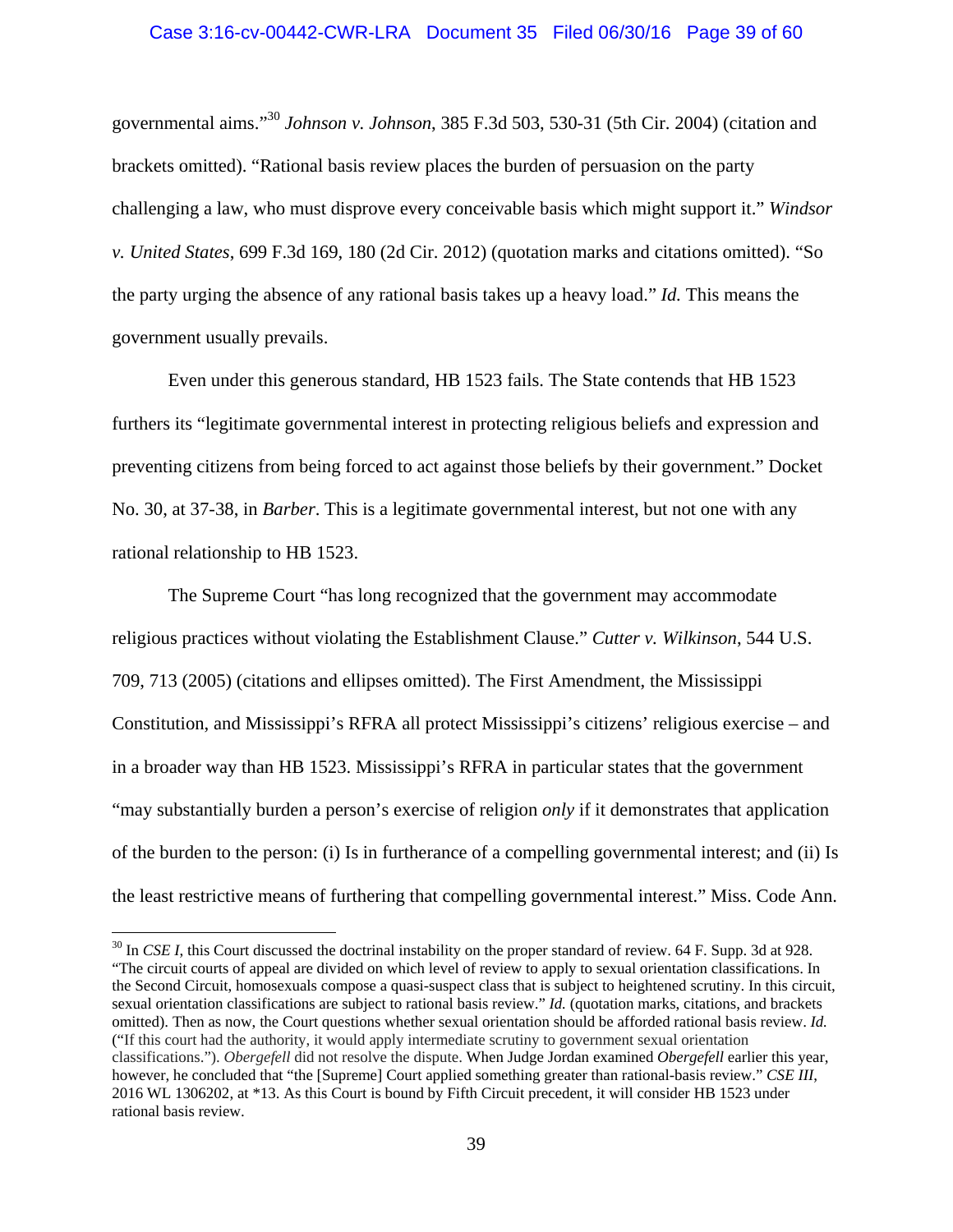# Case 3:16-cv-00442-CWR-LRA Document 35 Filed 06/30/16 Page 40 of 60

§ 11-61-1(5)(b) (emphasis added). Its plain language provides substantial protection from governmental discrimination on the basis of religious exercise.

 Mississippi's RFRA grants *all* people the right to seek relief from governmental interference in their religious exercise, not just those who hold certain beliefs. This critical distinction between RFRA and HB 1523 cannot be overlooked.

 Although states are permitted to have more than one law intended to further the same legitimate interest, HB 1523 does not advance the interest the State says it does. Under the guise of providing additional protection for religious exercise, it creates a vehicle for state-sanctioned discrimination on the basis of sexual orientation and gender identity. It is not rationally related to a legitimate end.

 The State then claims that HB 1523 "is about the people of conscience who need the protection of H.B. 1523, and does not 'target' Plaintiffs."31 Docket No. 30, at 3, in *Barber*. The argument is unsupported by the record. It is also inconceivable that a discriminatory law can stand merely because creative legislative drafting limited the number of times it mentioned the targeted group. The Court cannot imagine upholding a statute that favored men simply because the statute did not mention women.

 The State next focuses on marriage licenses. It contends that because HB 1523 does not allow the denial, delay, or impediment of marriage licenses, that licenses are issued on the same terms as opposite-sex couples. Thus, the State argues, there is no differential treatment that would constitute a violation of the Equal Protection Clause. *Id.* at 6. The only way a same-sex couple could be treated differently, it says, is if the issuance of their marriage license was "*impeded or delayed as a result of any recusal.*" *Id.*

 $31$  Rather than protect its citizens from "government discrimination," HB 1523 could actually subject more citizens to federal civil rights lawsuits. Persons feeling emboldened by HB 1523 may not understand that the law provides immunity only from State sanctions.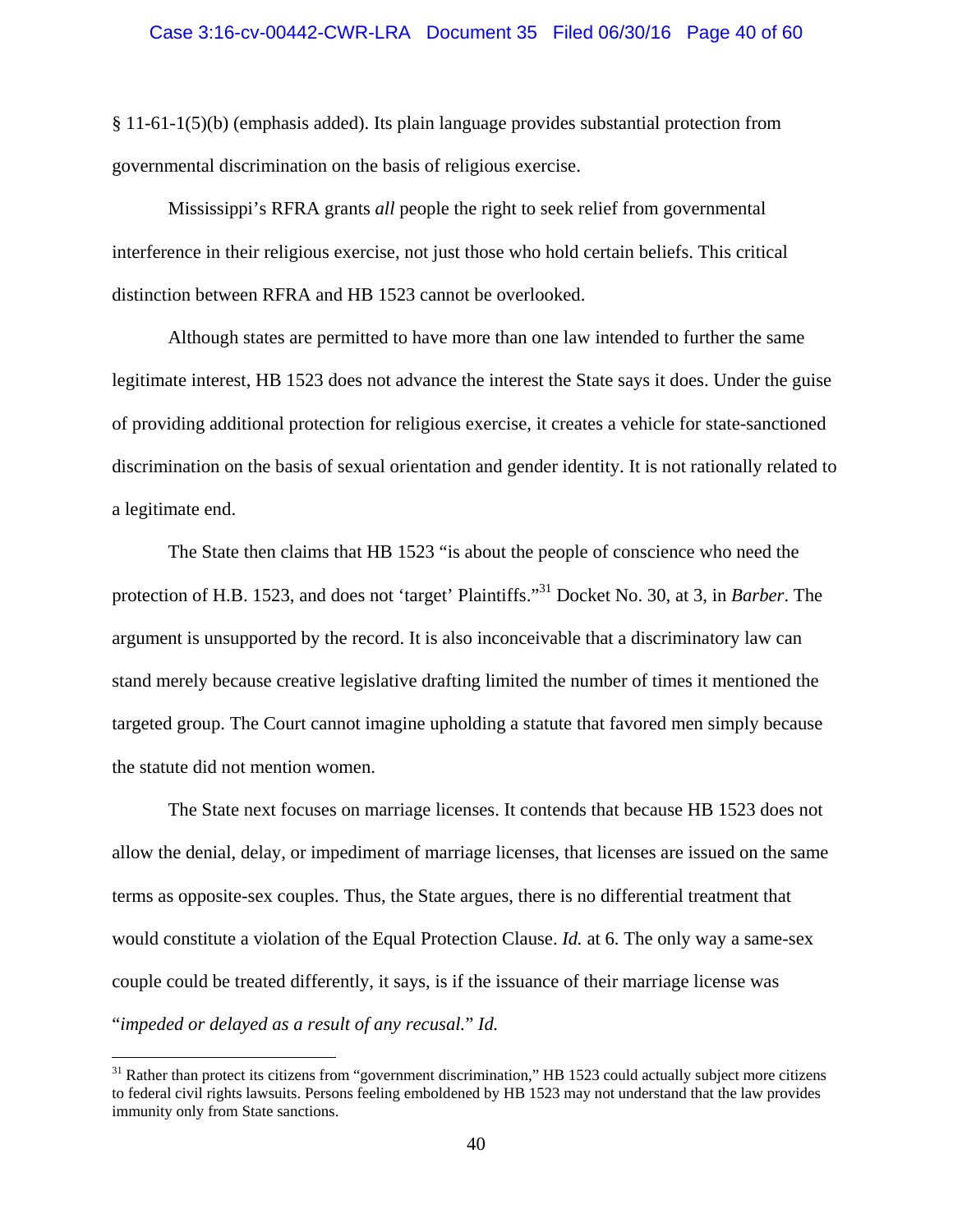# Case 3:16-cv-00442-CWR-LRA Document 35 Filed 06/30/16 Page 41 of 60

 To the contrary, the recusal provision itself deprives LGBT citizens of governmental protection from separate treatment. "A law declaring that in general it shall be more difficult for one group of citizens to seek aid from the government is itself a denial of equal protection of the laws in the most literal sense." *Romer*, 517 U.S. at 633. There cannot be one set of employees to serve the preferred couples and another who is 'willing' to serve LGBT citizens with a "clear conscience," as Senator Branning put it. Such treatment viscerally confronts same-sex couples with the same message of inferiority and second-class citizenship that was rejected in *Romer*, *Lawrence*, *Windsor*, *CSE I*, *Obergefell*, and *CSE II*.

 On this point, it is important to note that HB 1523's supposed protection against any delayed service applies only to marriage licenses and some health care issues. Tr. of June 24 at 339. The other areas of permissible discrimination – counseling, fertility services, etc. – do not place any duty on the recusing individual to ensure that LGBT citizens receive services.<sup>32</sup>

 The State is correct that no one can predict how many LGBT citizens may be denied service under HB 1523. But it cannot be disputed that the broad language of the bill "identifies persons by a single trait and then denies them protection across the board." *Romer,* 517 U.S. at 633. Thus, the State cannot prevail on its argument that HB 1523's plain language does not create a separate system designed to diminish the rights of LGBT citizens.

 The deprivation of equal protection of the laws is HB 1523's very essence. *See Windsor*, 133 S. Ct. at 2693. It violates the Fourteenth Amendment.

 $32$  There is an almost endless parade of horribles that could accompany the implementation of HB 1523. Although the Court cannot imagine every resulting factual scenario, HB 1523's broad language "identifies persons by a single trait and then denies them protection across the board." *Romer,* 517 U.S. at 633.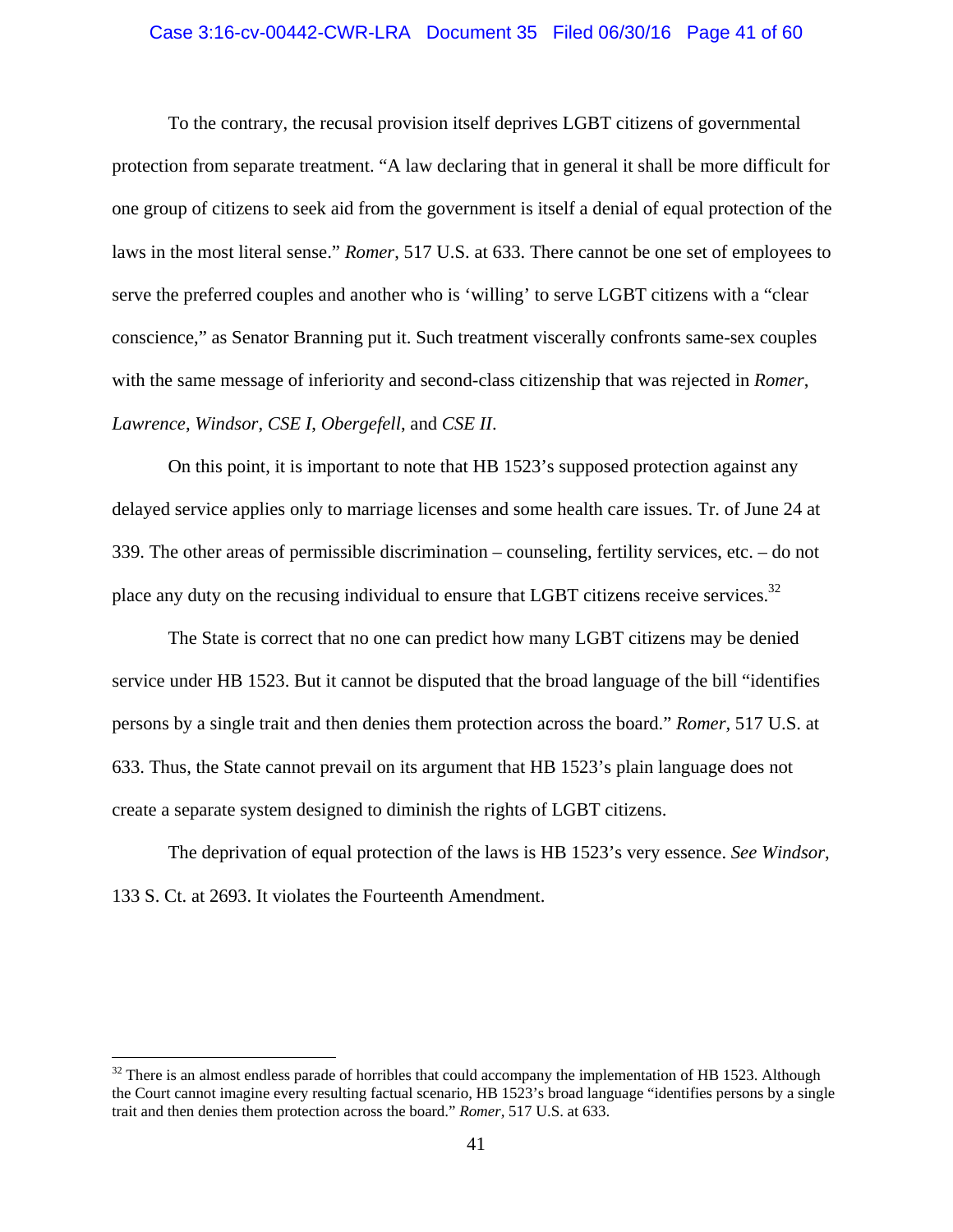## **2. The Establishment Clause**

## **a. General Principles**

 The First Amendment begins with the words, "Congress shall make no law respecting an establishment of religion, or prohibiting the free exercise thereof; . . . ." U.S. Const. amend. I.

 "The Establishment and Free Exercise Clauses of the First Amendment are not the most precisely drawn portions of the Constitution." *Walz v. Tax Comm'n of City of New York*, 397 U.S. 664, 668 (1970). The Supreme Court has "struggled" to chart a path respecting both of them. *Id.* It is a thankless task. Part of the difficulty lies in the fact that each Clause is "cast in absolute terms" and would "clash with the other" if taken to its logical conclusion. *Id.* at 668-69; *see also Lynch v. Donnelly*, 465 U.S. 668, 678 (1984).

 The Supreme Court has repeatedly rejected the notion that *states* may establish religion because the text of the Establishment Clause only references *Congress*. *See Everson v. Bd. of Ed. of Ewing Twp.*, 330 U.S. 1, 8 (1947); *Cantwell v. Connecticut*, 310 U.S. 296, 303 (1940). In truth, "[t]he very language of the Establishment Clause represented a significant departure from early drafts that merely prohibited a single national religion, and the final language instead extended [the] prohibition to state support for religion in general." *McCreary Cnty.*, 545 U.S. at 878 (quotation marks and citation omitted).

 Another popular misconception holds that the Establishment Clause is in error since the Constitution does not contain the phrase "separation of Church and State." Adherents of this belief have read the text correctly but missed its meaning. "There cannot be the slightest doubt that the First Amendment reflects the philosophy that Church and State should be separated." *Zorach v. Clauson*, 343 U.S. 306, 312 (1952).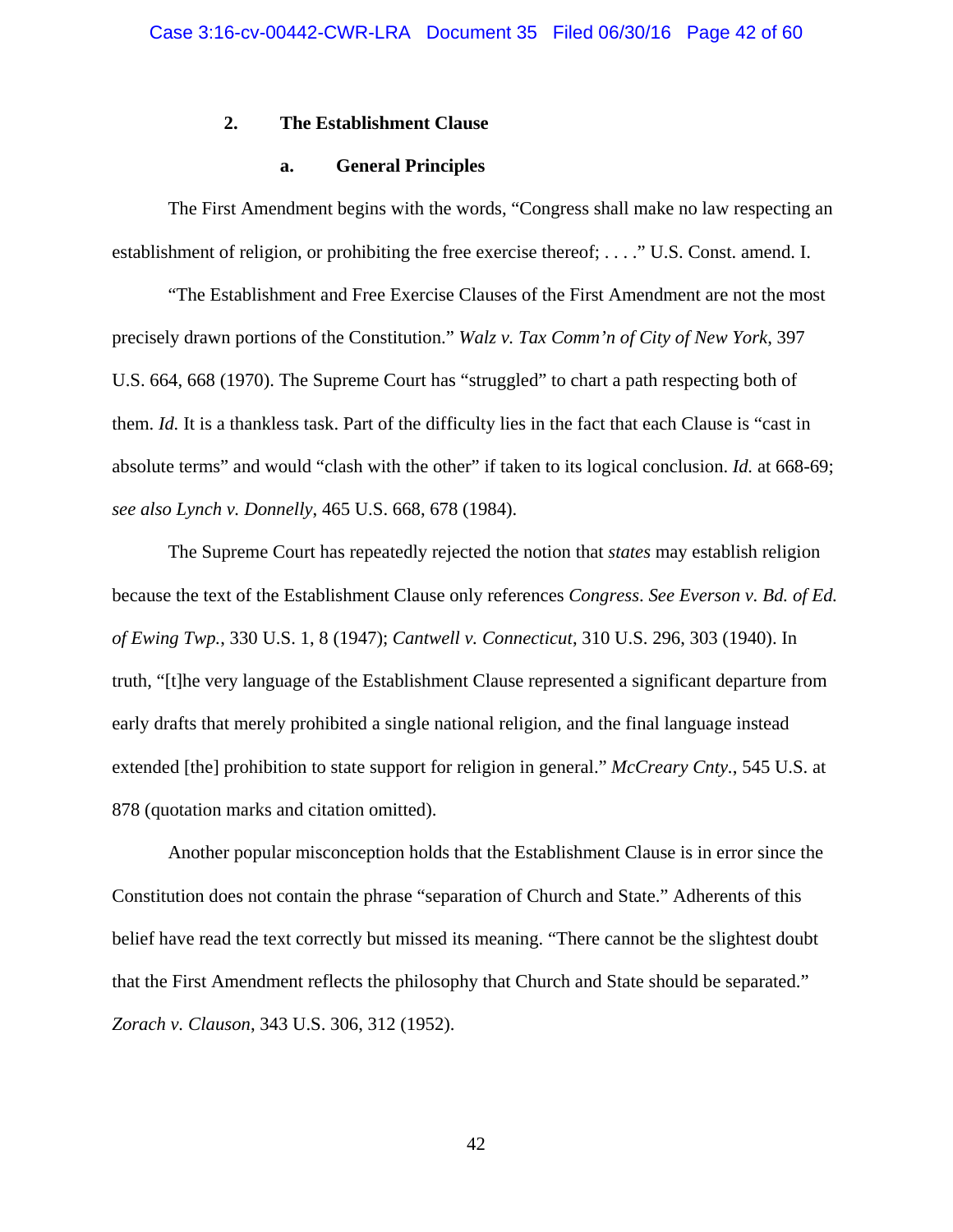## Case 3:16-cv-00442-CWR-LRA Document 35 Filed 06/30/16 Page 43 of 60

 Nor was the Establishment Clause forced upon the sovereign states by an overreaching federal government. Far from being a federal mandate, the Clause "was the democratic response of the American community to the particular needs of a young and growing nation, unique in the composition of its people." *McCollum v. Bd. of Ed. of Sch. Dist. No. 71, Champaign Cnty., Ill.*, 333 U.S. 203, 215-16 (1948) (Frankfurter, J., concurring).

 In any event, the Supreme Court has emphasized that "there is room for play in the joints" between the two Clauses. *Locke v. Davey*, 540 U.S. 712, 718 (2004) (quotation marks and citation omitted). It has sought to "chart a course that preserve[s] the autonomy and freedom of religious bodies while avoiding any semblance of established religion." *Walz*, 397 U.S. at 672.

## **b. Historical Context**

 America as a whole is "a rich mosaic of religious faiths." *Town of Greece, N.Y. v. Galloway*, 134 S. Ct. 1811, 1849 (2014) (Kagan, J., dissenting). Here, 80% of Mississippians identify as Christians. $^{33}$  Tr. of June 24 at 250.

 Given the pervasiveness of Christianity here, some Mississippians might consider it fitting to have explicitly Christian laws and policies. They also might think that the Establishment Clause is a technicality that lets atheists and members of minority religions thwart their majority (Christian) rule.<sup>34</sup>

 The public may be surprised to know the true origins of the Establishment Clause. As chronicled by the Supreme Court, history reveals that the Clause was not originally intended to protect atheists and members of minority faiths. It was written to protect Christians from other Christians. *See Wallace*, 472 U.S. at 52 & n.36. Only *later* were other faith groups protected.

 $33$  A full 30% of Mississippians are white evangelical Christians. Tr. of June 24 at 250.

<sup>&</sup>lt;sup>34</sup> The feeling is understandable. Headlines trumpet perceived anti-Christian conduct, inflaming passions. *See, e.g.*, Kate Royals, *Brandon Band Reportedly Not Allowed to Perform Christian Hymn*, The Clarion-Ledger, Aug. 22, 2015. But, of course, "[t]he First Amendment is not a majority rule." *Town of Greece*, 134 S. Ct. at 1822.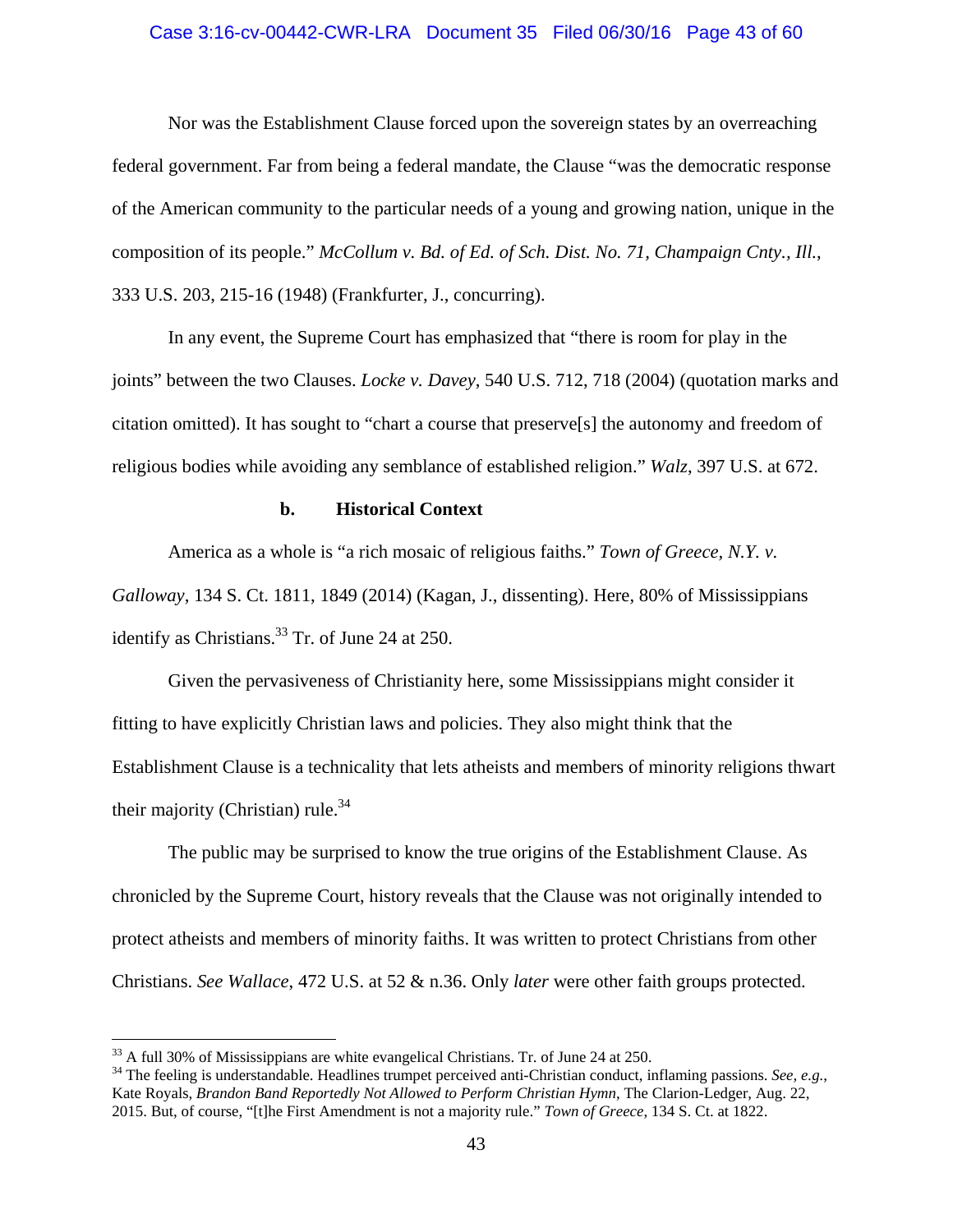### Case 3:16-cv-00442-CWR-LRA Document 35 Filed 06/30/16 Page 44 of 60

The story behind this begins with the colonists.<sup>35</sup> "It is a matter of history that [the] practice of establishing governmentally composed prayers for religious services was one of the reasons which caused many of our early colonists to leave England and seek religious freedom in America." *Engel v. Vitale*, 370 U.S. 421, 425 (1962). For decades at a time in 16th- and 17thcentury England, Christian sects fought each other to control the Book of Common Prayer, in order to amend it and advance their particular beliefs. *Id.* at 425-27. The fighting was disruptive and deadly. *Id.* at 426. Those in power occasionally executed their opponents. *Id.* at 427 n.8. Some of the persecuted fled to America. *Id.* at 425.

 The Puritans, for example, were originally a religious minority in England that "rejected the power of the civil government to prescribe ecclesiastical rules." C. Scott Pryor & Glenn M. Hoshauer, *Puritan Revolution and the Law of Contracts*, 11 Tex. Wesleyan L. Rev. 291, 309 (2005). They specifically opposed the monarch's "requirement that clergy wear particular vestments while celebrating the liturgy." *Id.* at 308 n.94 (quotation marks and citation omitted). Today it is *inconceivable* that the *government* could require clergy to wear particular clothing.<sup>36</sup> But the Puritans were disparaged for their opposition and other beliefs. *Id.* at 309. Thousands left.

 In the New World, several colonies established their particular Christian beliefs as their official religion. *Engel*, 370 U.S. at 427-28; *see also McCollum*, 333 U.S. at 214 (Frankfurter, J., concurring). That again proved unsatisfactory.

<sup>&</sup>lt;sup>35</sup> "History provides enlightenment; it appraises courts of the subtleties and complexities of problems before them." *Jaffree v. Wallace,* 705 F.2d 1526, 1532 (11th Cir. 1983).

<sup>&</sup>lt;sup>36</sup> In seeing the Establishment Clause as a sword wielded against the majority, we forget that the Establishment Clause is actually a shield protecting religion from governmental meddling. Who wants the government dictating their priest, rabbi, or imam's clothing? It's difficult to imagine a greater violation of American law and custom. *See, e.g.*, *McCollum*, 333 U.S. at 232 ("If nowhere else, in the relation between Church and State, 'good fences make good neighbors.'") (Frankfurter, J., concurring); *Engel*, 370 U.S. at 430 ("the people's religions must not be subjected to the pressures of government"); *Engel*, 370 U.S. at 431 ("[The Establishment Clause's] first and most immediate purpose rested on the belief that a union of government and religion tends to destroy government *and to degrade religion*."); *see also Lee v. Weisman*, 505 U.S. 577, 589-90 (1992).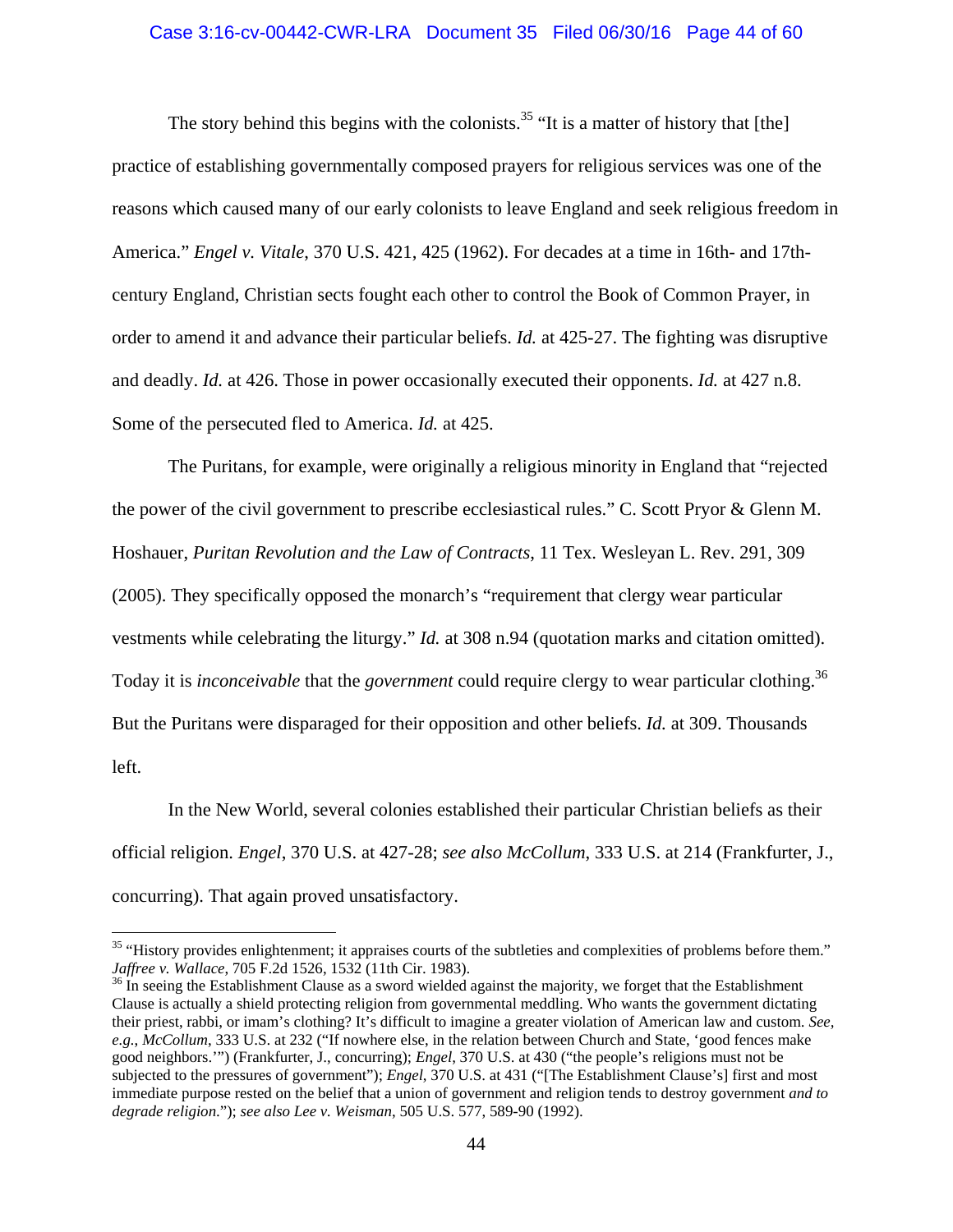## Case 3:16-cv-00442-CWR-LRA Document 35 Filed 06/30/16 Page 45 of 60

 For one, state-established religion was perceived as a *British* custom – not something independent, revolutionary Americans would want to retain. *Engel*, 370 U.S. at 427-28. Baptists especially "chafed under any form of establishment." *Larson v. Valente*, 456 U.S. 228, 244 & n.19 (1982). They argued that if the British had no right to tax Americans, then it was also unjust for them to be taxed to support an official religion they denied. *Id.*

And then there was the division-of-power problem. In Virginia, the established Episcopal

Church became a minority when the Presbyterians, Lutherans, Quakers, and Baptists banded

together "into an effective political force." *Engel*, 370 U.S. at 428. Faced with the prospect of

losing power, James Madison and Thomas Jefferson persuaded the Virginia Assembly to pass its

famous "Virginia Bill for Religious Liberty." *Everson*, 330 U.S. at 12.37

By the time the Constitution was adopted, therefore,

there was a widespread awareness among many Americans of the dangers of a union of Church and State. These people knew, some of them from bitter personal experience, that one of the greatest dangers to the freedom of the individual to worship in his own way lay in the Government's placing its official stamp of approval upon one particular kind of prayer or one particular form of religious services. They knew the anguish, hardship and bitter strife that could come when zealous religious groups struggled with one another to obtain the Government's stamp of approval from each King, Queen, or Protector that came to temporary power. . . . The First Amendment was added to the Constitution to stand as a guarantee that neither the power nor the prestige of the . . . Government would be used to control, support or influence the kinds of prayer the American people can say—that the people's religions must not be subjected to the pressures of government for change each time a new political administration is elected to office.

*Engel*, 370 U.S. at 429-30; *see Lee v. Weisman*, 505 U.S. 577, 591-92 (1992) ("in the hands of

government what might begin as a tolerant expression of religious views may end in a policy to

indoctrinate and coerce").

<sup>&</sup>lt;sup>37</sup> "Madison's vision—freedom for all religion being guaranteed by free competition between religions—naturally assumed that every denomination would be equally at liberty to exercise and propagate its beliefs. But such equality would be impossible in an atmosphere of official denominational preference." *Larson*, 456 U.S. at 245.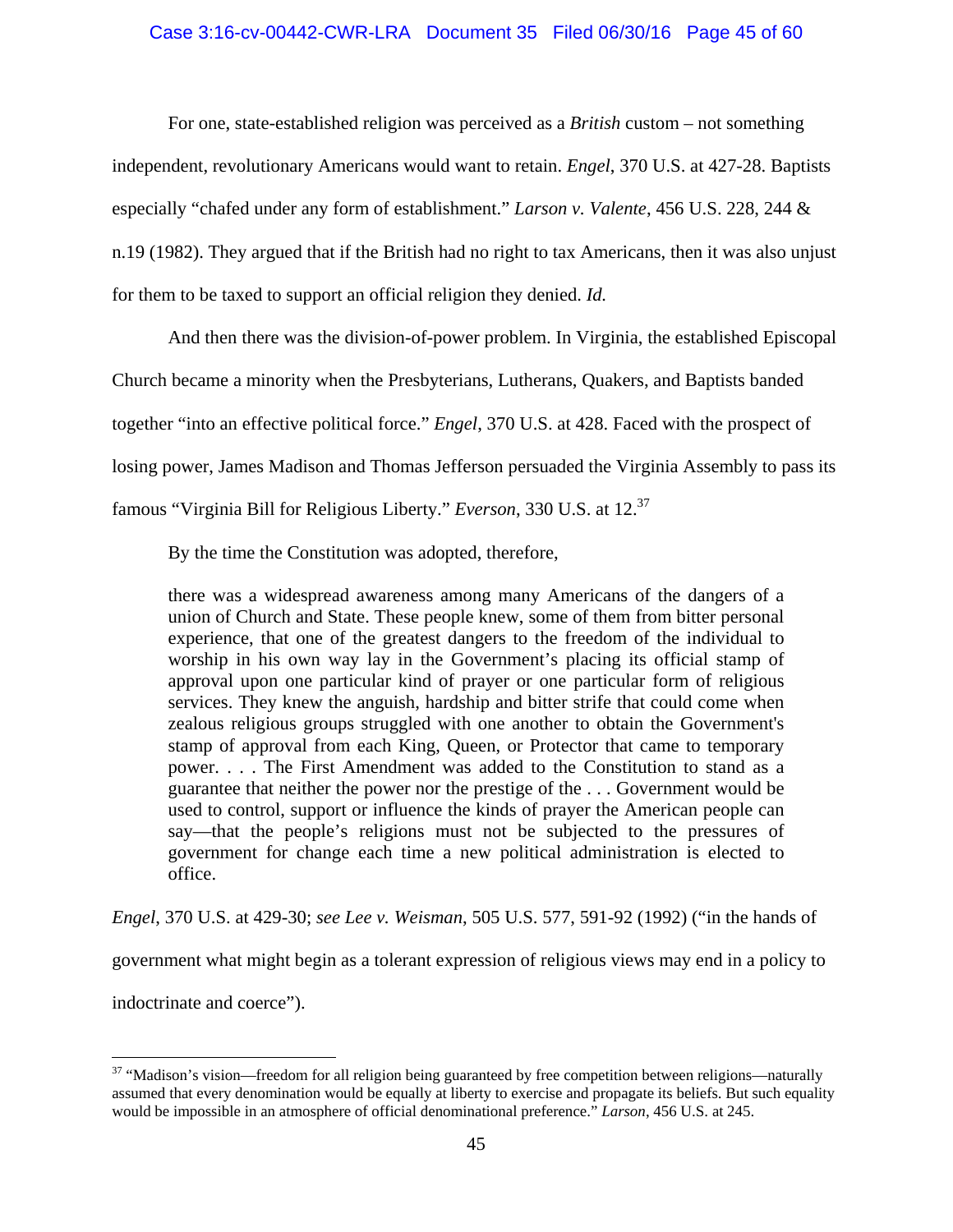# Case 3:16-cv-00442-CWR-LRA Document 35 Filed 06/30/16 Page 46 of 60

 This history involved disputes between Christians. Americans were weary of the British and then Colonial back-and-forth between Catholics and Protestants, Episcopalians and Presbyterians, and so on. It was better to have a neutral government than to constantly struggle for power – or live under the yoke of a rival sect for decades at a time.

"[T]he Establishment Clause must be interpreted by reference to historical practices and understandings." *Town of Greece*, 134 S. Ct. at 1819 (quotation marks and citation omitted). The essential insight from history is that the First Amendment was originally enacted to prohibit a state from creating second-class Christians. And while the law has expanded to protect persons of other faiths, or no faith at all, the core principle of government neutrality between religious sects has remained constant through the centuries. $38,39$ 

<sup>38</sup> In 1833, Justice Joseph Story wrote that "[t]he real object of the amendment was, not to countenance, much less to advance, Mahometanism, or Judaism, or infidelity, by prostrating christianity; but to exclude all rivalry among christian sects." *Wallace*, 472 U.S. at 52 n.36 (quoting 2 J. Story, Commentaries on the Constitution of the United States § 1877, at 594 (1851)). (Despite the 1851 date, the Commentaries were first published in 1833.)

In 1870, "Judge Alphonso Taft, father of the revered Chief Justice, . . . stated the ideal of our people as to religious freedom as one of 'absolute equality before the law, of all religious opinions and sects.'" *Sch. Dist. of Abington Twp., Pa. v. Schempp*, 374 U.S. 203, 214-15 (1963).

In 1871, the Court found that American "law knows no heresy, and is committed to the support of no dogma, the establishment of no sect." *Watson v. Jones*, 80 U.S. 679, 728 (1871).

In 1890, the Court held that the First Amendment was intended "to prohibit legislation for the support of any religious tenets." *Davis v. Beason*, 133 U.S. 333, 342 (1890), *abrogated by Romer*, 517 U.S. at 620.

In 1952, the Court wrote that Americans "sponsor an attitude on the part of government that shows no partiality to any one group. . . . The government must be neutral when it comes to competition between sects." *Zorach*, 343 U.S. at 313-14.

In 1968, the Court held that a state could not "aid, foster, or promote one religion *or religious theory* against another," and that the First Amendment "forbids . . . the preference of a religious doctrine." *Epperson*, 393 U.S. at 104, 106 (emphasis added). That case in particular concluded that Arkansas and Mississippi's "antievolution" statutes violated the Establishment Clause by giving preference to "a particular interpretation of the Book of Genesis by a particular religious group." *Id.* at 101, 103 & n.11.

In 1971, the Court found that "as a general matter it is surely true that the Establishment Clause prohibits government from abandoning secular purposes in order to put an imprimatur on one religion, or on religion as such, or to favor the adherents of any sect or religious organization." *Gillette v. United States*, 401 U.S. 437, 450 (1971) (upholding religious exemption law where "no particular sectarian affiliation or theological position is required.").

In 1982, the Court wrote that "[t]he clearest command of the Establishment Clause is that one religious denomination cannot be officially preferred over another." *Larson*, 456 U.S. at 244.

In 1985, Justice Sandra Day O'Connor wrote that the Establishment Clause "preclude[s] government from conveying or attempting to convey a message that religion or a particular religious belief is favored or preferred." *Wallace*, 472 U.S. at 70 (O'Connor, J., concurring).

In 1987, the Court invalidated a Louisiana law giving "preference to those religious groups which have as one of their tenets the creation of humankind by a divine creator." *Edwards*, 482 U.S. at 593.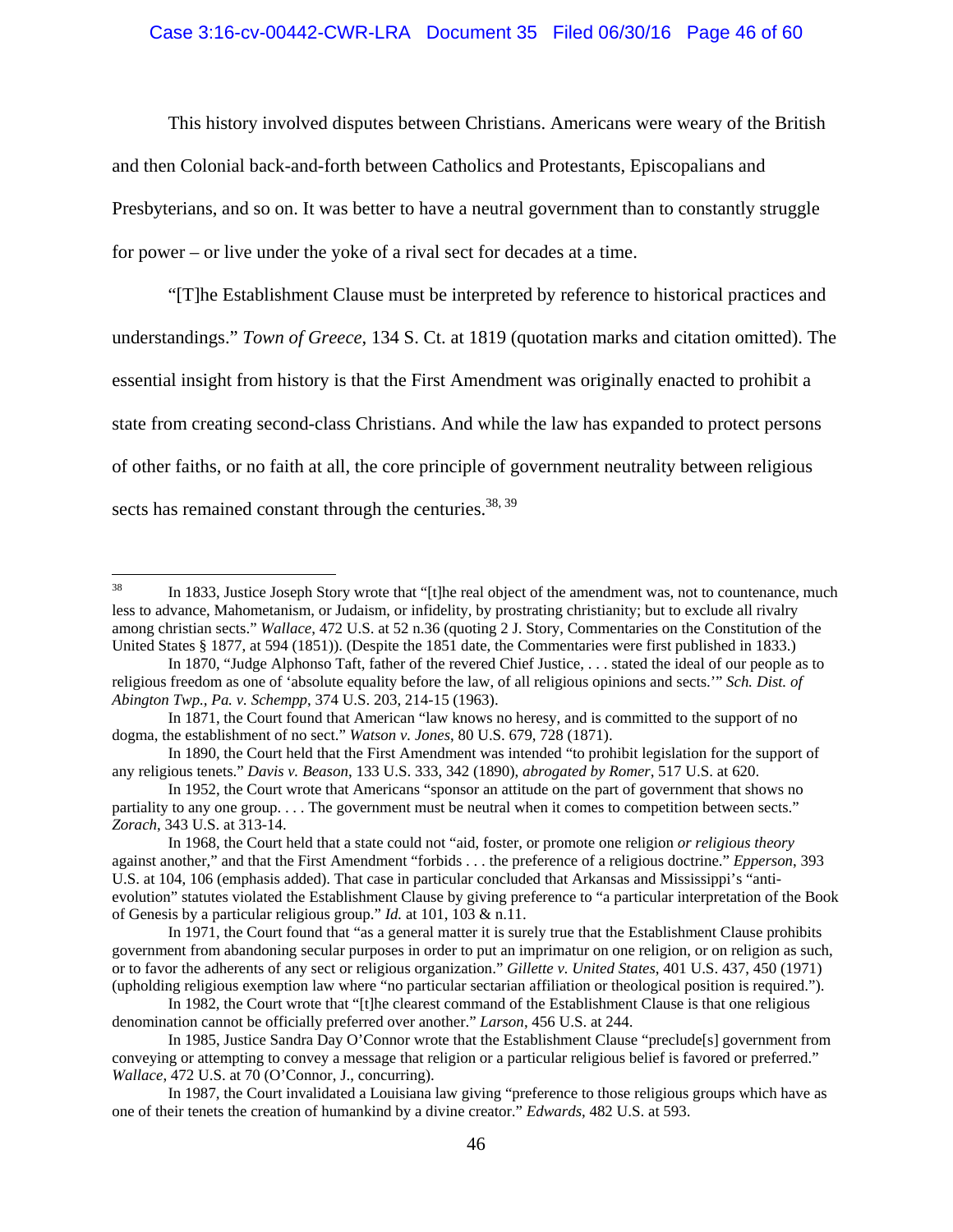#### **c. HB 1523**

The question now is whether, in light of history and precedent, HB 1523 violates the

Establishment Clause. The Court concludes that it does in at least two ways.

## **i. HB 1523 Establishes Preferred Religious Beliefs**

First, HB 1523 establishes an official preference for certain religious beliefs over others.

 In 1992, the Court held that "the central meaning of the Religion Clauses of the First Amendment . . . is that all creeds must be tolerated and none favored." *Lee*, 505 U.S. at 590.

 In 1994, the Court reaffirmed that "proper respect for both the Free Exercise and the Establishment Clauses compels the State to pursue a course of neutrality toward religion, favoring neither one religion over others nor religious adherents collectively over nonadherents." *Bd. of Educ. of Kiryas Joel Vill. Sch. Dist. v. Grumet*, 512 U.S. 687, 696 (1994) (quotation marks and citations omitted). *Kiryas Joel* struck down a New York statute that delegated state authority "to a group defined by its character as a religious community, in a legal and historical context that gives no assurance that governmental power has been or will be exercised neutrally." *Id.*

 In 1995, the Court held that the Establishment Clause is satisfied "when the government, following neutral criteria and evenhanded policies, extends benefits to recipients whose ideologies and viewpoints, including religious ones, are broad and diverse." *Rosenberger v. Rector & Visitors of Univ. of Virginia*, 515 U.S. 819, 839 (1995).

In 2005, the Court wrote that there is "[m]anifesting a purpose to favor one faith over another, or adherence to religion generally, clashes with the understanding, reached after decades of religious war, that liberty and social stability demand a religious tolerance that respects the religious views of all citizens." *McCreary Cnty.*, 545 U.S. at 860 (quotation marks, citations, and ellipses omitted).

In 2010, the Court justified a cross on public property in part by noting that its placement "was not an attempt to set the *imprimatur* of the state on a particular creed." *Salazar v. Buono*, 559 U.S. 700, 715 (2010).

All in all, "[i]t is firmly established that the government violates the establishment clause if it discriminates among religious groups." Erwin Chemerinsky, Constitutional Law § 12.2.2 (5th ed. 2015).

<sup>39</sup> The Arkansas law struck down in *Epperson* was adapted from a Tennessee law that had already been repealed. One commenter had this to say about the Tennessee law:

Much wonder has been expressed both in this country and in Europe as to the factors which made such legislation possible. These factors were three in number: (1) an aggressive campaign by a militant minority of religious zealots of the "Fundamentalist" faith; (2) lack of knowledge of modern scientific and religious thought in the rural districts which control Tennessee politically; (3) political cowardice and demagogy.

William Waller, *The Constitutionality of the Tennessee Anti-Evolution Act*, 35 Yale L.J. 191 (1925).

In 1989, the Court said it had "come to understand the Establishment Clause to mean that government may not promote or affiliate itself with any religious doctrine or organization." *Cnty. of Allegheny v. Am. Civil Liberties Union Greater Pittsburgh Chapter*, 492 U.S. 573, 590 (1989), *abrogated by Town of Greece*, 134 S. Ct. at 1811. "Whatever else the Establishment Clause may mean . . . , it certainly means at the very least that government may not demonstrate a preference for one particular sect or creed." *Id.* at 605.

Also in 1989, the Court wrote that it was "settled jurisprudence that the Establishment Clause prohibits government from . . . [placing] an imprimatur on one religion, or on religion as such, or to favor the adherents of any sect or religious organization." *Texas Monthly, Inc. v. Bullock*, 489 U.S. 1, 8-9 (1989) (quotation marks and citations omitted).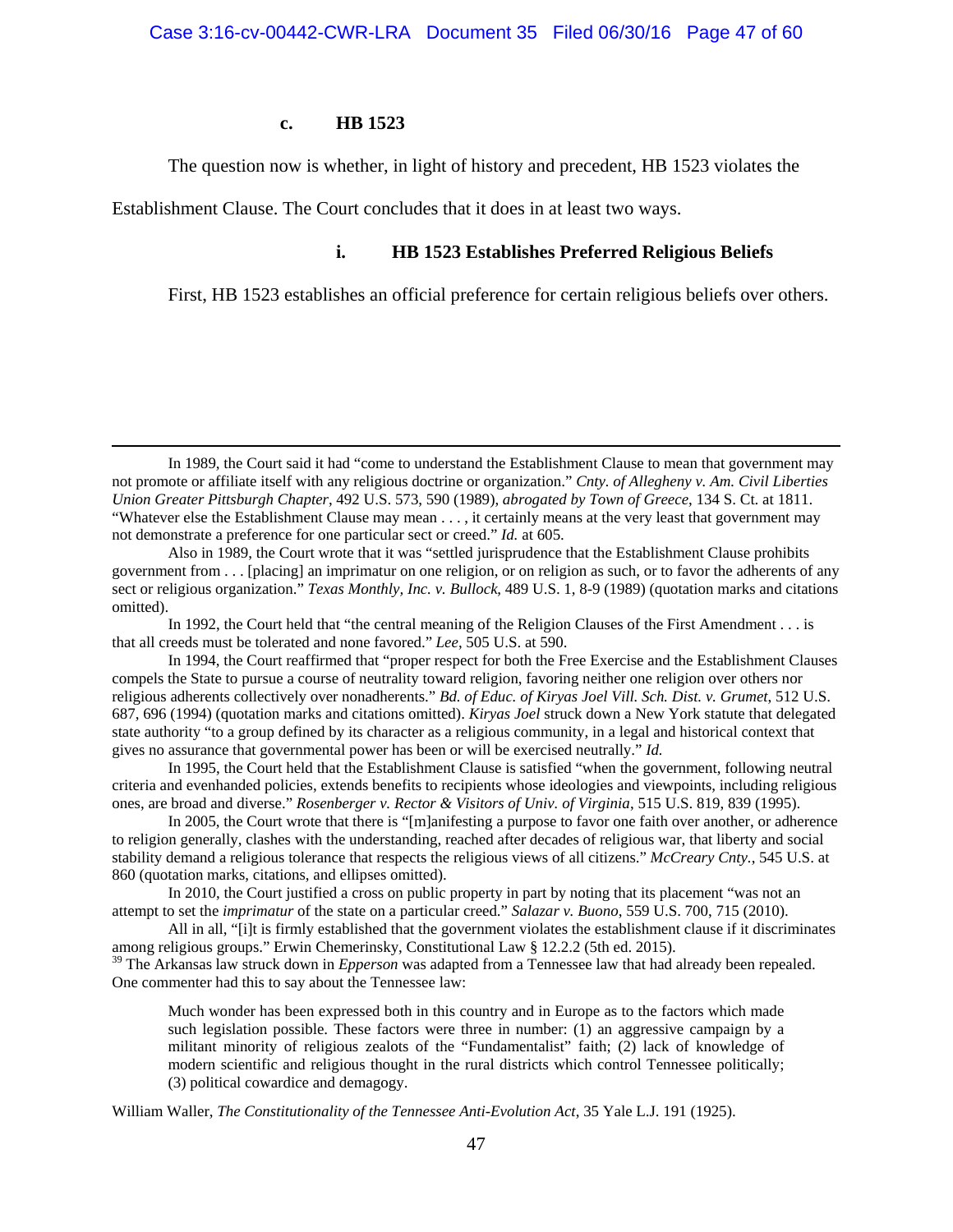## Case 3:16-cv-00442-CWR-LRA Document 35 Filed 06/30/16 Page 48 of 60

Under applicable precedent, "when it is claimed that a denominational preference exists, the initial inquiry is whether the law facially differentiates among religions" or "differentiate[s] among sects." *Hernandez v. C.I.R.*, 490 U.S. 680, 695 (1989) (citation omitted).

 "We begin with the familiar canon of statutory construction that the starting point for interpreting a statute is the language of the statute itself. Absent a clearly expressed legislative intention to the contrary, that language must ordinarily be regarded as conclusive." *Consumer Prod. Safety Comm'n v. GTE Sylvania, Inc.*, 447 U.S. 102, 108 (1980). In an Establishment Clause challenge, though, a court must also take consider "the context in which the statute was enacted and the reasons for its passage." *Salazar v. Buono*, 559 U.S. 700, 715 (2010); *Doe v. Beaumont Indep. Sch. Dist.*, 240 F.3d 462, 473 (5th Cir. 2001).

Section 2 of HB 1523 begins, "[t]he sincerely held religious beliefs or moral convictions protected by this act are the belief or conviction that: . . . ." HB 1523 § 2. It then enumerates three beliefs entitled to protection. In the remainder of the bill, every protection from discrimination is explicitly tied to the § 2 beliefs.

On its face, HB 1523 constitutes an official preference for certain religious tenets. If three specific beliefs are "protected by this act," it follows that every other religious belief a citizen holds is *not* protected by the act. Christian Mississippians with religious beliefs contrary to § 2 become second-class Christians. Their exclusion from HB 1523 sends a message "that they are outsiders, not full members of the political community, and an accompanying message to adherents that they are insiders, favored members." *McCreary Cnty.*, 545 U.S. at 860. The same is true for members of other faith groups who do not subscribe to the § 2 beliefs.

The State suggests that the bill is neutral because it does not name a denomination. The argument is foreclosed by *Larson*, which struck down a Minnesota statute that had made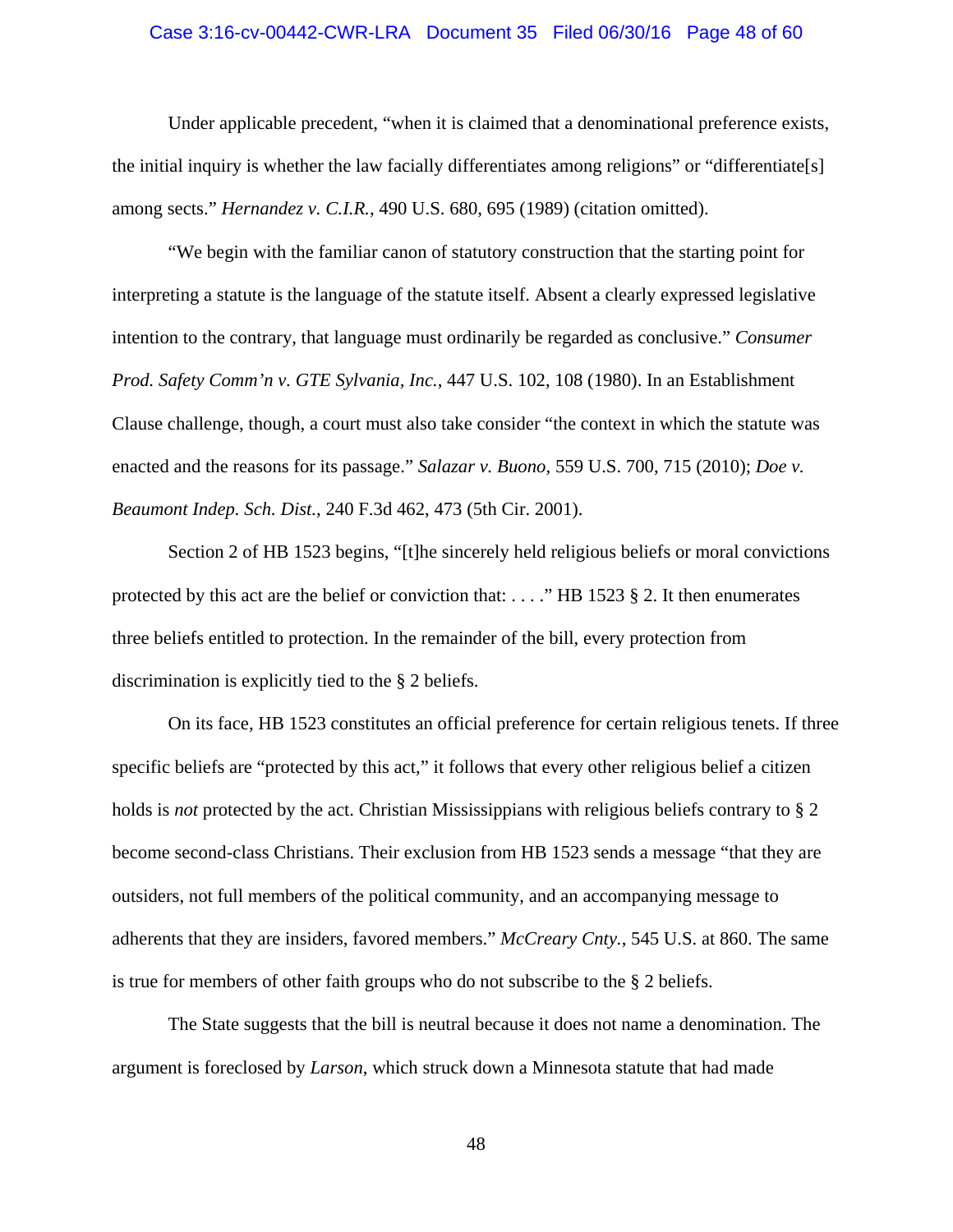#### Case 3:16-cv-00442-CWR-LRA Document 35 Filed 06/30/16 Page 49 of 60

"explicit and deliberate distinctions between different religious organizations" without identifying any denomination by name. 456 U.S. at 246 n.23.

For Reverends Barber, Burnett, Fortenberry, and Hrostowski (who are Presbyterian, United Methodist, United Methodist, and Episcopalian, respectively), their religious values cause them to believe that same-sex couples may marry in a Christian ceremony blessed by God. They also believe that same-sex couples may consummate that marriage as any other. As Rev. Dr. Hrostowski testified, "sex is a gift from God, and it is precious and wonderful and should be treated as such," but § 2's definition of sex is "incomplete because now holy matrimony is available to again both straight and gay couples." Tr. of June 23 at 126.

The Reverends, however, are not entitled to any of the protections of HB 1523. The bill instead shows the State's favor for the exact *opposite* beliefs by giving special privileges to citizens who hold § 2 beliefs. In so doing the State indicates that the Reverends hold disfavored, minority beliefs, while citizens who hold § 2 beliefs are preferred members of the majority entitled to a broad array of special legal immunities. *See McCreary Cnty.*, 545 U.S. at 860.<sup>40</sup>

The First Amendment prohibits states from putting their thumb on the scales in this way. Laws must make religious rights and protections available "on an equal basis to both the Quaker and the Roman Catholic." *Larson*, 456 U.S. at 245, 246 n.23. "[L]egislators—and voter—are required to accord to their own religions the very same treatment given to small, new, or unpopular denominations." *Id.* at 245, 246 n.23. But HB 1523 favors Southern Baptist over

 $40$  One of the more unique conflicts between religious belief and § 2 was elicited during Rabbi Jeremy Simons' testimony. He explained that as early as 1800 years ago, Judaism recognized "four distinct genders that are possible, male, female, then a category called tumtum, which is someone whose gender is essentially ambiguous, unable to be ascertained and then androgenous, someone who displays both sex characteristics." Tr. of June 23 at 105. Rabbi Simons said that rabbis in that era "truly struggle[d] with it, in what to do in these cases where it is ambiguous. But what you don't see is them condemning the child or saying that this child cannot be a part of the community or is any less human or holy than anyone else." *Id.*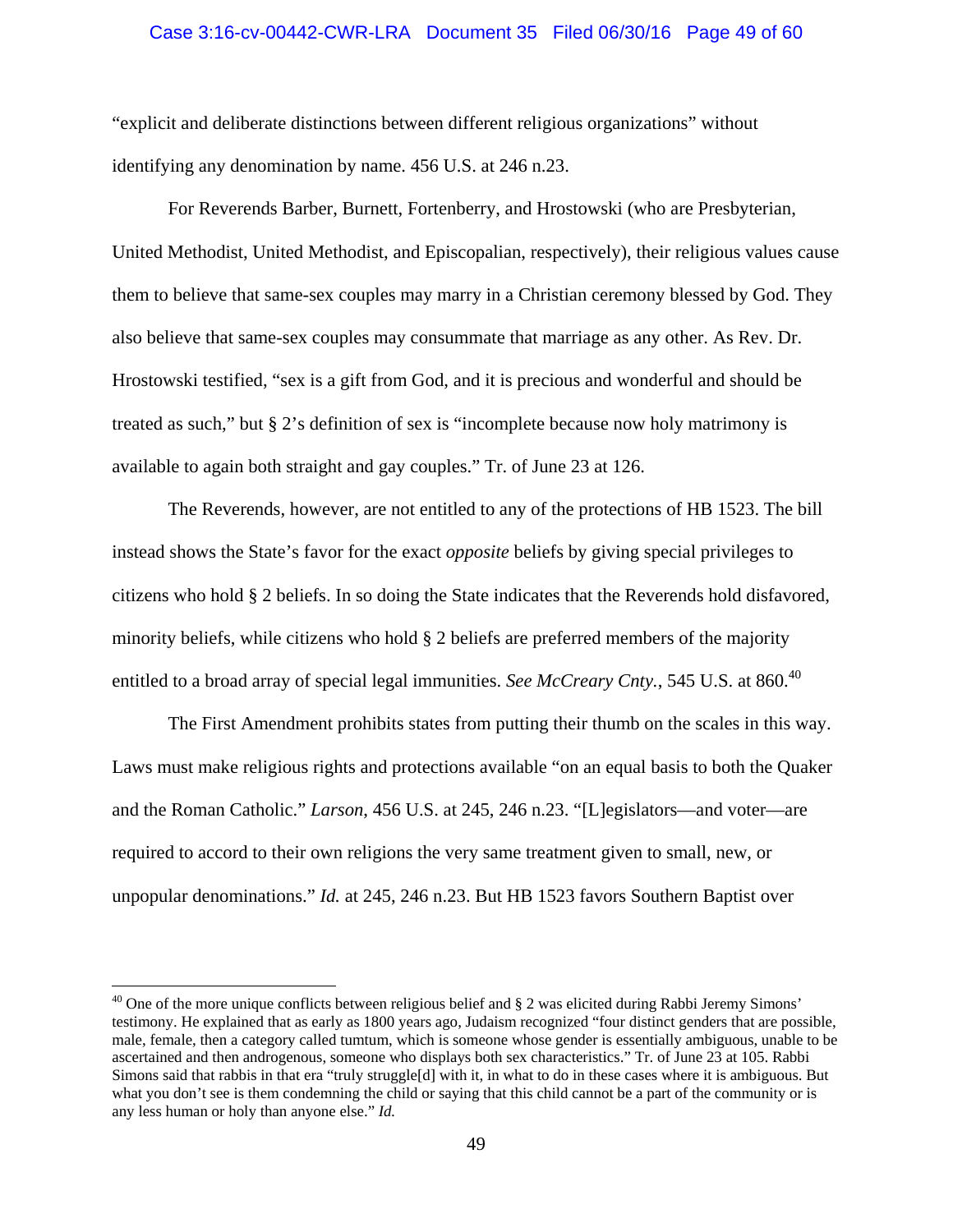## Case 3:16-cv-00442-CWR-LRA Document 35 Filed 06/30/16 Page 50 of 60

Unitarian doctrine, Catholic over Episcopalian doctrine, and Orthodox Judaism over Reform Judaism doctrine, to list just a few examples. $41$ 

Some Jewish and Muslim citizens may sincerely believe that their faith prevents them from participating in, recognizing, or aiding an interfaith marriage. *See, e.g.*, Alex B. Leeman, *Interfaith Marriage in Islam: An Examination of the Legal Theory Behind the Traditional and Reformist Positions*, 84 Ind. L.J. 743, 755-56 (2009) (relaying that under "classical Shari'a regulations: a Muslim man may marry a Christian or Jewish woman but no other unbeliever; a Muslim woman may not marry a non-Muslim under any circumstances. . . . Some Muslim clerics . . . have discouraged interfaith unions altogether."); Zvi H. Triger, *The Gendered Racial Formation: Foreign Men, "Our" Women, and the Law*, 30 Women's Rts. L. Rep. 479, 520 (2009) ("Interfaith marriage is not simply prohibited by Judaism; it is also not recognized (if performed elsewhere) due to its categorization as an inherently meaningless act. . . . Although Israeli law does not allow interfaith marriages regardless of the sex of the Jewish partner, Israeli culture[] disproportionately scorns Jewish women who cohabit with or marry non-Jewish men."). Why should a clerk with such a religious belief not be allowed to recuse from issuing a marriage license to an interfaith couple, while her coworkers have the full protections of HB 1523?

<sup>&</sup>lt;sup>41</sup> See Southern Baptist Convention, Position Statements ("We affirm God's plan for marriage and sexual intimacy – one man, and one woman, for life. Homosexuality is not a 'valid alternative lifestyle.'"); Unitarian Universalist Association, Marriage Equality ("UU congregations and clergy have long recognized and celebrated same-sex marriages within our faith tradition."); U.S. Conference of Catholic Bishops, Issues and Action, Same Sex Unions, Backgrounder on Supreme Court Marriage Cases ("The USCCB supports upholding the right of states to maintain and recognize the true meaning of marriage in law as the union of one man and one woman."); Docket No. 2-1, at 11-13, in *CSE IV* (letter from the Bishop of The Episcopal Church in Mississippi permitting same-sex religious marriage as of June 3, 2016); Tr. of June 23 at 97-110 (expert testimony on views of same-sex marriage and transgender persons among Jewish denominations); Seth Lipsky, *U.S. Gay Marriage Ruling Puts Orthodox Jews on Collision Course With American Law*, Haaretz, June 28, 2015; *see generally* Docket No. 2-2, at 7, in *CSE IV* (resolution of the United Church of Christ supporting same-sex religious marriage); Brief for President of the House of Deputies of the Episcopal Church, et al. as Amici Curiae Supporting Petitioners, Obergefell v. Hodges, 135 S. Ct. 2584 (2015) (Nos. 14-556, 14-562, 14-571, 14-574); Brief for Major Religious Organizations as Amici Curiae Supporting Respondents, Obergefell v. Hodges, 135 S. Ct. 2584 (2015) (Nos. 14-556, 14-562, 14-571, 14-574). To be clear, Rabbi Simons' testimony indicated that the term "Orthodox" encompasses a variety of different sects of Judaism, some of which may permit same-sex marriage. Tr. of June 23 at 108-09. Most Jews in Mississippi belong to the Reform denomination and support same-sex marriage, he said. *Id.* at 96.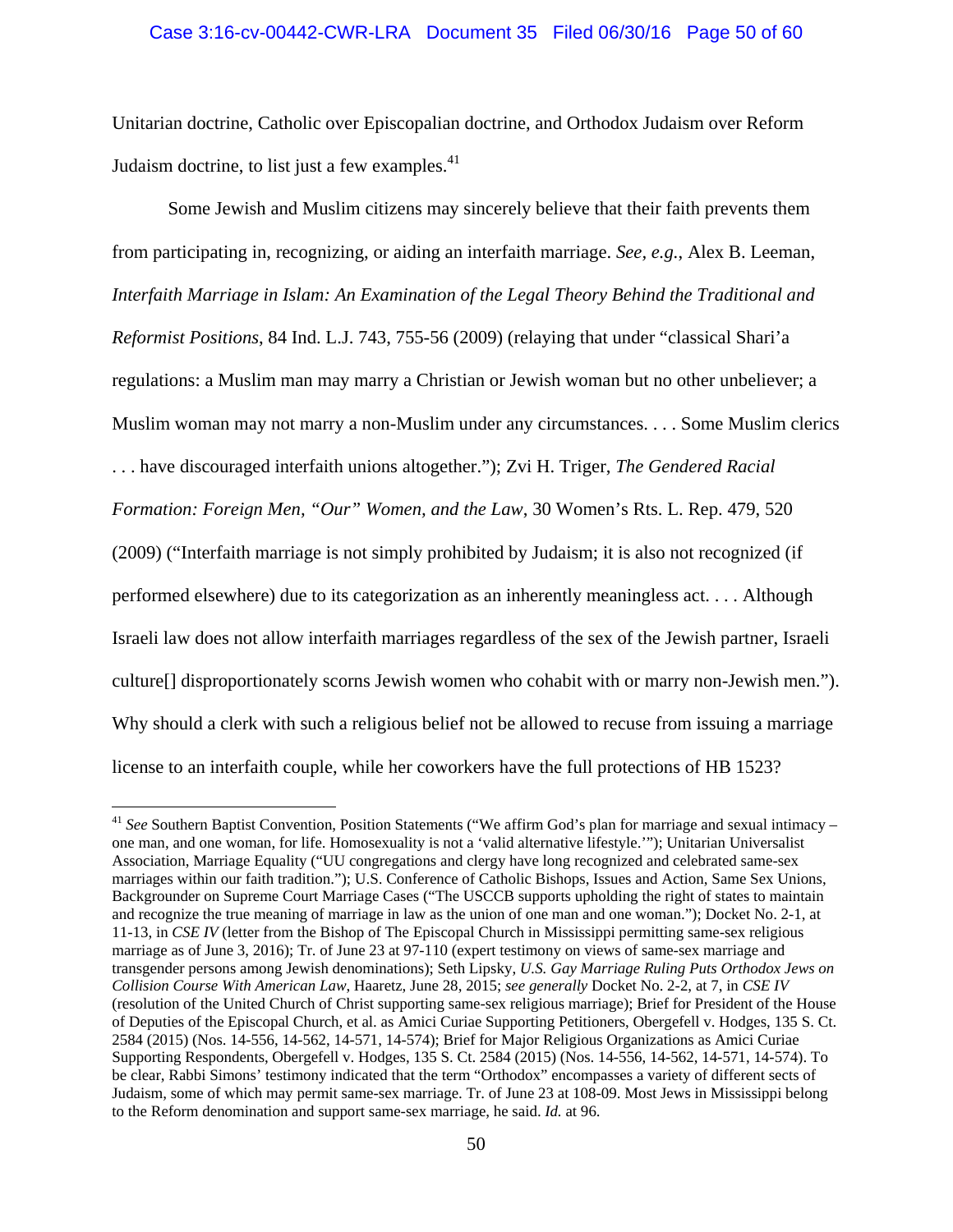## Case 3:16-cv-00442-CWR-LRA Document 35 Filed 06/30/16 Page 51 of 60

The State argues that there is no religious preference because some members of *all* religious traditions are opposed to same-sex marriage. That is, because some Unitarians, some Episcopalians, and some Reform Jews oppose same-sex marriage, HB 1523 is neutral between religious sects. *See* Docket No. 38-2, at 2, in *Barber*.

Every group has its iconoclasts. The larger the group, the more likely it will have someone who believes the sun revolves around the Earth, a doctor who thinks smoking unproblematic, or a Unitarian opposed to same-sex religious marriage. But most people in a group share most of that group's beliefs. That is the point of being in a *group*. And in the HB 1523 context, the State has favored certain *doctrines*, regardless of how many individuals deviate from official doctrine on an issue.<sup>42</sup>

The State's *we-prefer-some-members-of-all-religions* argument also fails to understand another function of the Establishment Clause. "Intrafaith differences . . . are not uncommon among followers of a particular creed," the Supreme Court once wrote, in its typical understated fashion. *Thomas v. Review Bd. of Indiana Employment Sec. Div.*, 450 U.S. 707, 715-16 (1981); *see Holt v. Hobbs*, 135 S. Ct. 853, 862 (2015). It is precisely because those internal disputes are common – and contentious – that the framers long ago decided that the government should stay out of those battles, for the benefit of both sides. *See, e.g.*, Sarah McCammon, *Conservative Christians Grapple With Whether 'Religious Freedom' Includes Muslims*, National Public Radio, June 29, 2016 (describing one ongoing internal debate).

Rev. Burnett's testimony illustrates the problem nicely. She said her church, the United Methodist Church, opposes same-sex religious marriage but is in the process of reconsidering its

 $42$  The Supreme Court has rejected this kind of sophistry: "the Establishment Clause forbids subtle departures from neutrality, religious gerrymanders, as well as obvious abuses." *Gillette v. United States*, 401 U.S. 437, 452 (1971). Courts are expected to look beyond superficial explanations. *Stone v. Graham*, 449 U.S. 39, 41 (1980) (per curiam); *see Edwards v. Aguillard*, 482 U.S. 578, 585-86 (1987) (invalidating Louisiana statute under the Establishment Clause although the statute's "stated purpose" was "to protect academic freedom").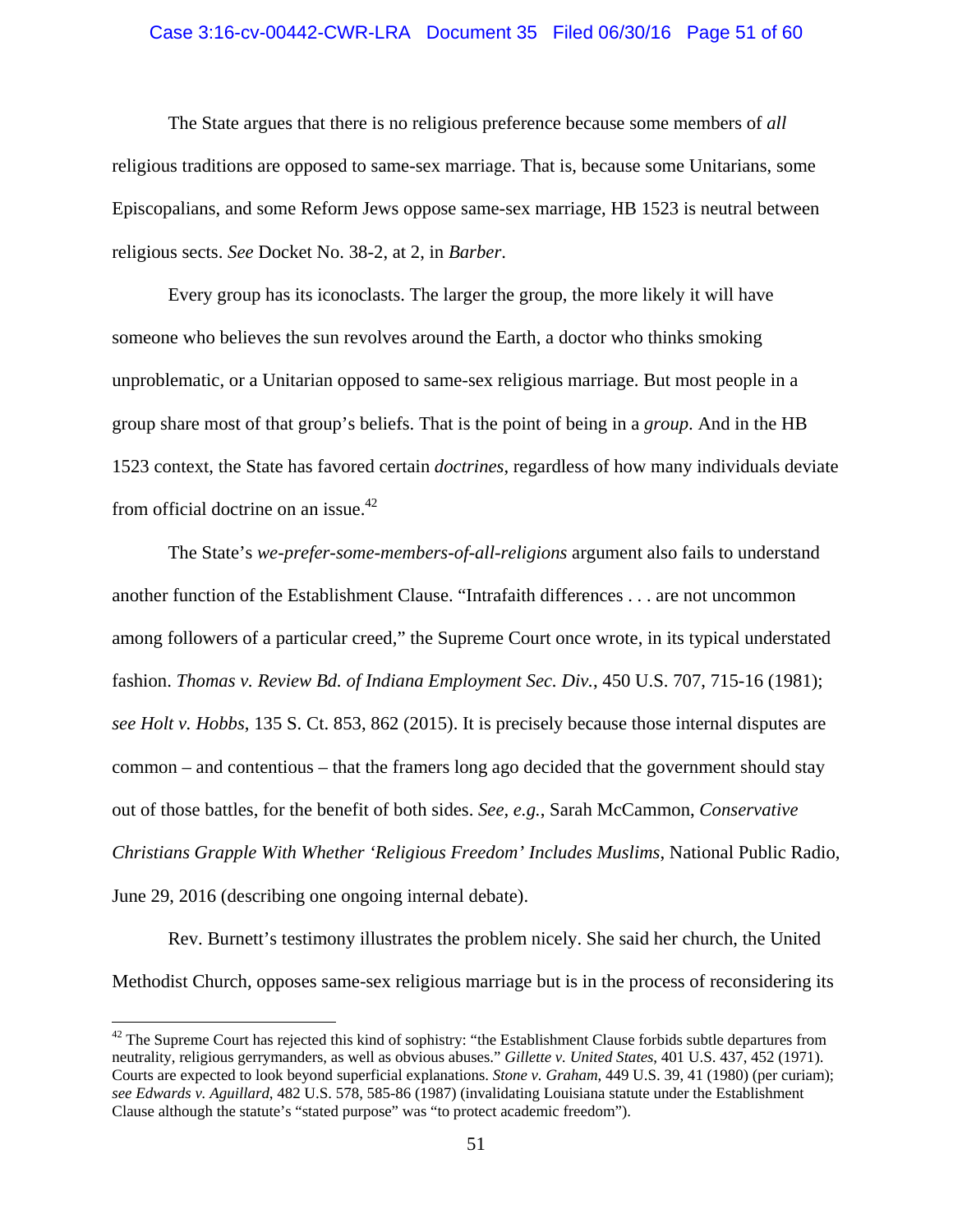# Case 3:16-cv-00442-CWR-LRA Document 35 Filed 06/30/16 Page 52 of 60

position. Tr. of June 23 at 158. Rev. Burnett objected to what she perceived as the State of Mississippi's attempt to weigh in on that doctrinal debate via HB 1523. *Id.* at 159.

Governor Bryant is also a member of the United Methodist Church. *See* David Brandt, *Mississippi Church a Window into National Gay Rights Debate*, Assoc. Press, Apr. 12, 2016. There are same-sex couples in his congregation. *Id.*

HB 1523 violates the Establishment Clause because it chooses sides in this internal debate. In so doing it says persons like Gov. Bryant are favored and persons like Rev. Burnett are disfavored. So the fact that some members of all religions oppose same-sex marriage does not mean the State is being neutral. It means the State is inserting itself into any number of intrafaith doctrinal disputes, tipping the scales toward some believers and away from others. That is something it cannot do. "[T]he people's religions must not be subjected to the pressures of government." *Engel*, 370 U.S. at 430.

The State then argues that HB 1523 is defensible as supporting moral values, not religious beliefs. As the testimony in this case showed, however, religious beliefs are inextricably intertwined with moral values. Plus, the Free Exercise Clause only protects "beliefs rooted in *religion*." *Thomas*, 450 U.S. at 713 (citations omitted and emphasis added). So the State cannot simultaneously contend that HB 1523 is a reasonable accommodation of religious exercise and that it protects only moral beliefs. If HB 1523 was passed to encourage exclusively moral values, it was not passed to further the free exercise of religion.

Because § 2 "clearly grants denominational preferences of the sort consistently and firmly deprecated in [Supreme Court] precedents," the law must be treated as "suspect" and subject to strict scrutiny. *Larson*, 456 U.S. at 246-47. That means § 2 "must be invalidated unless it is justified by a compelling governmental interest, and unless it is closely fitted to further that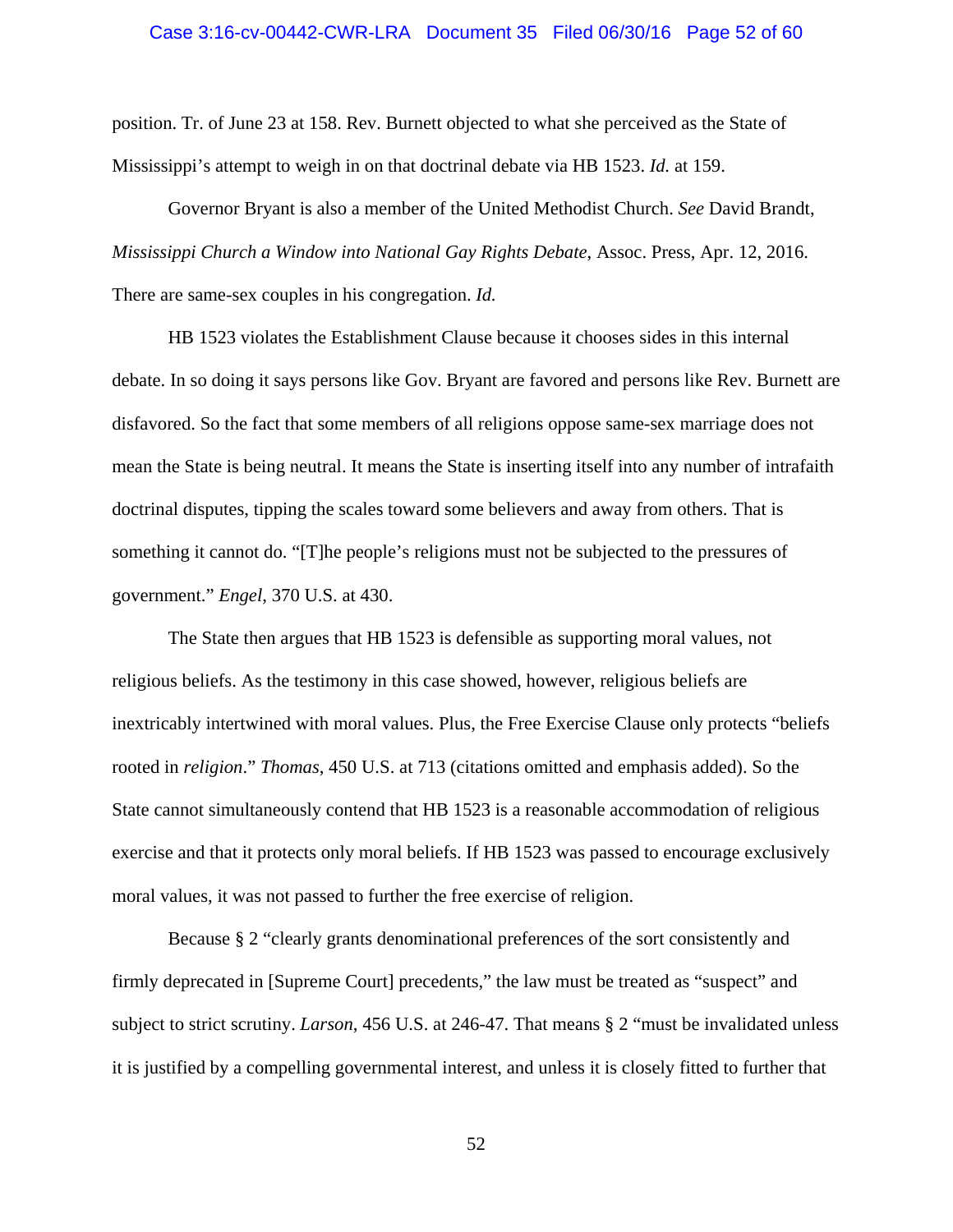#### Case 3:16-cv-00442-CWR-LRA Document 35 Filed 06/30/16 Page 53 of 60

interest." *Id.* The *Lemon* test need not be applied. *Id.* at 252 (citing *Lemon v. Kurtzman*, 403 U.S. 602, 612 (1971)); *see also Hernandez*, 490 U.S. at 695; *Corp. of Presiding Bishop of Church of Jesus Christ of Latter-day Saints v. Amos, 483 U.S. 327, 339 (1987).*<sup>43</sup>

"For an interest to be sufficiently compelling to justify a law that discriminates among religions, the interest must address an identified problem that the discrimination seeks to remedy. [The government] must identify an actual concrete problem – mere speculation of harm does not constitute a compelling state interest." *Awad*, 670 F.3d at 1129 (quotation marks, citations, and brackets omitted).

As mentioned, the State says HB 1523 is justified by a compelling government interest in accommodating the free exercise of religion. The underlying premise of this interest is that members of some religious sects believe that any act which brings them into contact with samesex marriage or same-sex relationships makes the believer complicit in the same-sex couples' sin, in violation of the believer's own exercise of religion. *See* Douglas Nejaime & Reva B. Siegel, *Conscience Wars: Complicity-Based Conscience Claims in Religion and Politics*, 124 Yale L.J. 2516, 2522-23  $\&$  n.23 (2015). The idea is that baking a cake for a same-sex wedding "makes a baker complicit in a same-sex relationship to which he objects." *Id.* at 2519.

The problem is that the State has not identified any actual, concrete problem of free exercise violations. Its defense speaks in generalities, but "Supreme Court case law instructs that overly general statements of abstract principles do not satisfy the government's burden to articulate a compelling interest." *Awad*, 670 F.3d at 1130 (collecting cases). Mississippi has run

<sup>43</sup> The Court need not consider the bill's "secular purpose." *See Doe*, 240 F.3d at 468; Chemerinsky § 12.2.2 (noting similarities between neutrality analysis and elements of the *Lemon* test). If it did, however, it would conclude that HB 1523 "was not motivated by any clearly secular purpose – indeed, the statute had *no* secular purpose," for the reasons listed in *Wallace*, 472 U.S. at 56. *See also Edwards*, 482 U.S. at 592.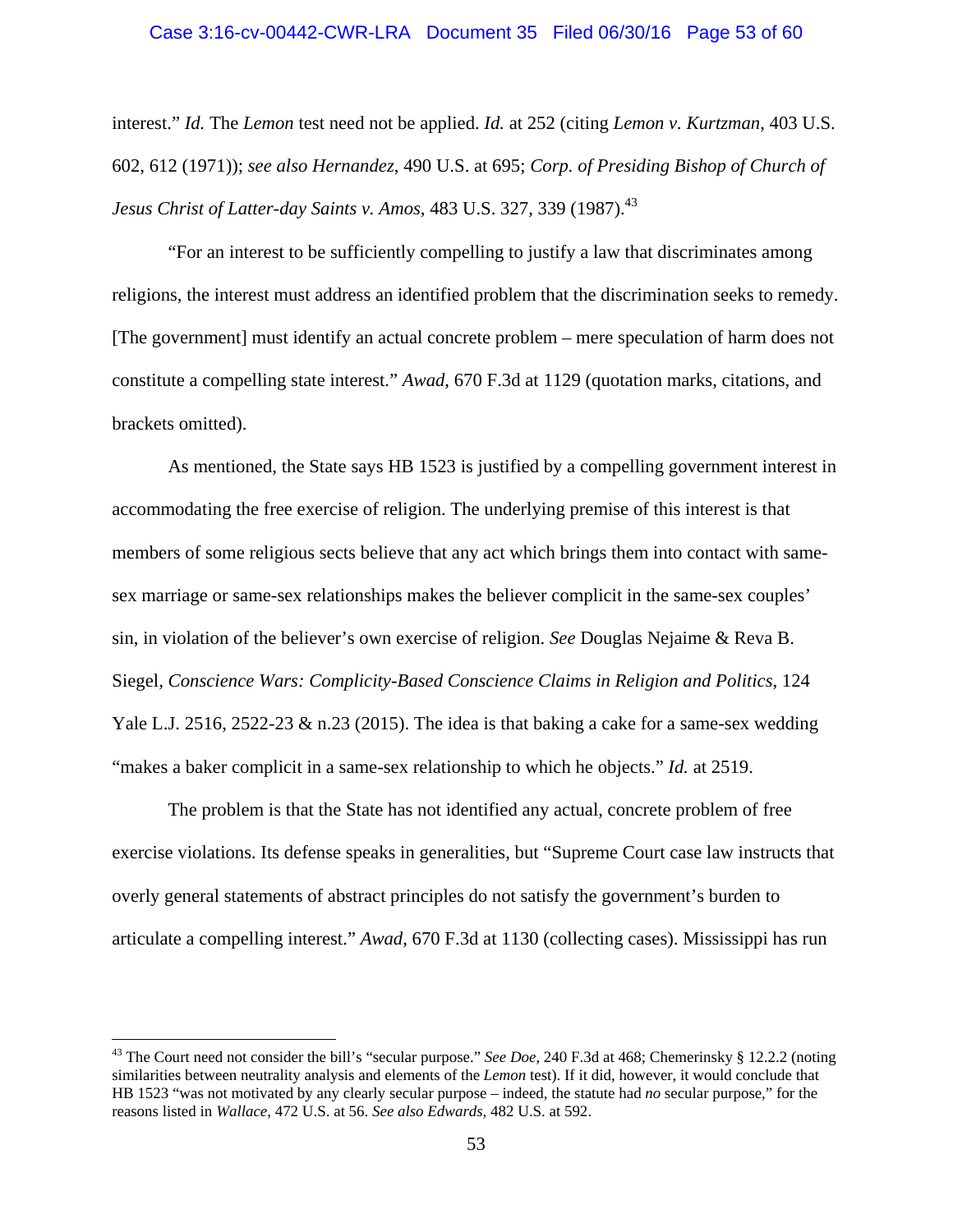## Case 3:16-cv-00442-CWR-LRA Document 35 Filed 06/30/16 Page 54 of 60

into the same hurdle Oklahoma did in *Awad*: its attorneys have not identified "even a single instance" where *Obergefell* has led to a free exercise problem in Mississippi. *Id.*

In this case, moreover, it is difficult to see the compelling government interest in favoring three enumerated religious beliefs over others. "[T]he goal of basic 'fairness' is hardly furthered by the Act's discriminatory preference" for one set of beliefs. *Edwards*, 482 U.S. at 588. It is not within our tradition to respect one clerk's religious objection to issuing a same-sex marriage license, but refuse another clerk's religious objection to issuing a marriage license to a formerlydivorced person. The government is not in a position to referee the validity of Leviticus 18:22 ("Thou shalt not lie with mankind, as with womankind: it is abomination.") versus Leviticus 21:14 ("A widow, or a divorced woman, or profane, or an harlot, these shall he not take.").  $44, 45$ 

Even if HB 1523 had encouraged the free exercise of *all* religions, it does not actually contribute anything toward that interest. Again, as discussed above, a clerk with a religious objection to same-sex marriage may invoke existing constitutional and statutory defenses without HB 1523. *E.g.*, *Hobbie v. Unemployment Appeals Comm'n of Florida*, 480 U.S. 136, 140 (1987). The State has not identified a purpose behind HB 1523 "that was not fully served by" prior laws. *Wallace*, 472 U.S. at 59.

Finally, the State claims that HB 1523 is akin to a federal statute permitting persons to opt-out of performing abortions. The comparison is inapt. For one, that statute is neutral to the extent it prohibits retaliation against doctors who decline to provide abortions as well as doctors

<sup>&</sup>lt;sup>44</sup> All quotes from and citations to the Bible are drawn from the King James Version.

<sup>&</sup>lt;sup>45</sup> We do not single out religious beliefs in this way. No state law explicitly allows persons to decline to serve a payday lender based on a religious belief that payday lending violates Deuteronomy 23:19. No state law explicitly allows recusals because of a belief that wearing "a garment mingled of linen and wool[]" is forbidden. *Leviticus* 19:19. If a marriage license was withheld for "foolish talking" or "jesting," *see* Ephesians 5:4, we would undoubtedly have many fewer marriages.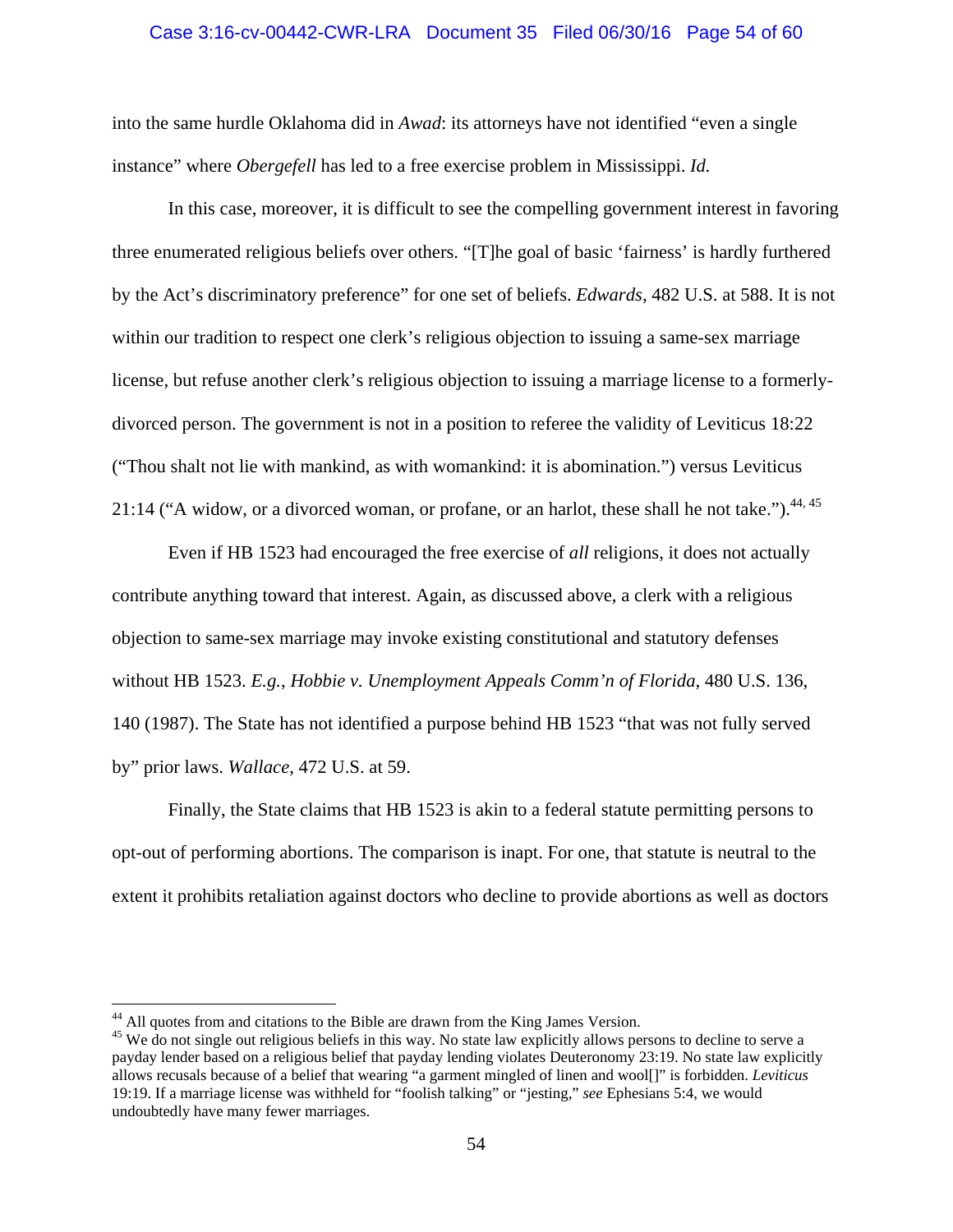# Case 3:16-cv-00442-CWR-LRA Document 35 Filed 06/30/16 Page 55 of 60

who choose to provide abortions. *See* 42 U.S.C. § 300a-7(c)-(e). HB 1523 is not so even-handed. Tr. of June 24 at 327.

It is true that part of the abortion statute permits individuals or entities to opt-out of performing all abortions. *Id.* § 300a-7(b). That still is not analogous to HB 1523. If doctors can opt-out of all abortions, the apples-to-apples comparison would let clerks opt-out of issuing all marriage licenses. A clerk who transfers from the marriage licensing division to the court filings division, for example, would be honoring her religious beliefs by declining to be involved in a same-sex marriage, but would not be picking and choosing which persons to serve.

The Court now turns to why that kind of selective service is unlawful.

## **ii. HB 1523's Accommodations Injure Other Citizens**

HB 1523 also violates the First Amendment because its broad religious exemption comes at the expense of other citizens.

Supreme Court precedent has repeatedly upheld "legislative exemptions [for religion] that did not, or would not, impose substantial burdens on nonbeneficiaries while allowing others to act according to their religious beliefs." *Texas Monthly, Inc. v. Bullock*, 489 U.S. 1, 18 n.8 (1989) (collecting cases). A religious accommodation which does no harm to others is much more likely to survive a legal challenge than one which does.

*Estate of Thornton v. Caldor* is a good example of this principle at work. In that case, a Connecticut statute gave workers an "absolute right not to work on their chosen Sabbath." 472 U.S. 703, 704-05 (1985). Donald Thornton invoked the statute and chose not to work on Sundays. The resulting conflict with his employer led Thornton to quit. Litigation ensued.

The Supreme Court invalidated the Connecticut law. The statute violated the Establishment Clause by requiring that "religious concerns automatically control over all secular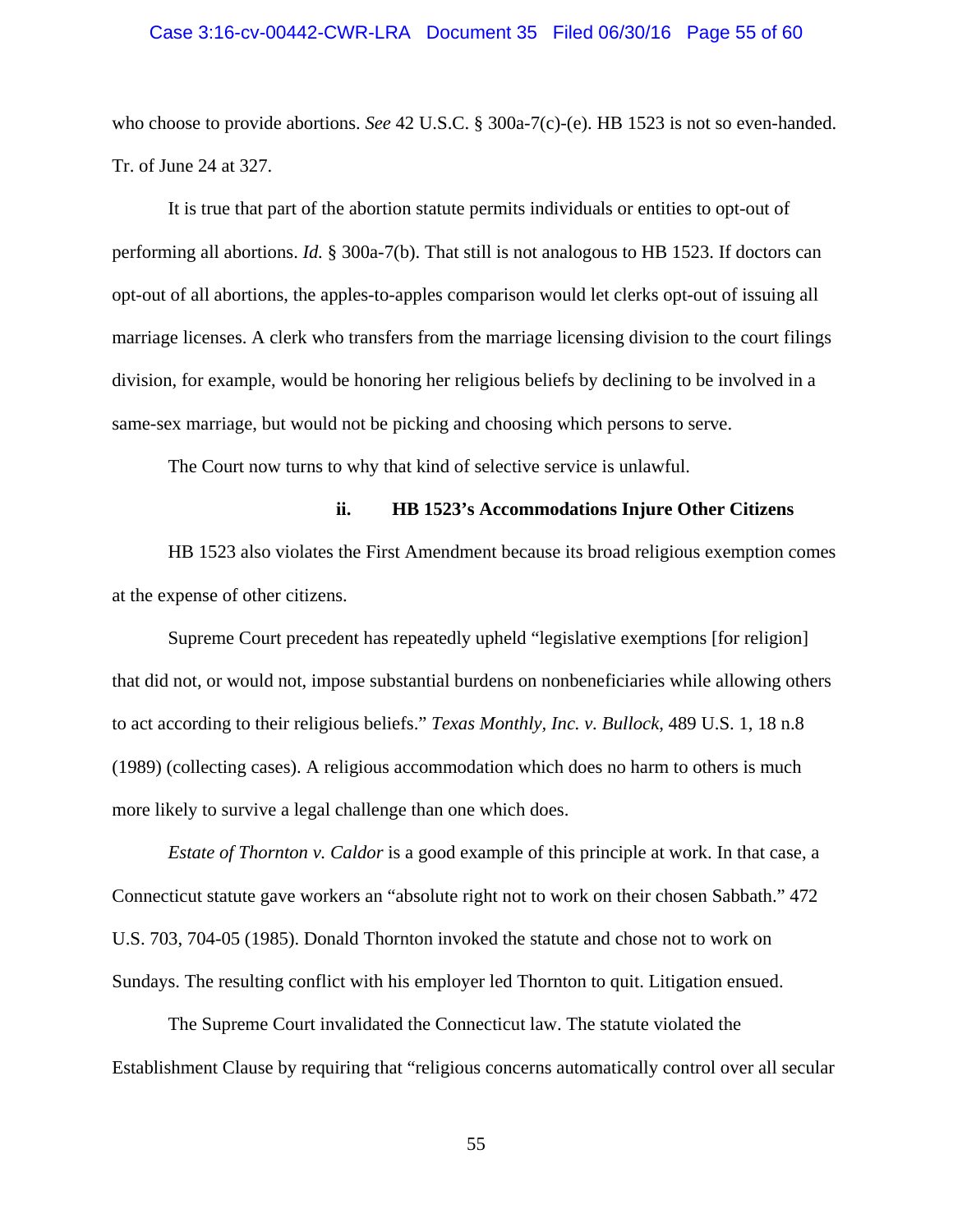## Case 3:16-cv-00442-CWR-LRA Document 35 Filed 06/30/16 Page 56 of 60

interests at the workplace." *Id.* at 709. The statute did not take into account "the imposition of significant burdens on other employees required to work in place of the Sabbath observers." *Id.* at 710. "Other employees who have strong and legitimate, but non-religious, reasons for wanting a weekend day off have no rights under the statute," the Court found, and it was wrong to make them "take a back seat to the Sabbath observer." *Id.* at 710 n.9. Because "[t]he statute has a primary effect that impermissibly advances a particular religious practice," it violated the First Amendment. *Id.* at 710.

HB 1523 fails this standard. The bill gives persons with § 2 beliefs an absolute right to refuse service to LGBT citizens without regard for the impact on their employer, coworkers, or those being denied service. Like *Caldor*, it contains "no exception [for] when honoring the dictates of [religious] observers would cause the employer substantial economic burdens or when the employer's compliance would require the imposition of significant burdens on other employees required to work in place of the [religious] observers." *Caldor*, 472 U.S. at 709-10.

*Burwell v. Hobby Lobby* confirms this 'do no harm' principle. In that case, the Court relieved three closely-held corporations from federal contraceptive regulations which substantially burdened the corporate owners' religious beliefs. 134 S. Ct. at 2759. At first blush that sounds analogous to HB 1523: if the corporate owners could opt-out of the federal regulation, why can't clerks opt-out of serving same-sex couples? The difference is that the *Hobby Lobby* Court found that the religious accommodation in question would have "precisely zero" effect on women seeking contraceptive coverage, and emphasized that corporations do not "have free rein to take steps that impose disadvantages on others." *Id.* at 2760 (quotations marks, citation, and ellipses omitted). The critical lesson is that religious accommodations must be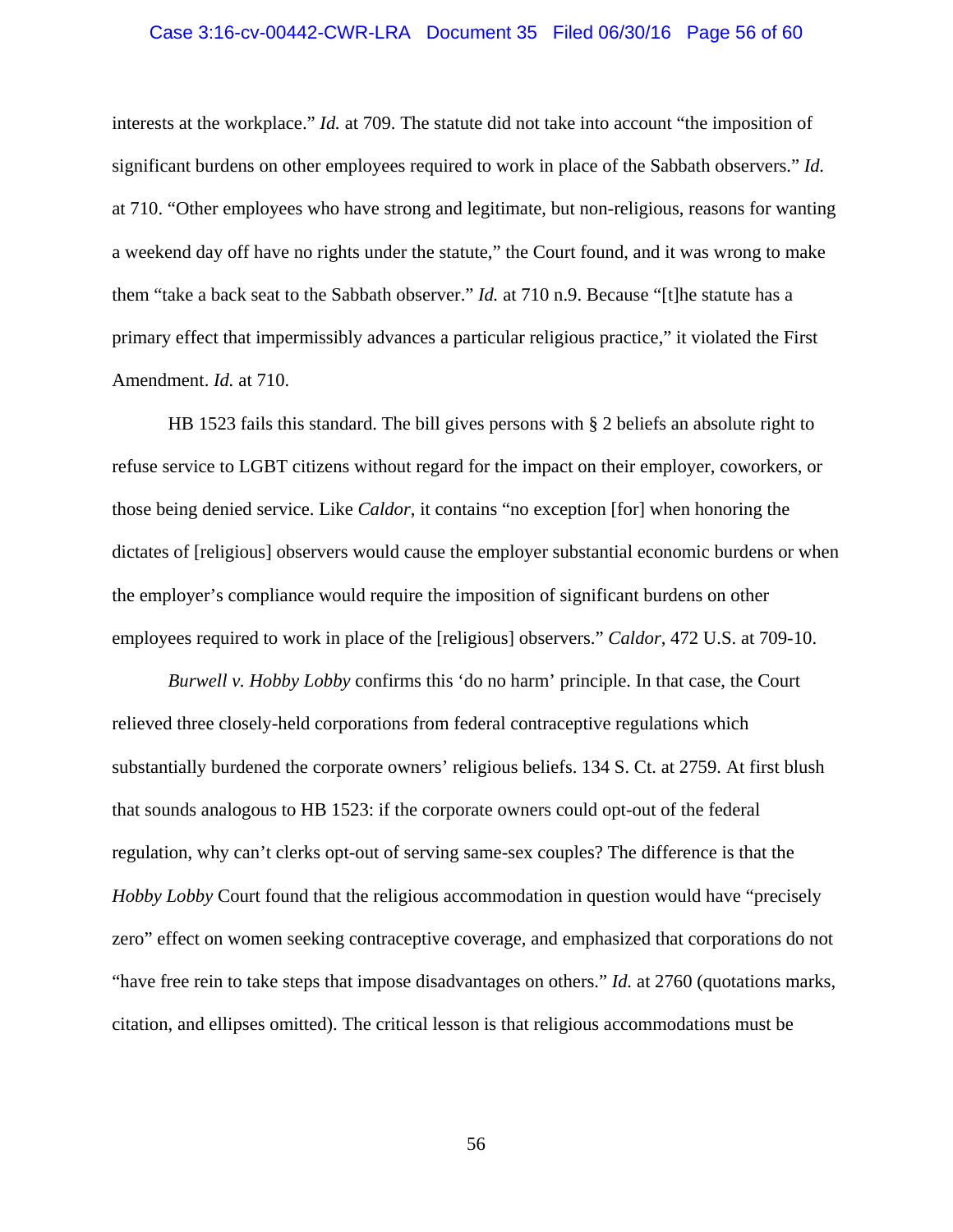### Case 3:16-cv-00442-CWR-LRA Document 35 Filed 06/30/16 Page 57 of 60

considered in the context of their impact on others. *See also Bullock*, 489 U.S. at 14 (striking down Texas law requiring non-religious periodicals to subsidize religious periodicals).

Unlike *Hobby Lobby*, HB 1523 disadvantages recusing employees' coworkers and results in LGBT citizens being personally and immediately confronted with a denial of service. The bill cannot withstand the *Caldor* line of cases. As Judge Learned Hand once said, "[t]he First Amendment gives no one the right to insist that in pursuit of their own interests others must conform their conduct to his own religious necessities." *Caldor*, 472 U.S. at 710 (quotation marks, citation, and ellipses omitted).

 For these reasons, the plaintiffs are substantially likely to succeed on their claim that HB 1523 violates the First and Fourteenth Amendments.<sup>46, 47</sup>

## **C. Irreparable Harm**

 $\overline{a}$ 

The plaintiffs are then required to demonstrate "a substantial threat of irreparable harm if the injunction is not granted." *Opulent Life Church,* 697 F.3d at 288. They must show "a significant threat of injury from the impending action, that the injury is imminent, and that money damages would not fully repair the harm." *Humana, Inc. v. Jacobson*, 804 F.2d 1390, 1394 (5th Cir. 1986). "An injury is irreparable only if it cannot be undone through monetary remedies." *Deerfield Med. Ctr. v. City of Deerfield Beach*, 661 F.2d 328, 338 (5th Cir. 1981) (citation omitted).

 $46$  A point of clarification is in order. The Establishment Clause claim brought by all of the plaintiffs is substantially likely to succeed in declaring § 2 of the bill unconstitutional. The *Barber* plaintiffs' Equal Protection Clause claim is also substantially likely to secure that result as to § 2, but may in fact enjoin the entire bill, as in *Romer*. The question is moot at this juncture because an injunction as to § 2 renders every other section inoperable as a matter of law. The result is that the HB 1523 is entirely "immobilized." *Shelby Cnty., Ala. v. Holder*, 133 S. Ct. 2612, 2632 n.1 (2013) (Ginsburg, J., dissenting)

 $47$  In Establishment Clause cases, a finding of substantial likelihood of success on the merits has led the Fifth Circuit to suggest that the final three factors of preliminary injunctive relief require only cursory review. *See Doe v. Duncanville Indep. Sch. Dist.*, 994 F.2d 160, 166 (5th Cir. 1993). Nevertheless, the Court will proceed to the conclusion of the formal legal analysis.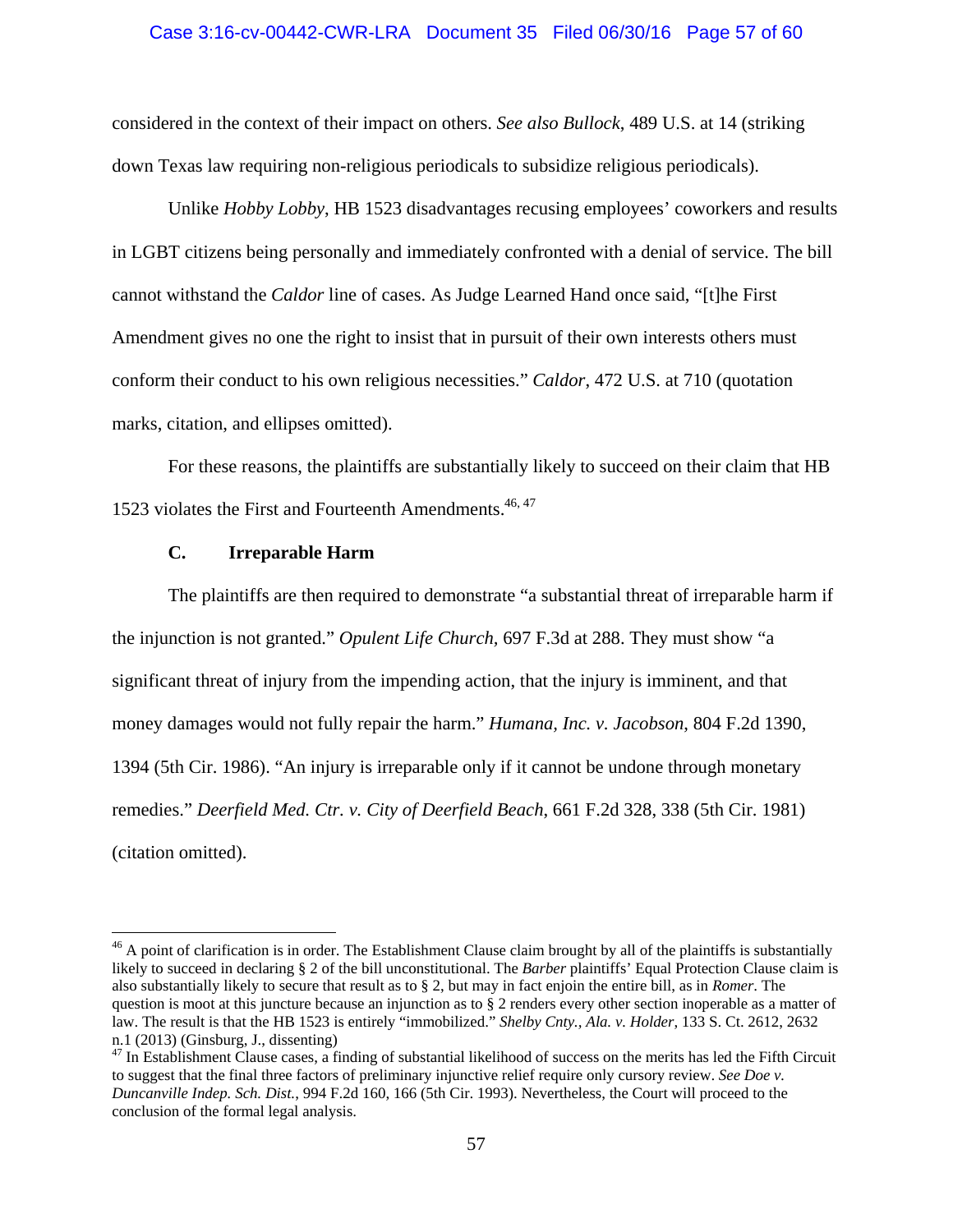# Case 3:16-cv-00442-CWR-LRA Document 35 Filed 06/30/16 Page 58 of 60

 The plaintiffs have sufficiently shown that HB 1523 represents an imminent and "substantial threat to [their] First Amendment rights. Loss of First Amendment freedoms, even for minimal periods of time, constitute irreparable injury." *Ingebretsen*, 88 F.3d at 280 (citations omitted). This applies with equal force to the Equal Protection claim, since the plaintiffs are substantially likely to be irreparably harmed by the unequal treatment HB 1523 sets out for them. *CSE I*, 64 F. Supp. 3d at 950.

As a result, this element is satisfied. *Accord Doe v. Duncanville Indep. Sch. Dist.*, 994 F.2d 160, 166 (5th Cir. 1993).

#### **D. Balance of Hardships**

 Here, the plaintiffs must show that the injuries they will suffer if HB 1523 goes into effect outweigh any harm that an injunction may do to the State. If a court has found irreparable harm, a party opposing injunctive relief will "need to present powerful evidence of harm to its interests" to prevent the scales from weighing in the movant's favor. *Opulent Life Church*, 697 F.3d at 297. On the other hand, "the injunction usually will be refused if the balance tips in favor of defendant." 11A Charles A. Wright et al., Fed. Prac. & Proc. § 2948.2 (3d ed.).

 The State contends that granting an injunction will result in the "irreparable harm of denying the public interest in the enforcement of its laws." Docket No. 28, at 34, in *CSE IV*  (quotation marks and citation omitted). This argument will be taken up with the public interest factor.

 The State also says that enjoining HB 1523 would impose a hardship on conscientious objectors who are presently being denied the free exercise of their religion. Even setting aside the State's lack of support for this contention, the Fifth Circuit has not looked favorably upon this argument in similar Establishment Clause litigation. An injunction that enjoins HB 1523 will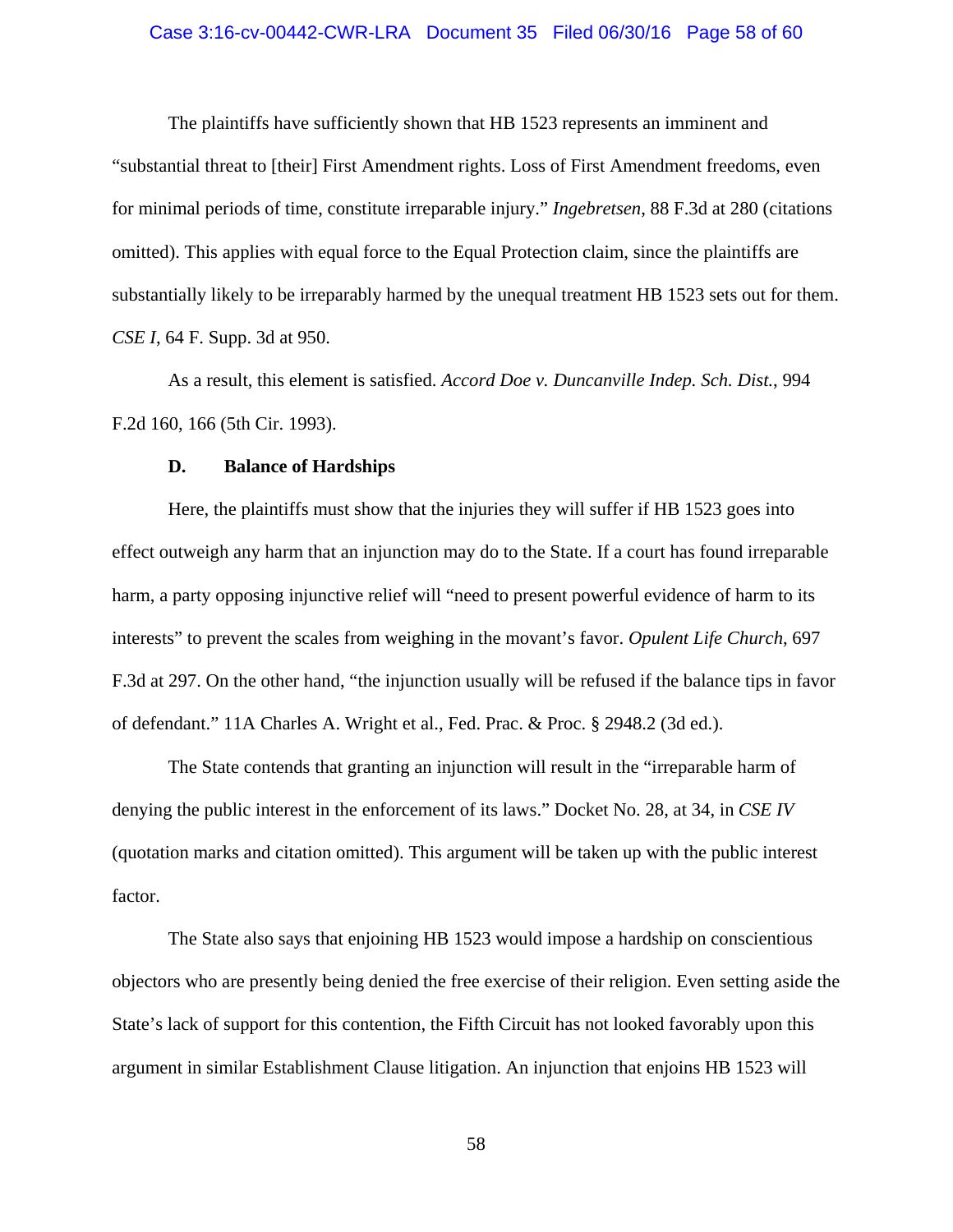# Case 3:16-cv-00442-CWR-LRA Document 35 Filed 06/30/16 Page 59 of 60

preserve the status quo, so it "would not affect [citizens'] existing rights to the free exercise of religion and free speech. Therefore, [citizens] continue to have exactly the same constitutional right to pray as they had before the statute was enjoined." *Ingebretsen*, 88 F.3d at 280. Since *Ingebretsen* was decided, moreover, Mississippi has exacted its own RFRA to provide additional protection to religious Mississippians.

 The Court concludes that the plaintiffs' constitutional injuries outweigh any injury the State suffers from an injunction that preserves the status quo.

### **E. Public Interest**

 Lastly, the plaintiffs must show that a preliminary injunction will not disserve the public interest. "Focusing on this factor is another way of inquiring whether there are policy considerations that bear on whether the order should issue." Wright et al. § 2948.4.

 The State argues that the public interest is served by enforcing its democratically adopted laws. The government certainly has a powerful interest in enforcing its laws. That interest, though, yields when a particular law violates the Constitution. In such situations "the public interest is not disserved by an injunction preventing its implementation." *Opulent Life Church*, 697 F.3d at 298 (citations omitted); *accord Ingebretsen*, 88 F.3d at 280.

 In this case, it is also relevant that Mississippi has been subjected to widespread condemnation and an economic boycott as a result of HB 1523's passage. *See*, Docket Nos. 32- 11 (letter to Mississippi's leaders from nearly 80 CEOs urging HB 1523's repeal as "bad for our employees and bad for business"); 32-12 (statement of Mississippi Manufacturers Association opposing HB 1523); 32-13 (statement of Mississippi Economic Council opposing HB 1523); 32- 19 (newspaper article indicating opposition to HB 1523 from nearly every Mayor on the Mississippi Gulf Coast); 32-20 (statement of the Gulf Coast Business Council describing "the